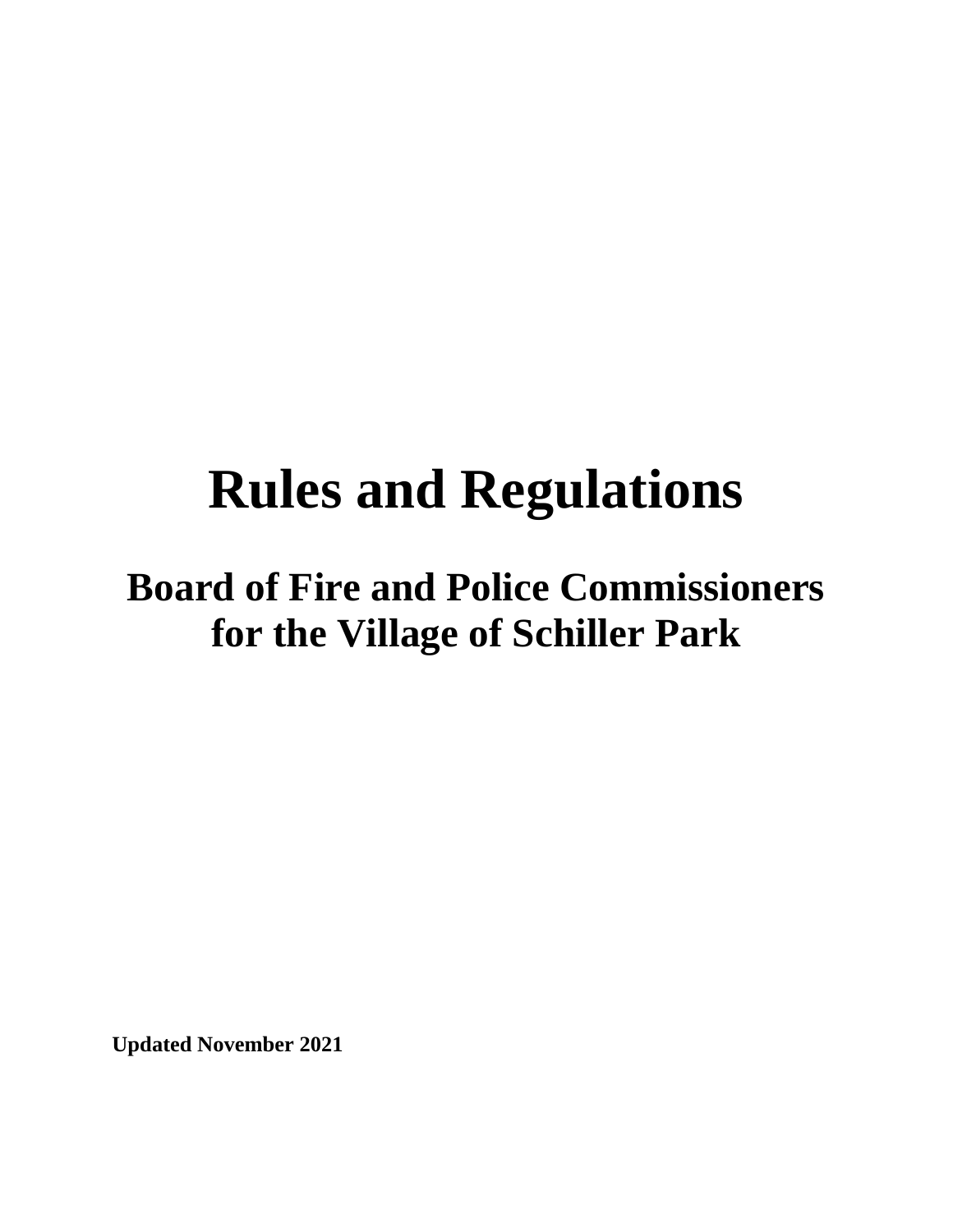## **TABLE OF CONTENTS**

#### **CHAPTER I: ADMINISTRATION**

| Rule 1-1   | Source of Authority                                                   | 7         |
|------------|-----------------------------------------------------------------------|-----------|
| Rule 1-2   | <b>Duties of Commissioners</b>                                        | 7         |
| Rule 1-3   | Meetings                                                              | $7 - 8$   |
| Rule 1-4   | Quorum                                                                | 8         |
| Rule $1-5$ | Order of Business                                                     | 8         |
| Rule 1-6   | Procedure                                                             | 9         |
| Rule 1-7   | Amendments                                                            | 9         |
| Rule 1-8   | <b>Reports and Annual Budget Request</b>                              | 9         |
| Rule 1-9   | Conflict with the Illinois Statutes                                   | 9         |
|            | <b>CHAPTER II: CLASSIFIED SERVICE</b>                                 |           |
| Rule 2-1   | <b>Classified Positions</b>                                           | 10        |
| Rule 2-2   | <b>Classification of Rank and Description of Classified Positions</b> | 10        |
| Rule 2-3   | Specifications to be Considered for Classified Positions              | 10        |
|            | <b>CHAPTER III: APPLICATIONS FOR ORIGINAL APPOINTMENT</b>             |           |
| Rule $3-1$ | Residence                                                             | 11        |
|            | Rule 3-2 Age and Education Requirements                               | 11        |
| Rule 3-3   | <b>Application Forms</b>                                              | $11 - 12$ |
| Rule 3-4   | <b>Filing Applications</b>                                            | 12        |
| Rule 3-5   | Failure to Appear                                                     | 12        |
| Rule 3-6   | Disqualification                                                      | 13        |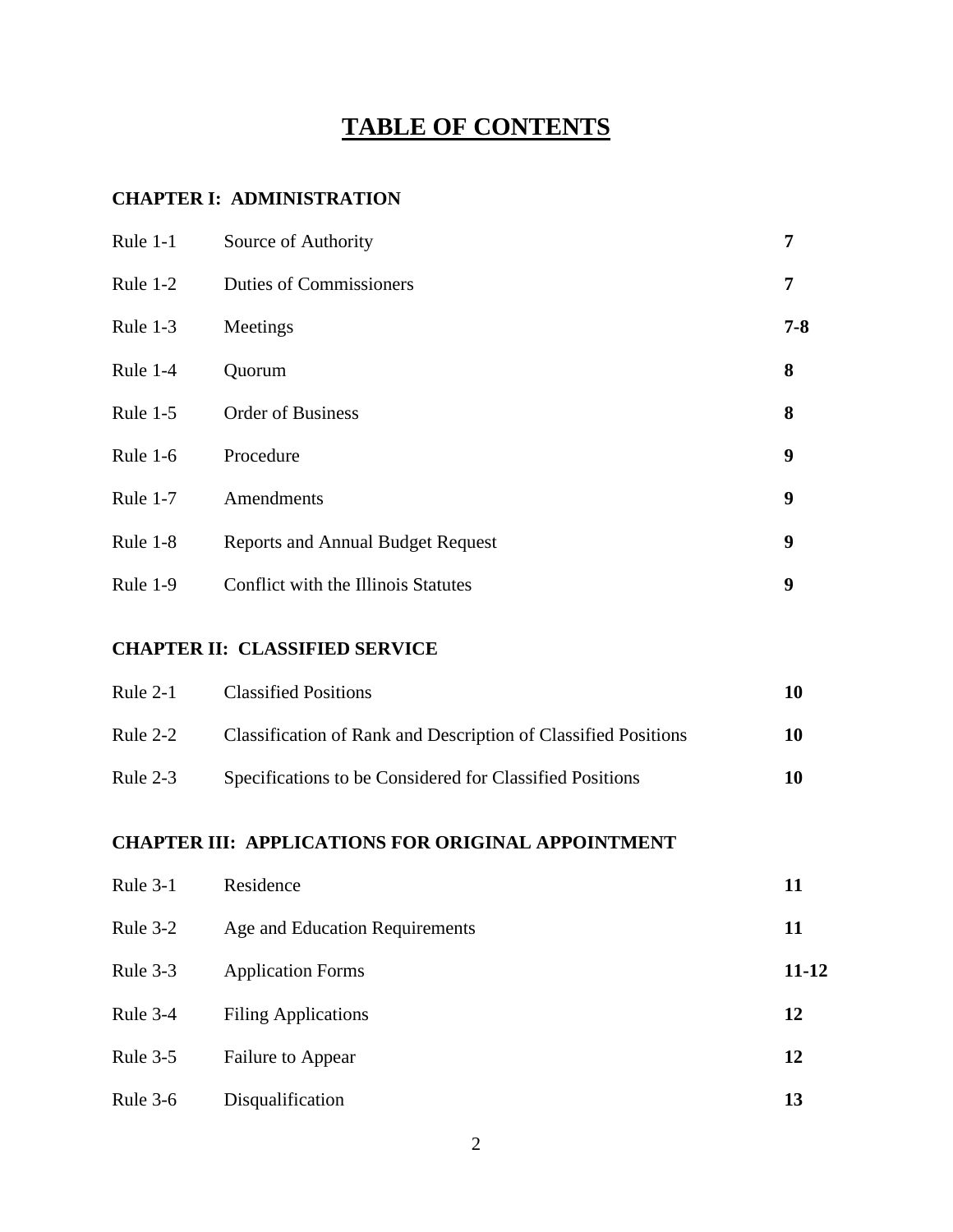#### **CHAPTER IV: EXAMINATIONS AND APPOINTMENTS**

#### Division One: Rules Applicable to All Appointments

| Rule 4-1                       | Examinations                                                                                                                | 14    |
|--------------------------------|-----------------------------------------------------------------------------------------------------------------------------|-------|
| Rule 4-2                       | <b>Examination Room</b>                                                                                                     | 14    |
| Rule 4-3                       | <b>Examination Fraud</b>                                                                                                    | 14    |
| Rule 4-4                       | <b>Americans with Disabilities</b>                                                                                          | 15    |
| Rule 4-5                       | <b>Special Qualifications</b>                                                                                               | 15    |
| Rule 4-6                       | <b>Change of Address</b>                                                                                                    | 15    |
| Rules 4-7-<br>$4 - 10$         | Reserved                                                                                                                    | 15    |
|                                | Division Two: Examination Rules Applicable to All Original Appointments<br>to the Fire Department and the Police Department |       |
| <b>Rule 4-11</b>               | Notice of Examinations for Original Appointments                                                                            | 16    |
| <b>Rule 4-12</b>               | Pre-Offer Tests                                                                                                             | 16    |
| <b>Rule 4-13</b>               | Notice of Results of Tests                                                                                                  | 17    |
| <b>Rule 4-14</b>               | <b>Review of Examinations</b>                                                                                               | 17    |
| <b>Rule 4-15</b>               | <b>Eligibility Lists</b>                                                                                                    | 18-20 |
| <b>Rule 4-16</b>               | <b>Post-Offer Tests</b>                                                                                                     | 20    |
| <b>Rule 4-17</b>               | <b>Filling of Vacancies</b>                                                                                                 | 21    |
| <b>Rules 4-18-</b><br>$4 - 20$ | Reserved                                                                                                                    | 21    |
|                                | Division Three: Promotion in the Police Department                                                                          |       |
| <b>Rule 4-21</b>               | <b>Promotional Appointments</b>                                                                                             | 22    |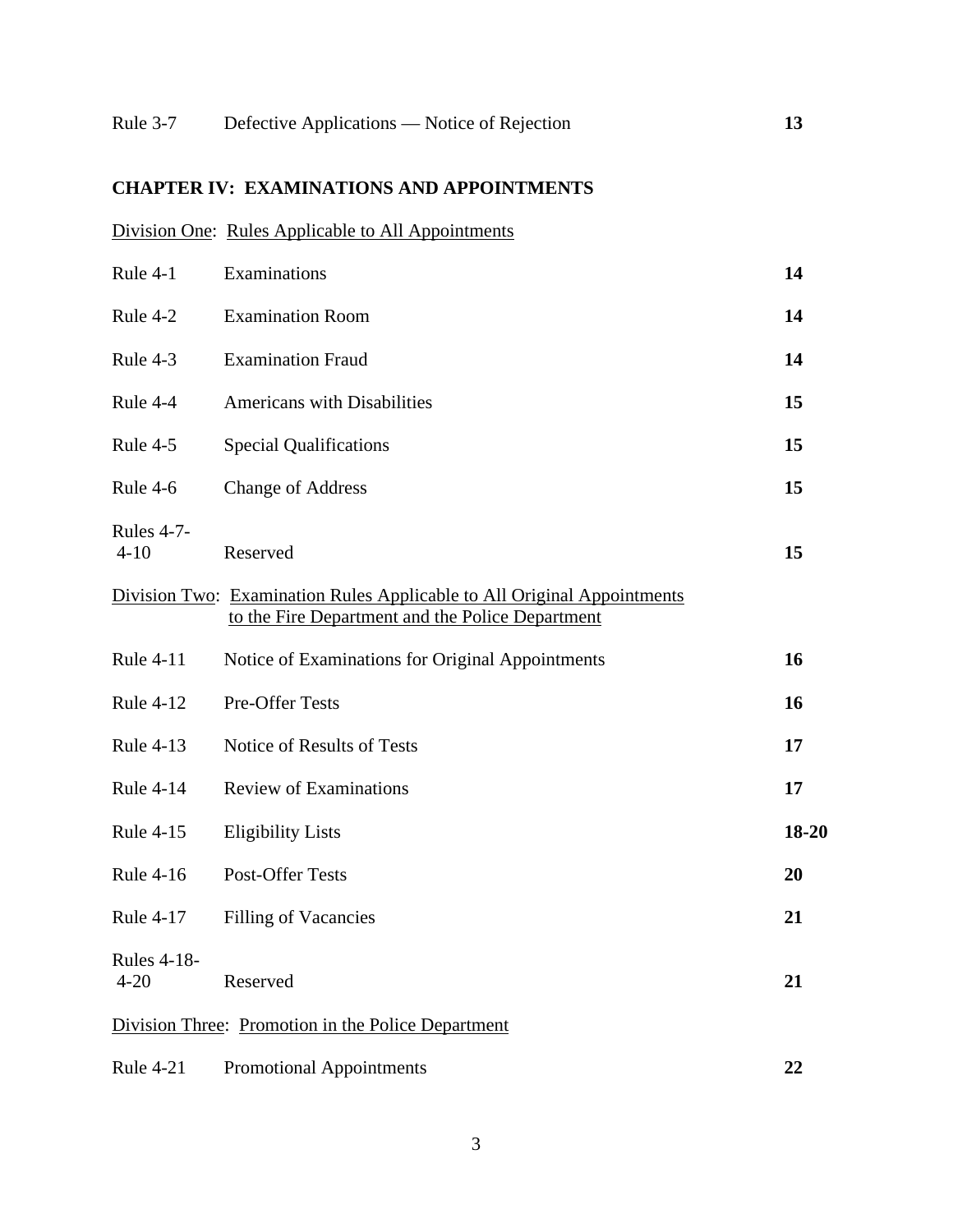| <b>Rule 4-22</b> | <b>Requirements for Promotion</b>                     | 22        |
|------------------|-------------------------------------------------------|-----------|
| <b>Rule 4-23</b> | Notice of Examination for Promotion                   | 22        |
| <b>Rule 4-24</b> | <b>Seniority Credit</b>                               | 23        |
| <b>Rule 4-25</b> | Preparation for Promotional Examinations              | 23        |
| <b>Rule 4-26</b> | Promotional Examination Administration                | 23        |
| <b>Rule 4-27</b> | <b>Promotional Examination Scoring</b>                | 24        |
| <b>Rule 4-28</b> | <b>Promotional Examination Content</b>                | 24-25     |
| <b>Rule 4-29</b> | Results of Pre-Offer Tests in Promotional Examination | 25        |
| <b>Rule 4-30</b> | Preliminary Promotional List                          | 25        |
| <b>Rule 4-31</b> | <b>Military Preference</b>                            | 25        |
| <b>Rule 4-32</b> | <b>Final Promotional List</b>                         | $25 - 26$ |
| <b>Rule 4-33</b> | <b>Filling of Vacancies</b>                           | $26 - 27$ |
| <b>Rule 4-34</b> | Polygraph Device Deceptive Test                       | 27        |
|                  | Division Four: Promotion in the Fire Department       |           |
| <b>Rule 4-35</b> | General                                               | 27        |
|                  | <b>CHAPTER V: REGULATIONS FOLLOWING APPOINTMENT</b>   |           |
| Rule $5-1$       | <b>Cumulative Effect of Rules</b>                     | 28        |
| Rule 5-2         | Oath of Office                                        | 28        |
| Rule 5-3         | <b>Residence of Sworn Members</b>                     | 28        |
| Rule 5-4         | Probationary Period                                   | 28-29     |
| Rule 5-5         | <b>Assignment to Duty</b>                             | 29        |
| Rule 5-6         | <b>Temporary Appointment</b>                          | 29        |
| Rule 5-7         | <b>Temporary Assignments</b>                          | 29-30     |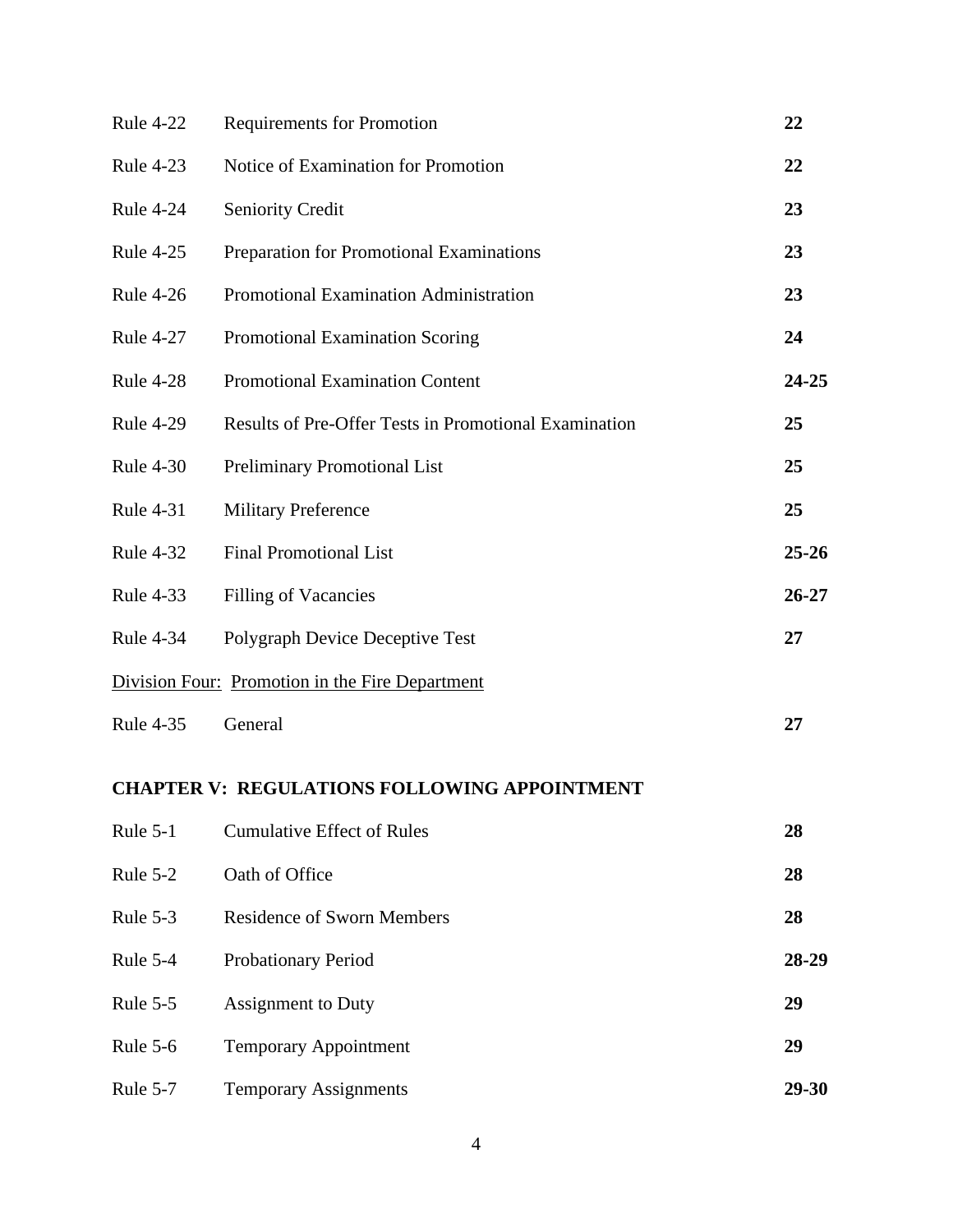| Rule $5-8$       | Military Leave of Absence                     | 30        |
|------------------|-----------------------------------------------|-----------|
| Rule 5-9         | <b>Political Contributions and Activities</b> | $30 - 31$ |
| <b>Rule 5-10</b> | <b>Medical Tests</b>                          | 31        |
| <b>Rule 5-11</b> | <b>Psychological Tests</b>                    | 31        |
| <b>Rule 5-12</b> | Drug Screening                                | 31        |
| <b>Rule 5-13</b> | Layoff, Reduction in Force, Reinstatement     | 31        |
| <b>Rule 5-14</b> | Rules Not a Limit on Management               | 31        |

#### **CHAPTER VI: DISCIPLINE AND DISCHARGE**

| Rule $6-1$       | Discharge and Suspension                                          | 32    |
|------------------|-------------------------------------------------------------------|-------|
| Rule $6-2$       | <b>Cause for Disciplinary Action</b>                              | 32-33 |
| Rule $6-3$       | Charges upon Discharge or for a Thirty-One Day or More Suspension | 33    |
| Rule 6-4         | <b>Suspension Pending Hearing</b>                                 | 33    |
| Rule $6-5$       | Investigations of Police Officers and Firefighters                | 33    |
| Rule 6-6         | Subpoenas                                                         | 34    |
| Rule 6-7         | Hearings                                                          | 34-35 |
| Rule 6-8         | <b>Motions and Continuances</b>                                   | 35    |
| Rule 6-9         | Findings and Decision                                             | 35    |
| <b>Rule 6-10</b> | Filing                                                            | 36    |
| <b>Rule 6-11</b> | Process                                                           | 36    |
| <b>Rule 6-12</b> | Computation of Time                                               | 36    |

#### **CHAPTER VII: DEFINITIONS**

| Rule $7-1$ | Rules of Construction and Definitions | $37 - 44$ |
|------------|---------------------------------------|-----------|
|            |                                       |           |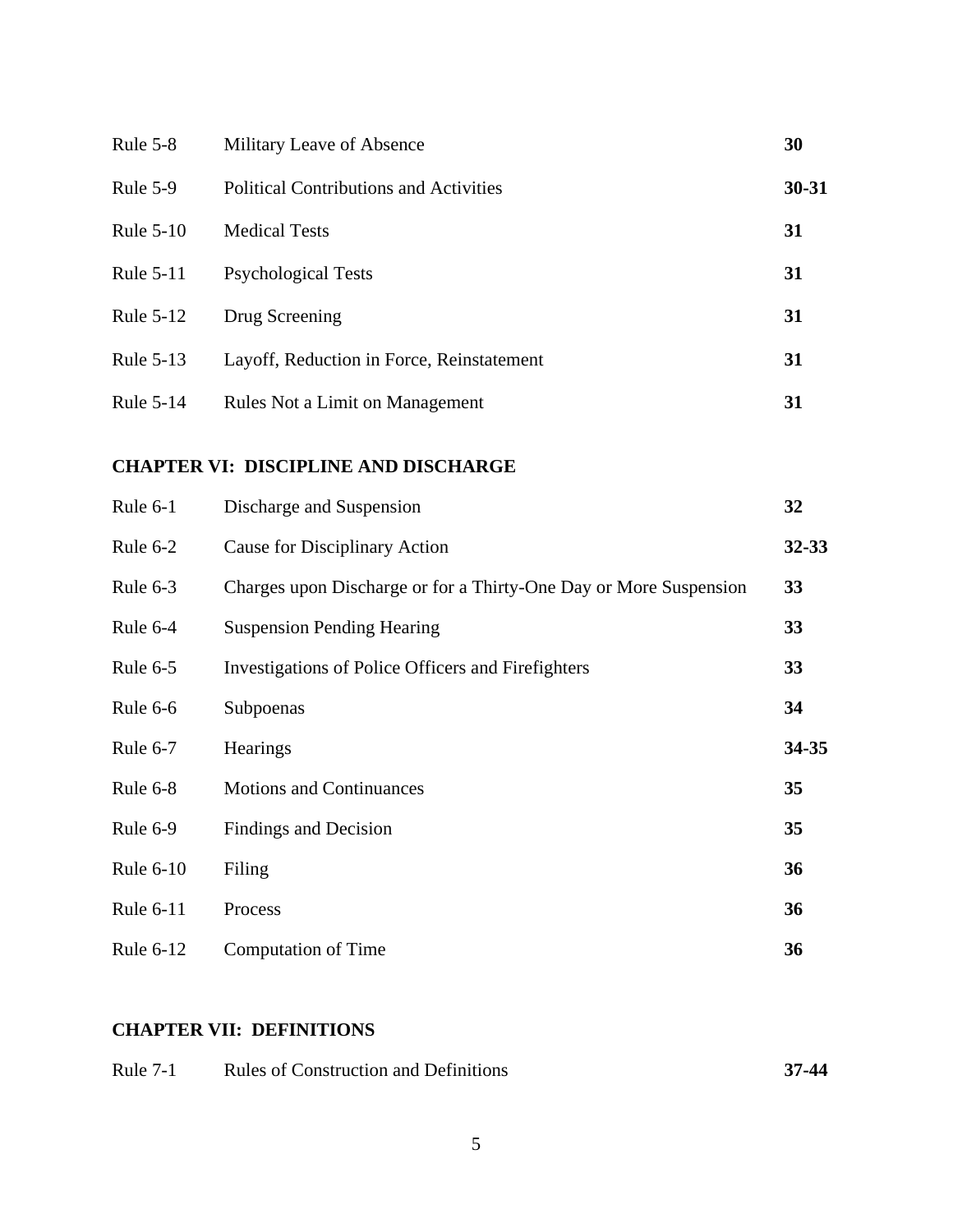*(Intentionally Left Blank)*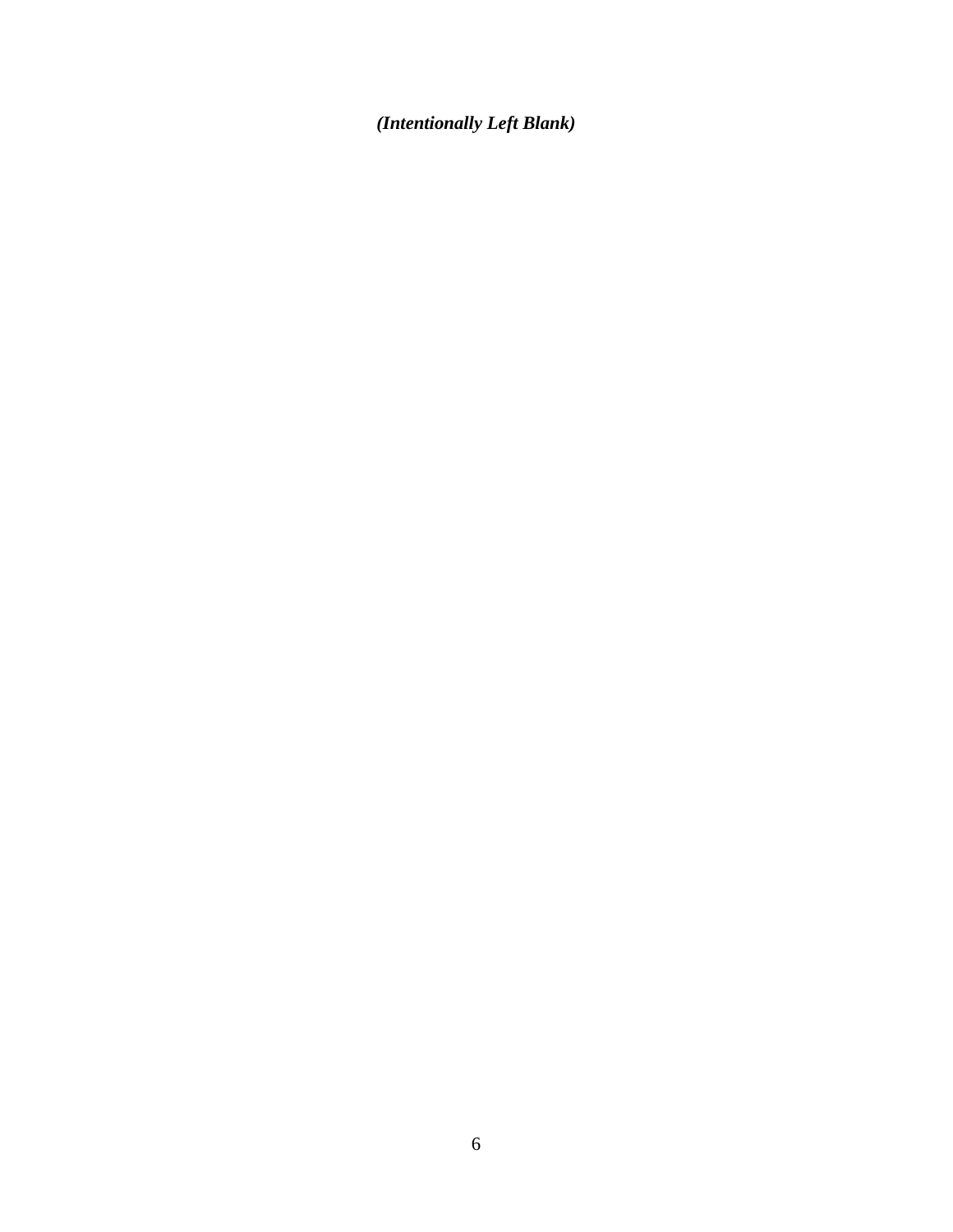## **CHAPTER I ADMINISTRATION**

#### **Rule 1-1. Source of Authority.**

The Board of Fire and Police Commissioners ("Board" or "Commission") derives its power and authority from Article 10, Division 2.1 of the Illinois Municipal Code (65 ILCS 5/10-2.1-1 *et seq*.), as well as from the home-rule authority of the Village of Schiller Park ("Village") pursuant to Article VII of the Illinois Constitution.

#### **Rule 1-2. Duties of Commissioners.**

A. The Commission shall consist of three (3) voting members, who shall annually, at the first meeting in May, elect a Chairman. The Chairman shall hold office until the end of the Fiscal Year and until a successor is duly elected and qualified. The Chairman shall be the presiding officer at all meetings of the Commission. Provided a quorum is present at a given meeting but the Chairman is absent or late, the remaining members shall choose from among them a chairman of the meeting who will chair the meeting in the absence of the Chairman. The Secretary shall be a staff person serving the Commission and shall be responsible for the keeping of the minutes of all meetings of the Commission in a permanent record book and shall be custodian of all the forms, papers, books, completed Examinations, and all other records of the Commission. As Secretary appointed by the Village President, the Secretary will act as minute recorder, help the Commission with its correspondence, Post Notices, undertake those other duties assigned by these Rules to the Secretary, and perform such other tasks as may be requested by the Commission from time to time.

- B. The scope of the duties of the Commission shall generally include:
	- 1. Establishing policies for recruiting, testing, selection and promotion for all Sworn Members covered under its authority.
	- 2. Establishing guidelines and procedures for hearings required for discipline, demotion and termination of Sworn Members covered by its authority.
	- 3. Serving as a hearing board for Sworn Members disciplined or terminated under guidelines established by these rules.
	- 4. The Commission shall have such other powers and duties as are given to it by the statutes of the State of Illinois.

#### **Rule 1-3. Meetings.**

A. During each January, the Secretary of the Commission shall cause the Posting in the Village Hall of the schedule of the times, places, and dates of the Commission's regular meetings for the ensuing calendar year, as required by the Open Meetings Act, 5 ILCS 120/1 *et*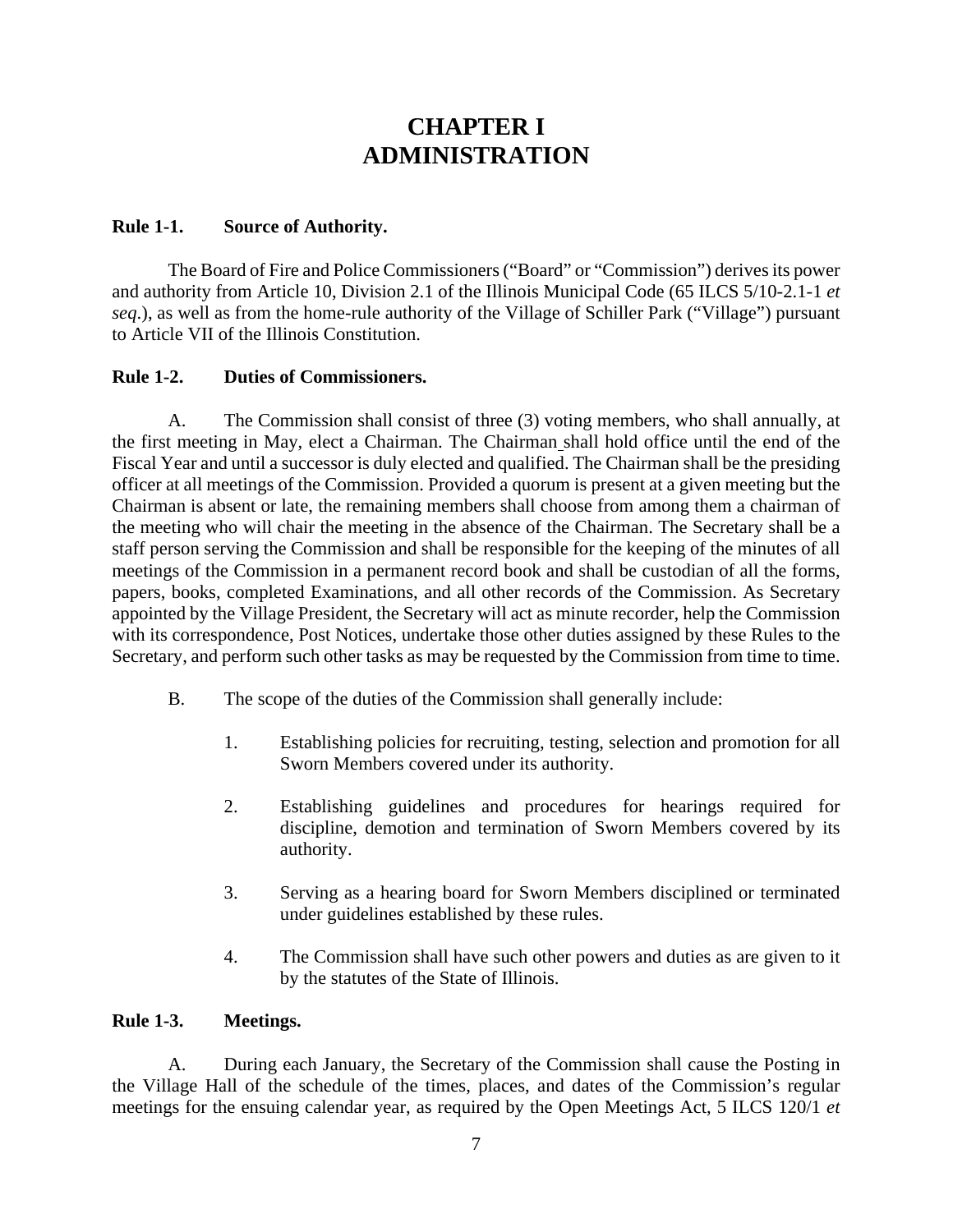*seq*. The Commission may dispense with any of its scheduled regular meetings by motion of the Commission, Notice of which shall be Posted by the Secretary following adoption of the motion.

B. In addition to the foregoing Notice, the Secretary shall Post a Notice of each regular and special meeting of the Commission at least forty-eight (48) hours in advance thereof, which Notice shall set forth the time and place of the meeting and contain the agenda therefore, listing the business to be considered at such meeting. No other business than that specified in the Notice shall be acted upon at such meeting.

C. Regular meetings shall be held monthly in the location, and on the date and at the time established by Ordinance.

D. By written Notice to all Commissioners, special meetings may be called by the Chairman or any two (2) Commissioners. While this Notice shall contain the agenda and be Posted at least forty-eight (48) hours prior to the date, time and place set forth therein and as set forth above, such Notice shall be given the individual Commissioners at least twenty-four (24) hours prior to such meeting.

E. All such regular or special meetings shall be held in accordance with the Open Meetings Act, 5 ILCS 120/1 *et seq*.

#### **Rule 1-4. Quorum.**

Two (2) voting Commissioners shall constitute a quorum for the conduct of all Commission business.

#### **Rule 1-5. Order of Business.**

The order of business at any regular meeting shall be as follows:

- A. Call to Order
- B. Pledge of Allegiance
- C. Roll Call
- D. Approval of the Minutes of Preceding Meeting(s)
- E. Written Correspondence Received
- F. Old Business
- G. New Business
	- 1. Citizens Wishing to be Heard
	- 2. Other Business
- H. Executive Session
- I. Adjournment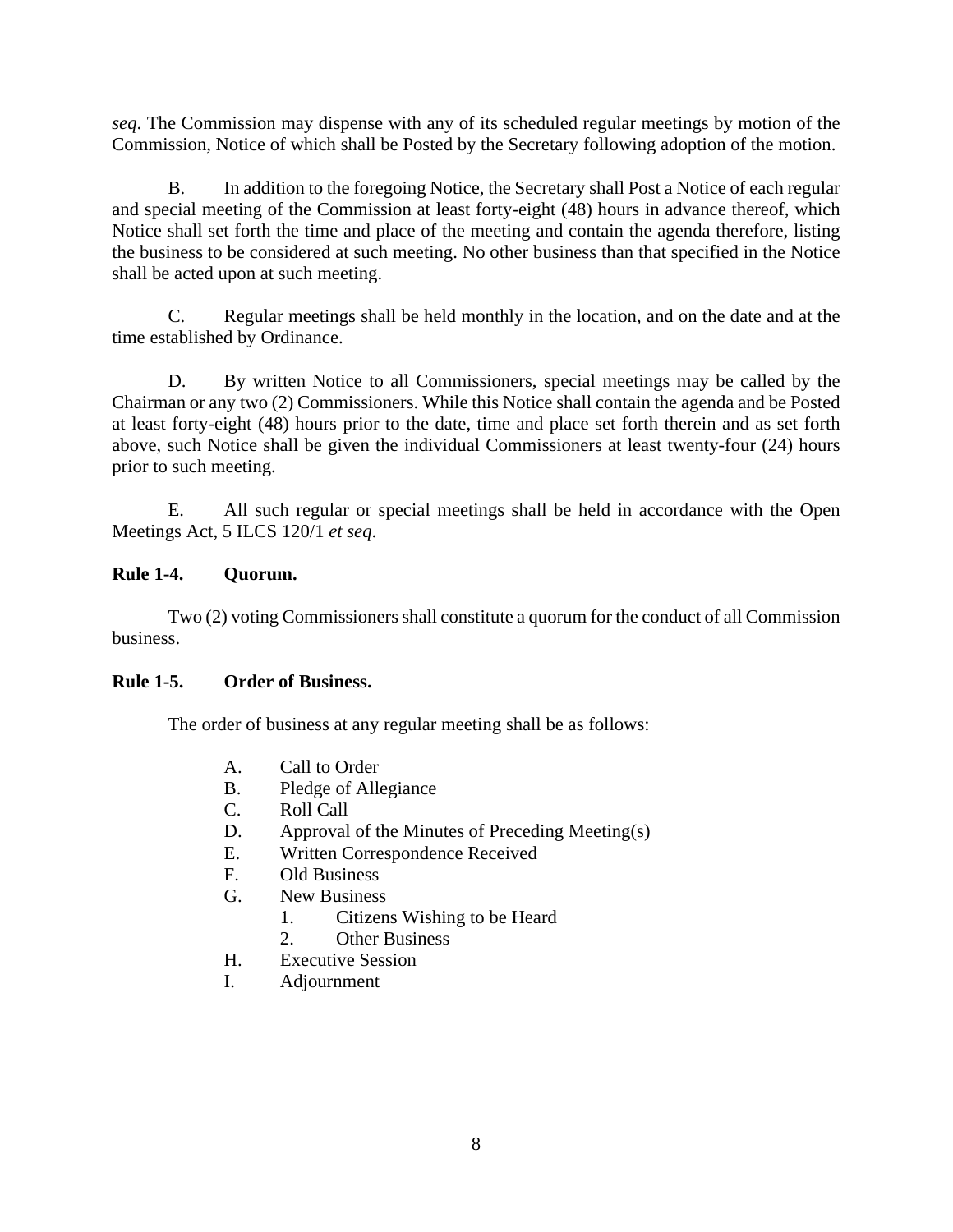#### **Rule 1-6. Procedure.**

Except as modified by these Rules, the parliamentary procedure prescribed in Robert's Rules of Order Revised shall be followed.

#### **Rule 1-7. Amendments.**

A. Amendments to these Rules may be recommended to the President and Board of Trustees by the Commission at any meeting of the Commission, in the following manner:

> 1. A recommendation for an amendment may be adopted by a majority vote at any meeting at which a quorum of the Commissioners are present. Upon its adoption, the Secretary shall forward the recommendation in writing to the President and Board of Trustees.

> 2. No amendment shall be made part of these Rules unless and until the President and Board of Trustees adopt an ordinance approving the amendment.

B. Following adoption of the ordinance approving these Rules or any amendment thereof, printing of these Rules as most recently amended shall be accomplished forthwith by the Commission. Thereafter, the Secretary shall Post a Notice indicating the place or places where a copy of said Rules may be obtained. The Notice shall specify the date, not less than ten (10) days subsequent to the date of such publication, when the rules shall go into effect.

#### **Rule 1-8. Reports and Annual Budget Request.**

On or before February 1 of each year, the Commission shall make a budget request for the ensuing Fiscal Year to the President and Board of Trustees. The Commission shall also forward its report monthly to the President and Board of Trustees, in the form of the approved minutes of its meetings conducted by the Commission during the prior month.

#### **Rule 1-9. Conflict with the Illinois Statutes.**

The invalidity or unenforceability of any provision of these Rules shall not offset or invalidate any other provision. If any provision of these Rules is capable of two (2) constructions, one which would render the provision invalid and the other of which would make the provision valid, then the provision shall have the meaning which renders it valid. In addition, having been authorized by ordinance adopted by the President and Board of Trustees pursuant to the authority conferred upon home rule units under the Illinois Constitution, in the event any conflict exists between these Rules and any given statute of the State of Illinois, these Rules shall control, unless such given statute specifically pre-empts home rule. In the event any conflict exists between these rules and Federal law, Federal law shall control. Notwithstanding the above and foregoing, however, nothing herein shall be construed as modifying the procedures set forth in Section 65 ILCS 5/10-2.1-17 providing for review under the Administrative Review Law.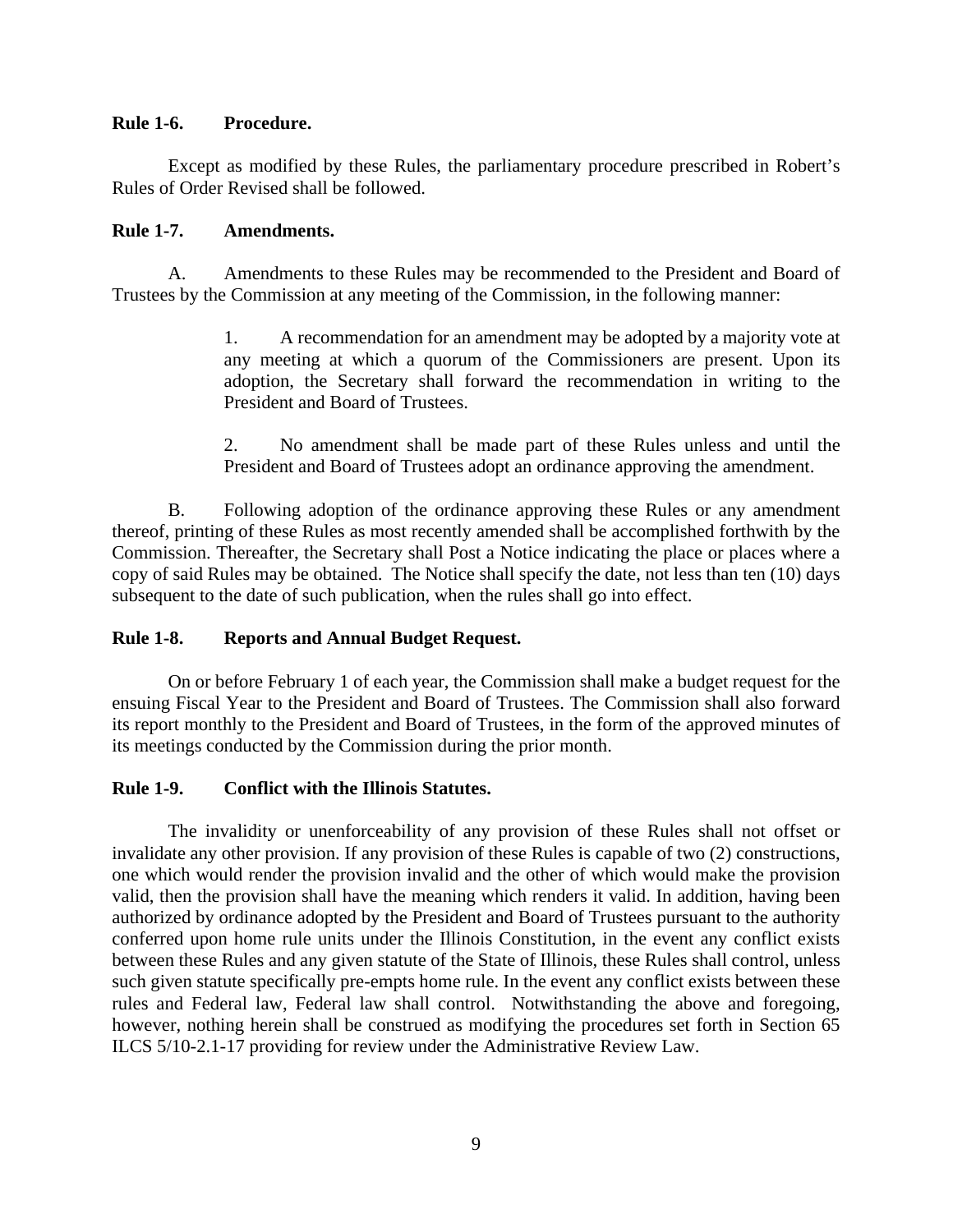## **CHAPTER II CLASSIFIED SERVICE**

#### **Rule 2-1. Classified Positions.**

In accordance with the Act, all Sworn Members in the Departments of the Village other than those described in the ordinances of the Village as Exempt Positions are Classified Positions and employees holding such Classified Positions shall constitute those in the Classified Service. No Appointments to any of such Classified Positions shall be made except under and according to these Rules.

#### **Rule 2-2. Classification of Rank and Description of Classified Positions.**

The order of Rank of Classified Positions within each of the Departments shall be a

s maintained by the Departments, a copy of which is available in the Departments. In any given Department the highest order of Rank is the first described, being that of "Chief' or "Director", time to time referred to in these Rules as "Department Head" or "Head of the Department"; and the lowest Rank is the last described, being that of "Firefighter/Paramedic" in the Fire Department and that of "Patrol Officer" in the Police Department. It is understood that within the Fire Department and the Police Department, the Positions in the Ranks of Directors, Chiefs, Deputy Directors, and the Deputy Chiefs, if any, are Exempt Positions.

#### **Rule 2-3. Specifications to be Considered for Classified Positions.**

If it is desired to create a new Position in the Classified Service for which no reasonably comparable Classified Position description exists, the Department Head shall so advise the Commission and shall provide a description of such new Position for the consideration of the Commission. No new Position in the Classified Service shall be created unless and until the President and Board of Trustees approve an amendment of these Rules creating such new Position by adoption of a suitable ordinance.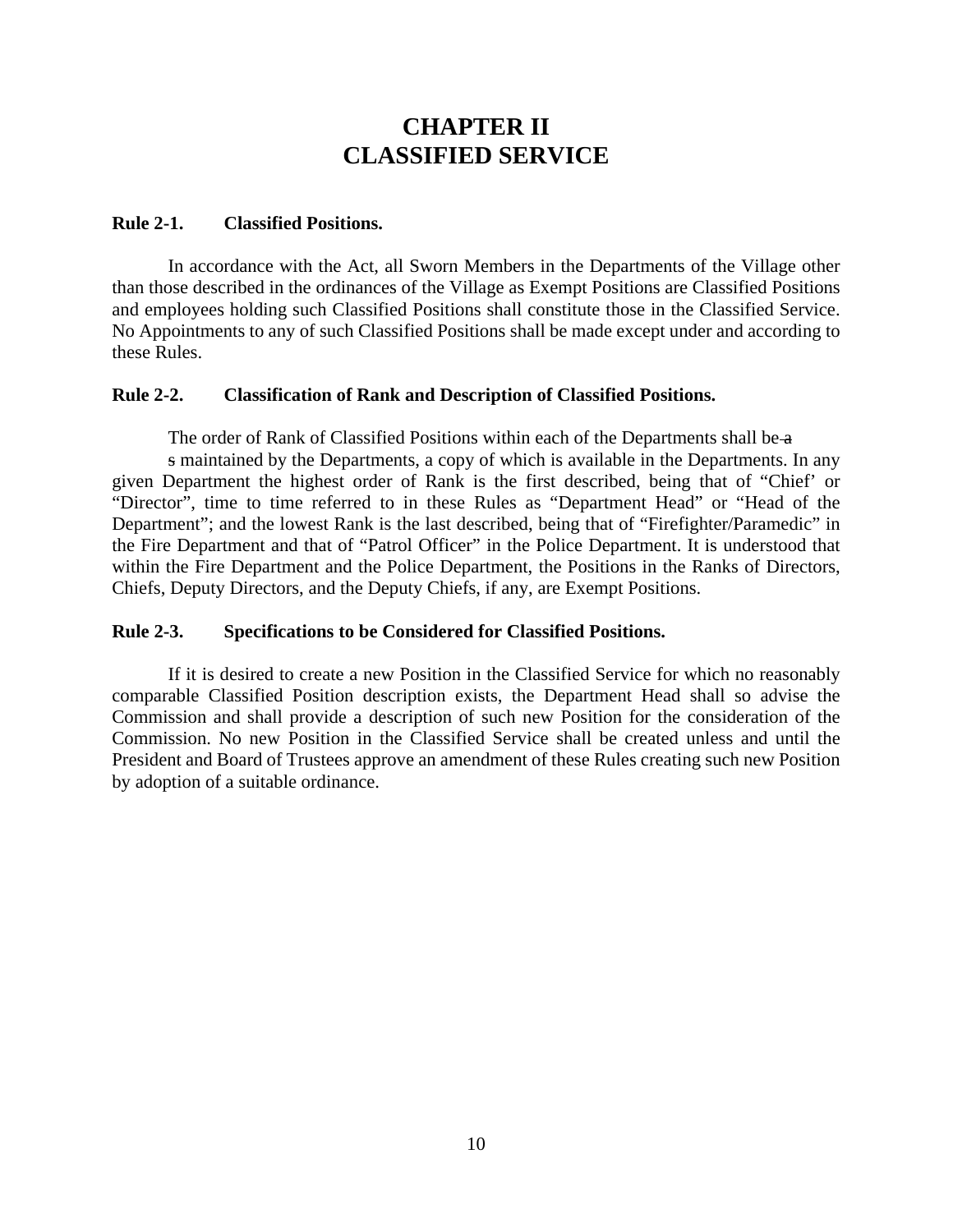## **CHAPTER III APPLICATIONS FOR ORIGINAL APPOINTMENT**

#### **Rule 3-1. Residence.**

All Applicants are subject to Examination, which shall be public, competitive, and open to all citizens of the United States of America. In addition, any Applicant who does not reside within the boundaries established by ordinance adopted from time to time by the Board of Trustees must move within those boundaries within the time specified by such ordinance.

#### **Rule 3-2. Age and Education Requirements.**

A. The limitations provided in this subsection A do not apply to any person currently in the Classified Service.

> 1. Police Applicants: At the time application is made, Applicants for Original Appointment must be at least twenty-one (21) years of age but must not be thirtyfive (35) years of age or older. With respect to police hiring, a veteran shall be allowed to exceed the maximum age provision of thirty-five (35) years of age, by the number of years served on active military duty, as defined in the Illinois Municipal Code, but by no more than ten (10) years of active military duty. 65 ILCS 5/10-1-12, 10-2.1-6. Applicants for a Position as Police Officer must have graduated from high school, or possess equivalent GED Certificate and successfully completed at least 60 undergraduate college hours at an accredited college or university.

> 2. Firefighter/Paramedic Applicants: Notwithstanding the above, Applicants who are Paramedics and at least twenty-one (21) years of age and have successfully completed two (2) years of fire science studies at an accredited college or university may be eligible to take the Examination for Original Appointment as a Firefighter/Paramedic. Applicants for a Position as a Firefighter/Paramedic must have a current Emergency Medical Technician-Paramedic license from the Illinois Department of Public Health.

B. All persons in the Classified Service shall retire therefrom upon reaching sixty-five (65) years of age.

#### **Rule 3-3. Application Forms.**

A. Applications for Classified Positions shall be filed upon forms furnished by the Commission for a fee and Applicants must comply with the requirements set forth on the Application form in every respect. The Secretary shall maintain and furnish Commissionapproved Application forms to Applicants. Application forms may also be obtained from the Village Clerk.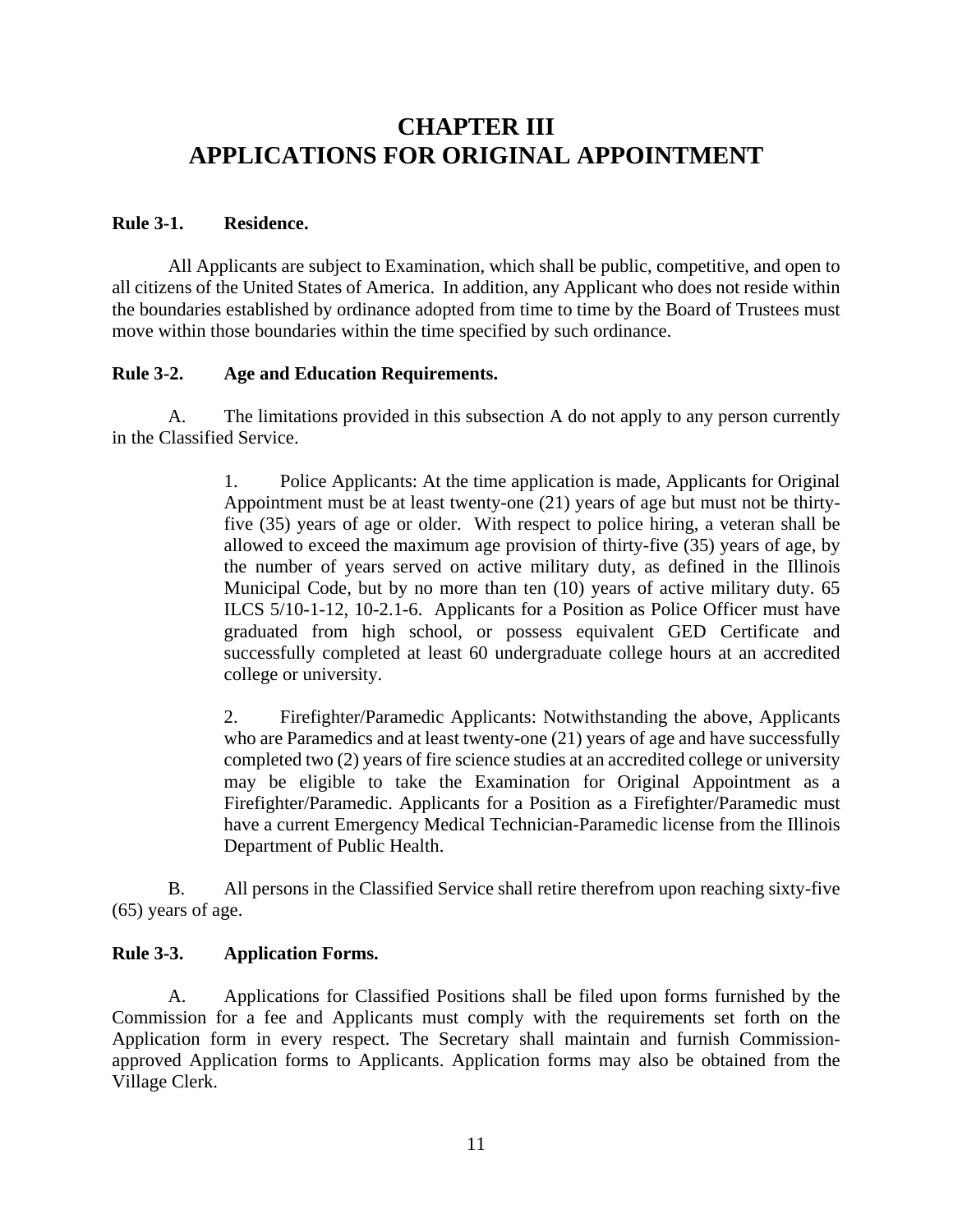B. Failure to complete and return the Application form and/or failure to furnish the documentation required in these Rules shall be cause for such Applicant being excluded from the Examination. Knowingly committing Examination Fraud shall be cause for such Applicant being excluded forever from Examination.

C. Applications must be returned to the Commission before the date specified in the Notice of Examination along with proof that the Applicant is a citizen of the United States of America; proof of birth date; and copies of GED Certificate or High School Diploma (or transcript if applicable; valid driver's license; Military Service Record and Honorable Discharge Papers (if any); and college diploma (or transcript if applicable). Each Application must be accompanied by a Federal Health Insurance Portability and Accountability Act Release provided by the Commission and duly executed by the Applicant. At time of application, if Applicant requires a reasonable accommodation in order to participate in any Test given during the course of an Examination, such Applicant shall make a request for such accommodation in writing to the Commission. In addition: (i) If Application is made for a Position as Firefighter/Paramedic, the Application shall include a copy of the Applicant's Illinois Paramedic license (ii) If Application is made for a Position as Police Officer the Application shall include a copy of the Applicant's college transcript reflecting passing grades in the successful completion of at least the minimum number of undergraduate college hours required under these Rules. Omission of either Illinois Paramedic License or college transcript, as the case may be, will deem the Application incomplete and the Applicant shall be disqualified, pursuant to Rule 3-7.

#### **Rule 3-4. Filing Applications.**

Persons seeking Appointment must complete an Application form for each Examination taken and must return each such completed Application form to the Commission at the Village Hall by hand delivery or certified mail, return receipt requested. Upon receipt, each Application shall be stamped with the date and the hour of receipt, which shall be deemed the date of filing; except that in the case of certified mailings, the date shown on the receipt of the United States of America Postal Service shall be deemed the date of filing.

A. At the time of application, if an Applicant requires a reasonable accommodation in order to participate in any Test given during the course of an Examination, such Applicant shall make a request for such accommodation in writing to the Commission. Applicants must specify the disability; substantiate the need for reasonable accommodation when requesting the accommodation on the Application form.

B. Applicants making untruthful answers to questions in said Application shall be rejected by the Commission and the Secretary shall send Notice to the Applicant of such action.

#### **Rule 3-5. Failure to Appear.**

Applicants who fail to appear at the time and place specified for an Orientation or for the holding of any Test shall be disqualified and shall not be given further consideration in such Examination. The Applications of such Applicants shall not be used in subsequent Examinations.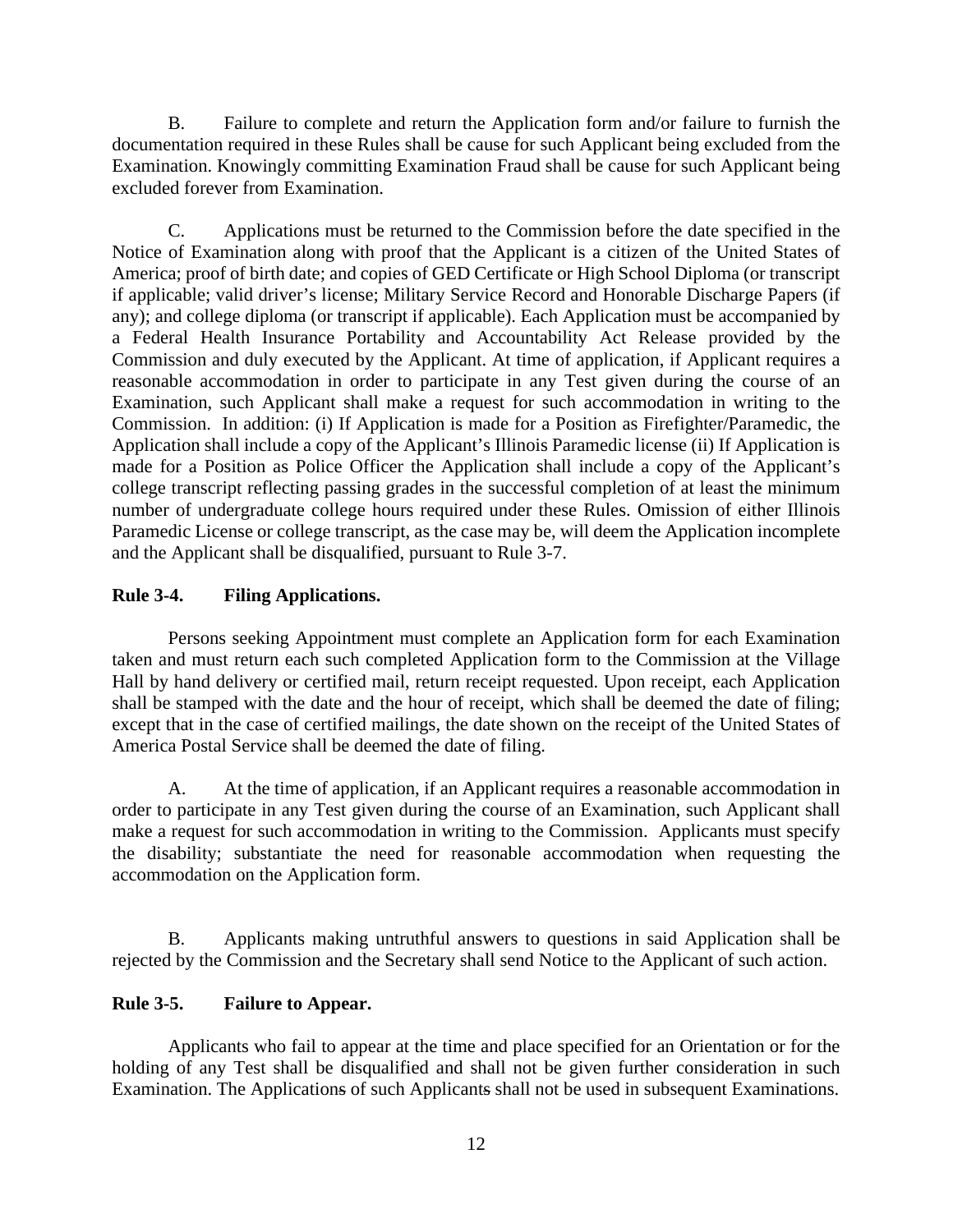#### **Rule 3-6. Disqualification.**

A. The Commission may refuse to examine an Applicant or after testing, to place the Applicant's name on a Preliminary Eligibility List or a Final Eligibility List or make an Offer of Appointment whenever such Applicant:

> 1. Is found lacking in any of the established preliminary requirements for Applicants including but not limited to the educational requirements;

2. Shall be unable to pass a required Physical Fitness Test;

3. Is addicted to the habitual use of narcotics, intoxicating beverages or illegal drugs;

4. Has been convicted of a felony or any misdemeanor involving moral turpitude;

5. Has been dismissed from any public service for just cause;

6. Has practiced any deception or Examination Fraud;

7. May be found disqualified because he is not able to perform the tasks required of the Position by reason of his poor mental health or physical incapacity;

8. Has personal and/or employment references which are deemed unsatisfactory by the Commission;

9. Has made Application for the Position of Police Officer and is a Conscientious Objector;

10. Submits an Application which was not notarized or is otherwise incomplete.

B. The Secretary shall send Notice to any Applicant deemed disqualified pursuant to this Section.

#### **Rule 3-7. Defective Applications — Notice of Rejection.**

The Commission shall review for completeness each Application filed. Failure to provide a complete Application requires the Application be rejected by the Commission as incomplete or otherwise defective. No applications will be returned to Applicant for correction. The Secretary will send Notice to all Applicants whose Applications have been rejected by the Commission for being incomplete or otherwise defective.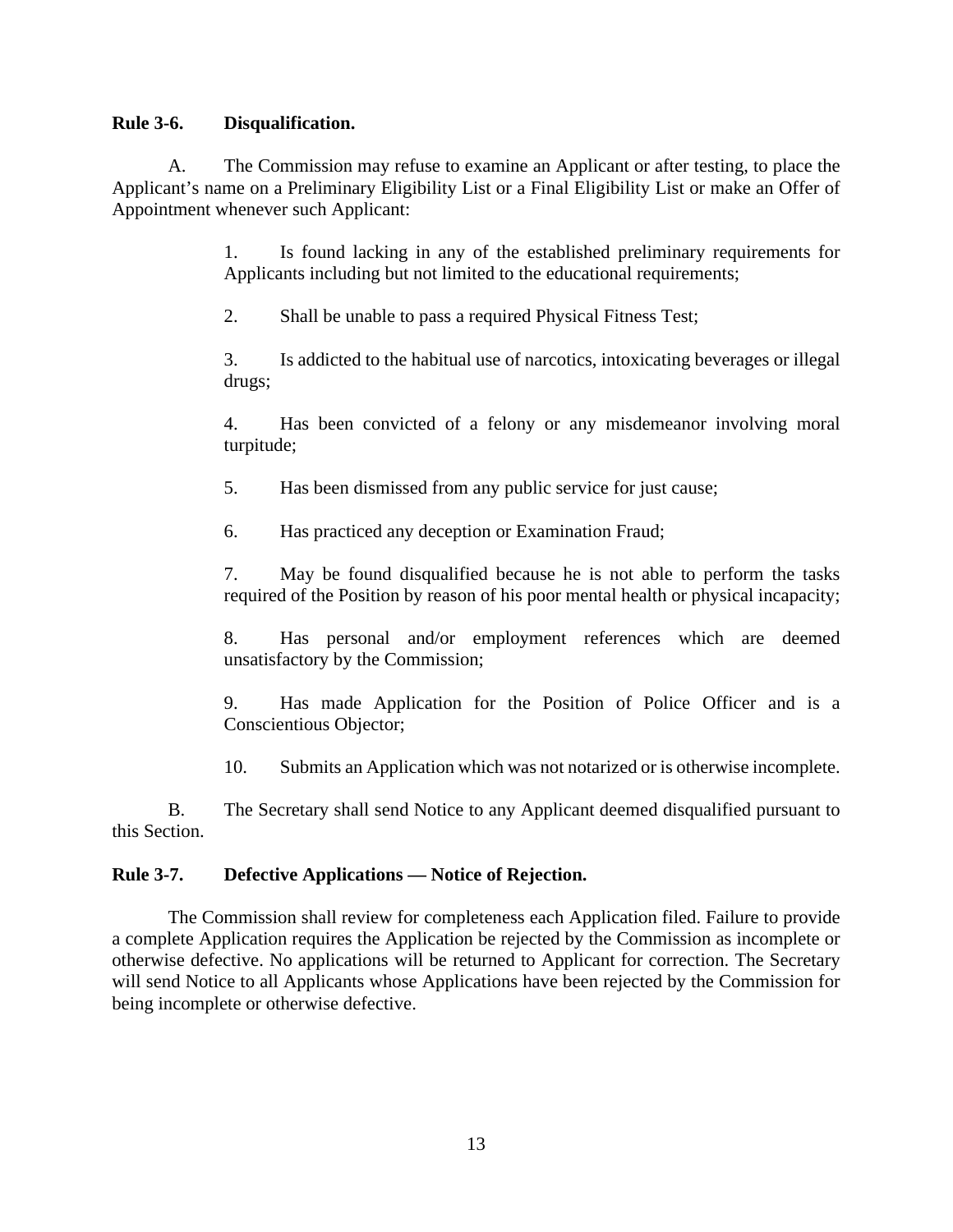## **CHAPTER IV EXAMINATIONS AND APPOINTMENTS**

#### **Division One. Rules Applicable to All Appointments**

#### **Rule 4-1. Examinations.**

A. Examinations shall be practical in their character and shall relate to those matters which will fairly test the relative capacity of the Applicants and Candidates examined to perform the duties of the Classified Position to which they seek Appointment. No Examination question shall relate to political or religious opinions or affiliations.

B. Each Examination consists of components, each component being one Test in a series of competitive Tests held as prescribed by the Commission. The Commission shall determine the type of the Examination, the method of how to evaluate its Tests, the scope of the overall testing process and the subjects of the Tests in the Examination, which are to be related to the requirements of the Classified Position for which the Examination is being held. Tests in any given Examination may be given in such order as may be convenient, but shall include at least one (1) Written Test and one (1) Oral Test. An Applicant shall be rejected upon failure to pass any Test in any given Examination and shall be excluded from further testing with respect to the preparation of the particular Eligibility List with respect to which such Examination is being conducted. An Applicant's score on any previous Test shall not affect his eligibility to take any Examination in the future.

C. Whenever a Test is to take place, the Commission may designate a suitable number of persons to be the Examiners. The Commissioners may at any time act as Examiners. Examiners shall conduct such Tests and/or entire Examinations as the Commission may contract for and/or direct, and shall report the results thereof to the Commission. The report of the Examiners shall be final as to such Tests when accepted by the Commission.

#### **Rule 4-2. Examination Room.**

No person other than those Applicants sitting for Examinations, the Commissioners, and the Examiner(s) shall be admitted to the Examination room during any Test, except as otherwise permitted by the Commission.

#### **Rule 4-3. Examination Fraud.**

No Applicant or Candidate shall be considered or receive an Appointment who is guilty of Examination Fraud. After having given such Applicant or Candidate, as the case may be, a chance to be heard in his own defense, upon a finding by the Commission of Examination Fraud, the Application of such Applicant shall be rejected and the name of such Applicant or Candidate shall be stricken from any Eligibility List or Promotional List upon which it may appear. Whenever an Examiner determines an Applicant is cheating or has cheated during a Test, the Examiner shall confiscate all Test materials in the possession of the Applicant. If such finding is made subsequent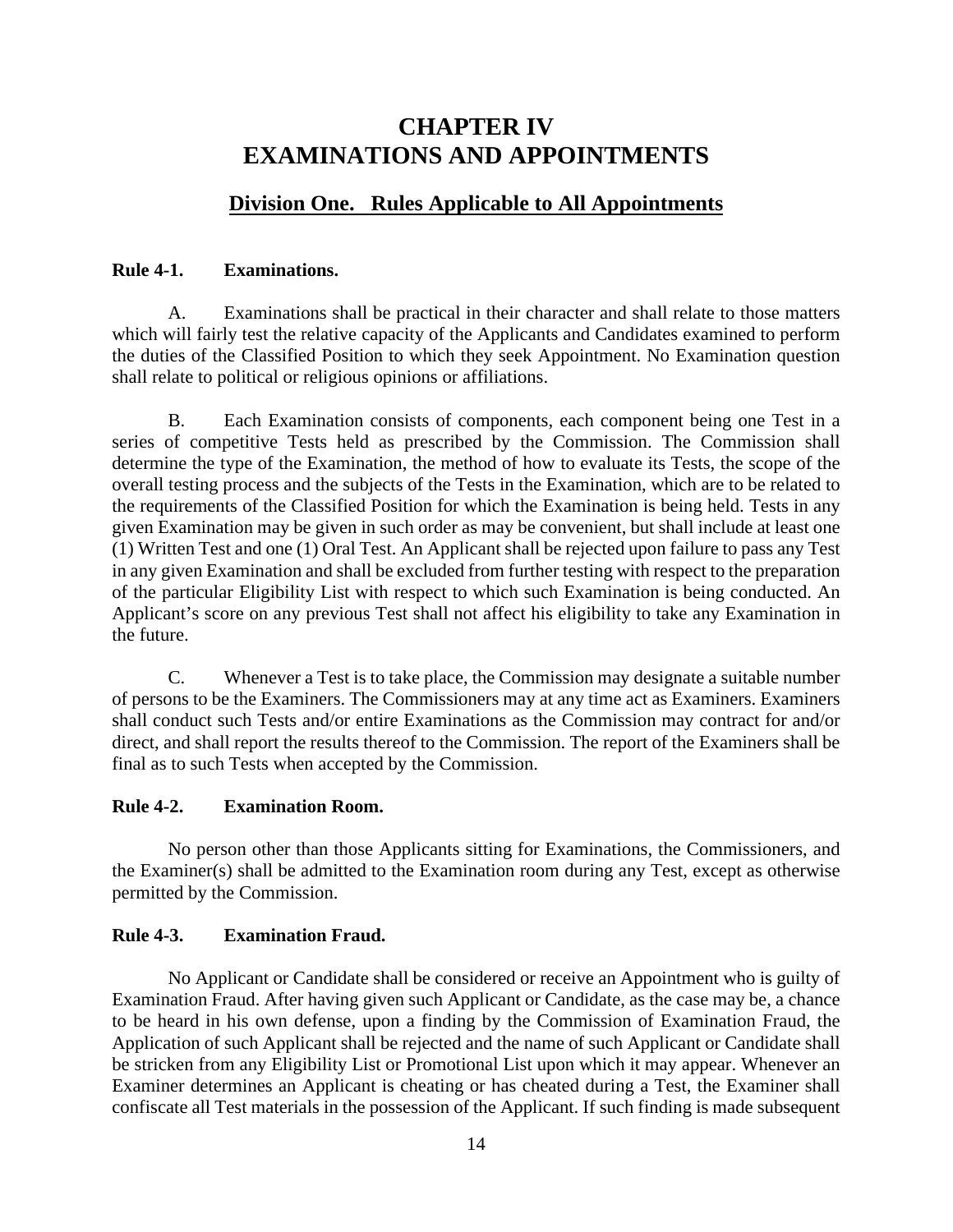to Appointment, such employee shall be dismissed from Service following a Hearing held in accordance with these Rules. In all cases an Applicant or Candidate who has committed Examination Fraud shall be forever thereafter ineligible for Application or Appointment.

#### **Rule 4-4. Americans with Disabilities.**

No Applicant in any Examination for Appointment shall be disqualified by reason of any disability, as that term is defined in the Americans with Disabilities Act, providing that the Commission finds that the Appointment of such Applicant with reasonable accommodation to him will not be prejudicial to the Classified Service so long as such Applicant is able to perform the duties of the Classified Position to which such Appointment is sought. In all cases, the Applicant must substantiate to the satisfaction of the Commission and the Department Head his claims as to the manner and character of his disability and his capacity to do the work required by the Classified Position sought. If an Applicant requires a reasonable accommodation in order to participate in any Test given during the course of an Examination, such Applicant shall make a request for such accommodation in writing to the Commission at time of application.

#### **Rule 4-5. Special Qualifications.**

In addition to the foregoing, whenever a Classified Position requires special qualifications, the Commission shall require the Applicant to produce evidence of having such qualifications.

#### **Rule 4-6. Change of Address.**

Applicants and persons whose names are placed upon any Eligibility List or who are awaiting reinstatement have the responsibility of promptly giving written Notice to the Secretary of any change of address.

#### **Rules 4-7 through 4-10. Reserved.**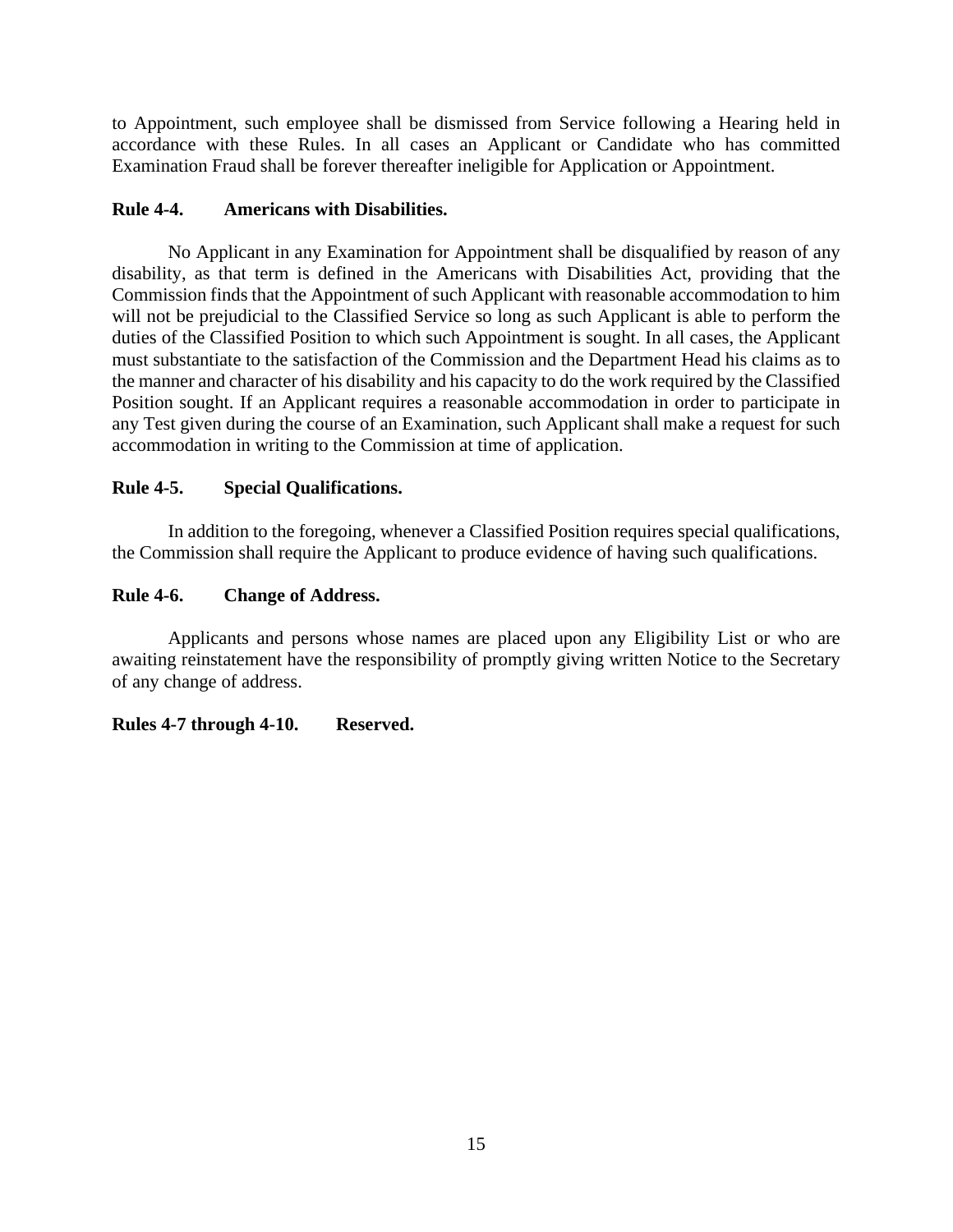#### **Division Two. Examination Rules Applicable to All Original Appointments to the Fire Department and the Police Department**

#### **Rule 4-11. Notice of Examinations for Original Appointments.**

Examinations for Original Appointments shall be held on dates fixed by the Commission and Notice of the time and date deadline for the filing of Applications therefore shall be advertised at least fifteen (15) calendar days in advance of such deadline in a newspaper and other media having general circulation within the corporate limits of the Village and by Posting written Notice of Examination in the Village Hall and in each fire station or the police station, as the case may be. Any given Test in an Examination may be postponed by order of the Commission, which order shall state the reason for such postponement and shall designate a new time and date for such Test. Applicants shall be sent Notice of the postponement of any Test and of the new time and date fixed for said Test. In the event of an emergency change of location on the date of testing, the Commission shall Post Notice of the location change on the door of the scheduled testing location and allow a reasonable time frame for Applicants to arrive at the new testing location before administering the Test.

#### **Rule 4-12. Pre-Offer Tests.**

The Original Examination distributed to applicants is comprised of a Written Test and an Oral Test. The Written Test and the Oral Test are each scored on a scale of 100 points. All grades are based on a maximum score equal to 100. Applicants must achieve a total score of 70 percent on the Original Examination to qualify for further consideration. The total score reflects the cumulative of the weighted grades achieved on the Written and Oral Tests.

To achieve a total score of 70 percent on the Original Examination, an applicant must receive a Minimum Passing Grade of 75 percent on the Written Test and a Minimum Passing Grade of 60 percent on the Oral Test. As established in the chart below, the Minimum Passing Grades are then weighted as a percentage of an applicant's total score for the Original Examination.

Any applicant who fails to achieve the Minimum Passing Grade on either the Written Test or the Oral Test shall be disqualified from further testing and consideration during the current testing period.

The Minimum Passing Grades and percentages of total score for Pre-Offer Tests are:

| <b>Pre-Offer Test</b>        | <b>Minimum Passing Grade</b> | % of Total Score |  |
|------------------------------|------------------------------|------------------|--|
| <b>Written Test</b>          | 75%                          | 70%              |  |
| <b>Oral Test</b>             | 60%                          | 30%              |  |
| <b>Physical Agility Test</b> | Pass or Fail                 |                  |  |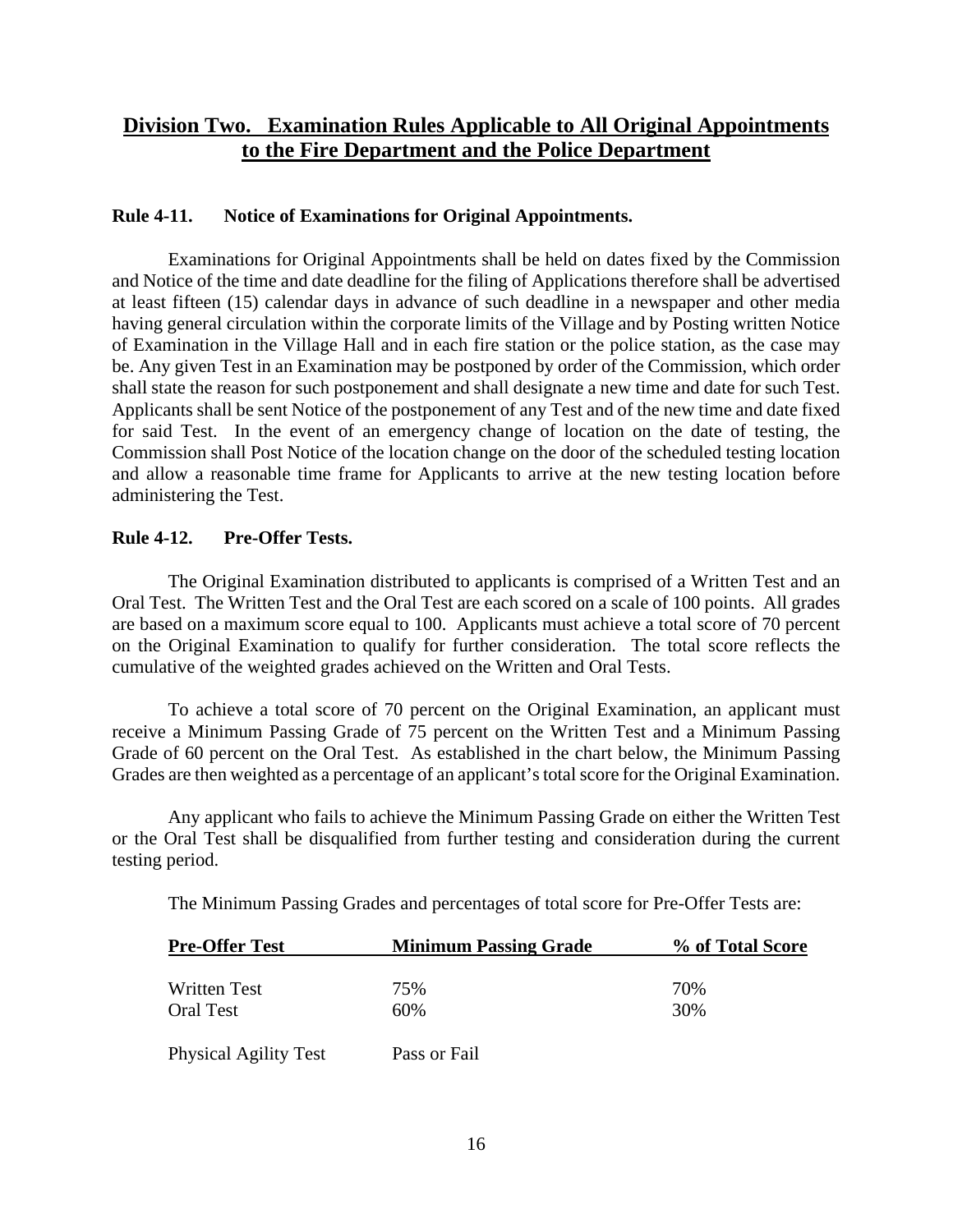Within thirty (30) calendar days after all Pre-Offer Tests in such Examination for Original Appointment is completed, the Secretary shall Post the Preliminary Eligibility List prepared from the results of the Pre-Offer tests in an Original Examination. All Applications and Examination papers, reports, and results shall be and become the property of the Commission and the grading thereof by the Commission shall be final and conclusive and not subject to review by any other person.

A. Written Test. The material used in the Written Tests shall be such as will test the capacity of the Applicant to perform the duties of the Classified Position to which the Applicant seeks Appointment.

B. Oral Test. Whenever possible, all of the Commissioners and the Head of the Department for which Appointment is sought shall comprise the Examiners for the Oral Test. Questions shall be asked of each Applicant that will enable the Commissioners to properly evaluate and grade the Applicant on the Applicant's fitness for the Classified Position. On completion of each Oral Test, each Examiner will grade the Applicant. The final score for such Test shall be the average of the grades assigned such Applicant by the Examiners.

C. Physical Agility Test. All Applicants for an Original Appointment shall submit themselves to a Physical Agility Test for the purpose of determining that the Applicants' strength and agility will not preclude them from performing the essential functions of the Classified Position for which Application has been made.

The Physical Agility Test is a pass or fail Test. Prior to talking the Physical Agility Test, each Applicant shall execute and deliver to the Secretary a completed physician's release, as prescribed by the Commission. The Commission may choose to hire a testing service to administer the test or require a test completion certification.

#### **Rule 4-13. Notice of Results of Tests.**

The results of each Test of the Examination shall be mailed by the Secretary to the Applicants within thirty (30) calendar days after the date of completion of each component Test thereof.

#### **Rule 4-14. Review of Examinations.**

Any Applicant may request his score on any Written Test. An Applicant wishing to obtain his Written Test score should make his request in writing to the Secretary within fourteen (14) calendar days after the date of mailing of the results thereof. The Secretary shall provide the requested results within fourteen (14) calendar days following receipt of the request. However, no other review of a Test shall be permitted.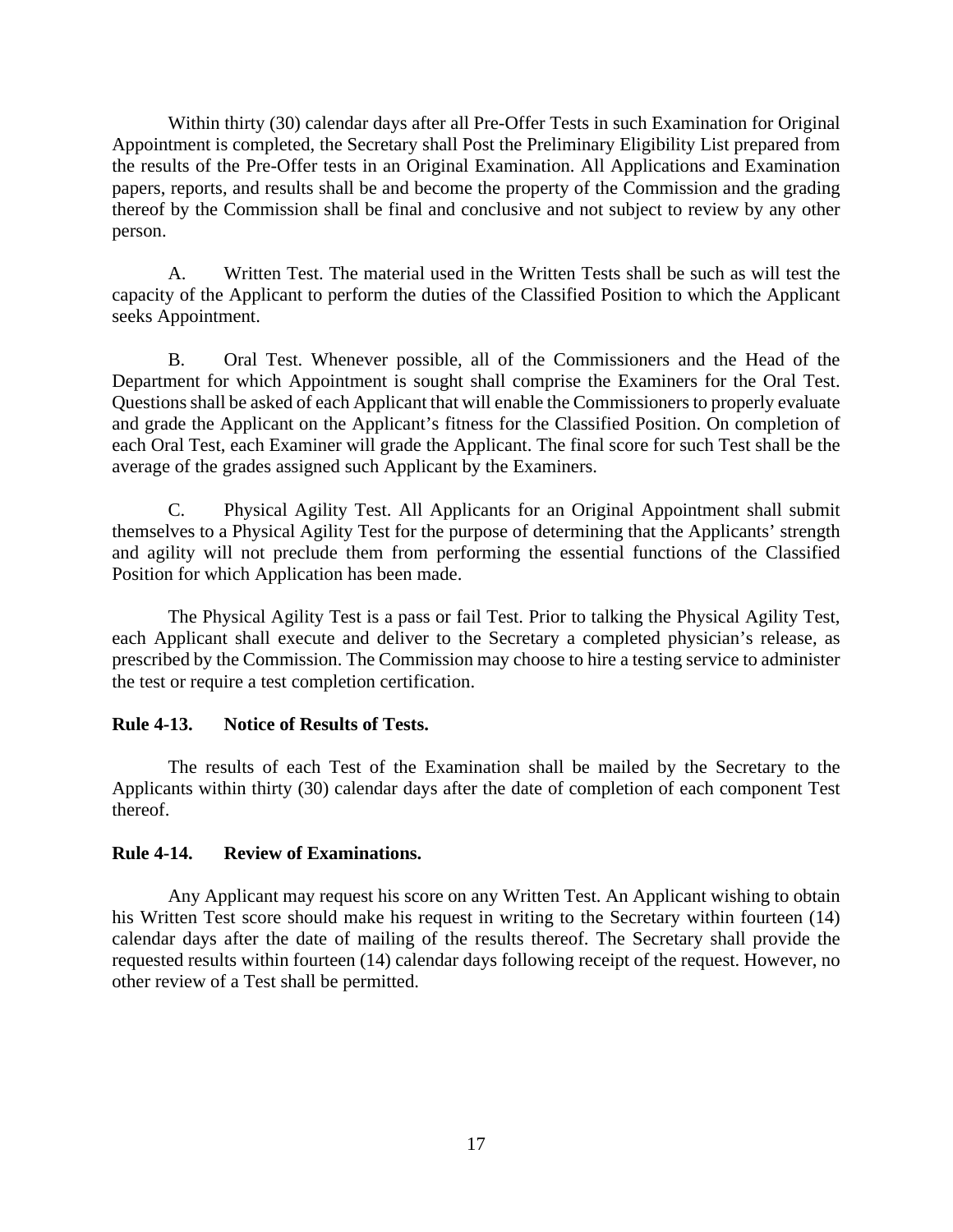#### **Rule 4-15. Eligibility Lists.**

A. Preliminary Eligibility List. Within thirty (30) calendar days after the written exam has been held. The Preliminary List shall be Posted by the Commission containing the names of the Applicants successfully passing all the written exam.

B. Initial Eligibility List. Within thirty (30) calendar days after the final Pre-Offer Test in the Examination for an Original Appointment have been held, a Initial Eligibility List shall be Posted by the Commission containing the names of Applicants successfully passing all such Pre-Offer Tests. Applicants shall take their places upon the Initial Eligibility List in the order of their relative excellence as determined by such Examination, subject to claim for Preference Points and/or Military Credit and/or Firefighter Preference.

> 1. Within ten (10) calendar days after the initial Posting of a Initial Eligibility List, any Applicant who: (i) has received a passing score; (ii) has been placed on the Initial Eligibility List; and (iii) is entitled to Preference Points and/or Military Credit in Examinations— may submit to the Commission proof of preference point eligibility and for Military Credit, submit proof of honorable discharge from Military Service and make written request for Military Credit.

a. Upon receipt of such request, the Secretary shall add the required Preference Points: Education- 3 points with Bachelor's degree, Residence of Schiller Park- 2 points, Paramedic Certifications- 0 point, Experience points- 0 points, Additional points- 0 points and/or Military Credit- 5 points, to the final Examination score of such Applicant for such Preference Points or Military Credit.

2. Within ten (10) calendar days after the initial Posting of an Initial Eligibility List, any Applicant who: (i) has received a passing score; (ii) has been placed on an Initial Eligibility List for Original Appointment to the Classified Position of Firefighter/Paramedic; (iii) and has been paid-on-call certified firefighters, paramedics, or any combination of those capacities, of the Village shall be awarded 0.5 point for each year of successful Service in one or more of those capacities, up to a maximum of five (5) points at the time of examination for Original Appointment to the Classified Service of the Fire Department. Applicants from outside the municipality who were employed as full‑time firefighters or firefighter/paramedics by a fire protection district or another municipality for at least 2 years shall have the same preference as paid‑on‑call personnel— may submit to the Commission proof of such Service and make written request for Firefighter Preference.

B. Final Eligibility List. After the time within which an Applicant may make a claim for Preference Points as set forth above has lapsed, the Secretary shall place the Applicants names upon the Final Eligibility List in numerical order based upon their combined Written Test and Oral Test scores as given to the Secretary by the Commissioners plus Preference Points, if claimed.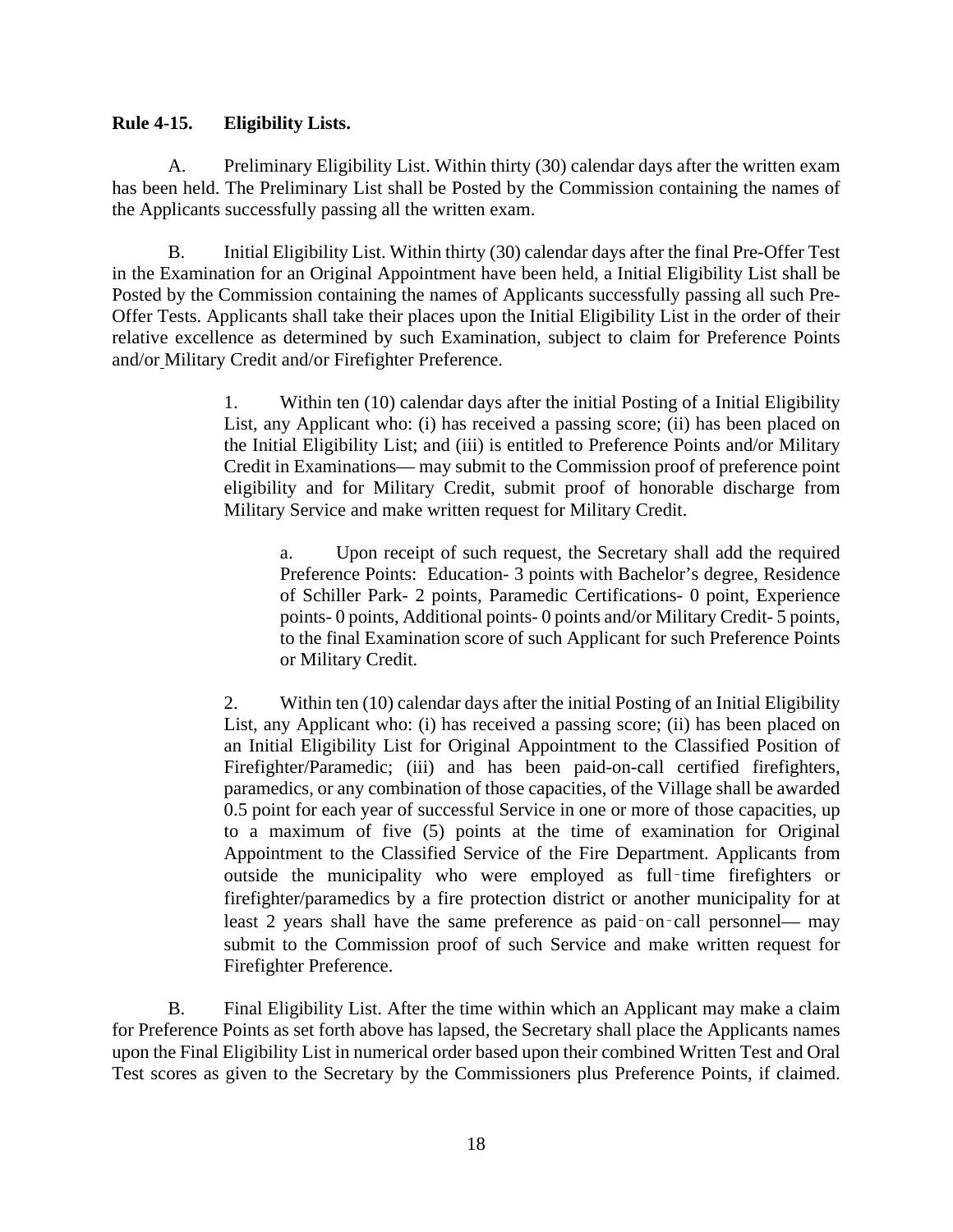Whenever two (2) or more Applicants receive the same score, priority shall be given to the person who had first filed his Application in the Village Hall.

1. Thereafter the Secretary shall Post the Final Eligibility List.

2. Each given Final Eligibility List shall be valid for two (2) years from the date of Posting. The Commission shall strike off names of Applicants from the Final Eligibility List after they have remained thereon for more than twenty-four (24) months, because such Final Eligibility List is no longer valid. Accordingly, each Final Eligibility List shall be valid for no more than twenty-four (24) months and shall contain the following statement:

"The persons listed herein have successfully completed the Pre-Offer Tests in the Examination for this Position, but after being offered an Original Appointment is also, as a precondition of such Appointment, subject to successful completion of Post-Offer Tests, including: Medical Test, Physical Fitness Test, Psychological Test, Agility Test and other Post-Offer Tests required by the Commission. Failure to pass any of these Post-Offer Tests shall preclude Original Appointment and cause the removal of the Applicant's name from this list. This list shall expire automatically and be of no further force or effect twenty-four (24) months after the date hereof."

3. However notwithstanding the foregoing, the candidacy of a Candidate who has been (or may be in the immediate future) ordered into Military Service and is unable to accept the Appointment because of such service or prospective service shall survive the automatic expiration of such Final Eligibility List and such Candidate's name shall be placed on the Final Eligibility List in existence at the time of honorable discharge or, in the case of military reservists, honorable discharge from active duty. Such placement shall be in accordance with the Candidate's relative excellence utilizing the Pre-Offer Test grade assigned such Candidate following such Candidate's testing prior to his Military Service.

4. Should the Commission deem it advisable to prepare a new Preliminary Eligibility List prior to the automatic two year expiration of an existing Final Eligibility List, it may properly do so at any time with no effect on the then existing Final Eligibility List. Should a newly developed Final Eligibility List be completed before the existing Final Eligibility List is exhausted or voided by virtue of the two (2) year period of limitation, such new Final Eligibility List will be held in abeyance until the time the existing Final Eligibility List is exhausted or voided by the two (2) year period of limitation. Applicants whose names appear on the existing Final Eligibility List may apply for re-Examination in order to be placed on the new Final Eligibility List. Except for a Candidate meeting the conditions set forth in paragraph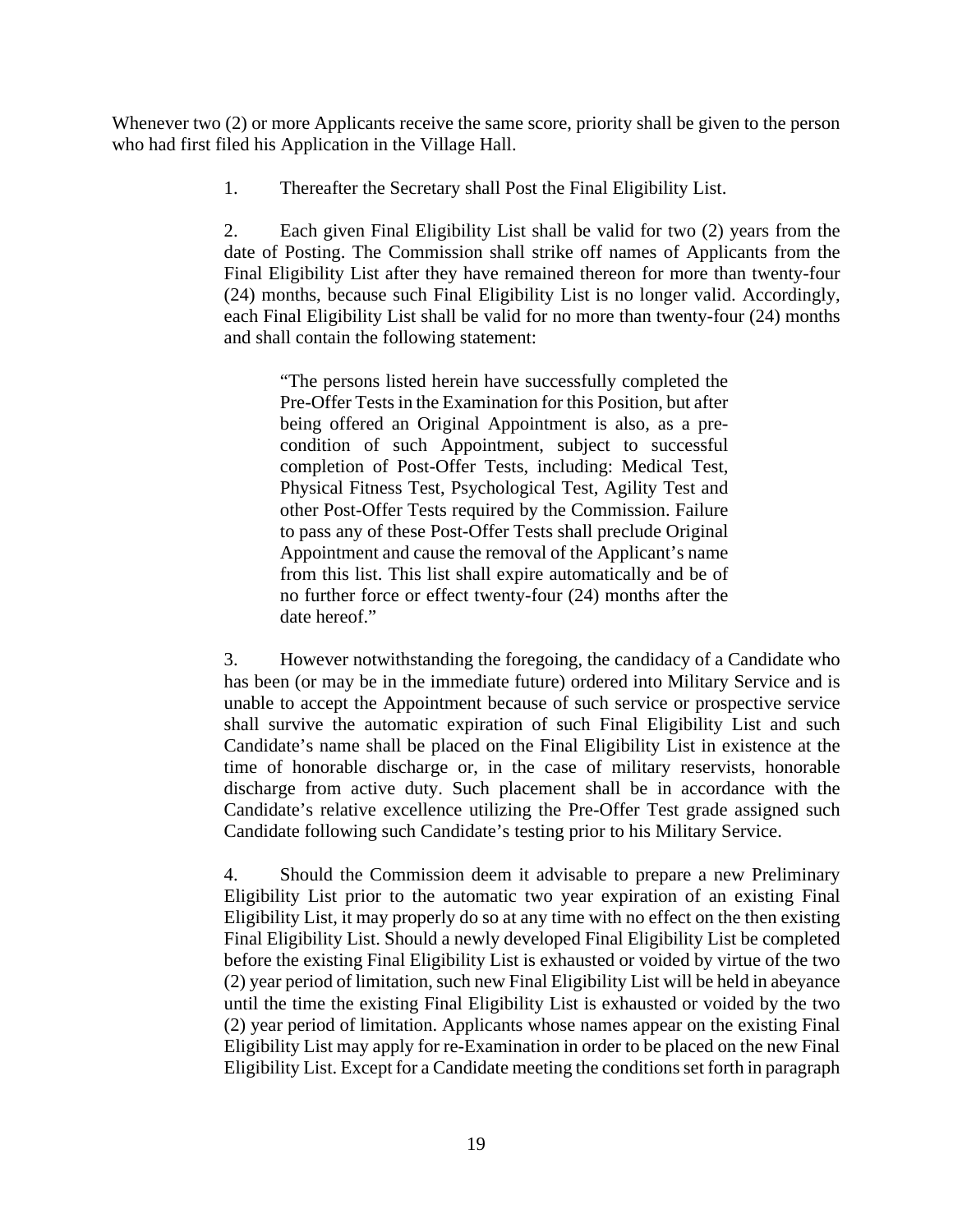3 above, no consideration whatsoever will be given to the Applicant for his prior placement on the expiring Final Eligibility List.

#### **Rule 4-16. Post-Offer Tests.**

The following Post-Offer Tests to be taken without expense to the Candidate within 60 days after such Candidate's scheduled Appointment are pass or fail Tests which each Candidate must pass in order to receive an Original Appointment: Psychological Test; Polygraph Test; Background Investigation, Medical Exam, including a Drug Screening Test.

A. Passing each such Post-Offer Test shall consist of each Test report to the Commission of the Examiner's or Examiners' favorable opinion regarding the Candidate as follows:

> 1. For a Psychological Test, that the Candidate's mental health and behavior, and fundamental personality traits will not preclude the Candidate from performing the essential functions of the Position for which Application has been made;

2. For a Polygraph Test, that the Candidate is honest;

3. For a Medical Test, that the Candidate's general health and physical condition, including vision and hearing will not preclude the Candidate from performing the essential functions of the Position for which Application has been made;

4. For a Drug Screening Test, that the Candidate's system has no alcohol concentration and no amount of a drug, substance, or compound resulting from the unlawful use or consumption of cannabis listed in the Cannabis Control Act or a controlled substance listed in the Illinois Controlled Substances Act;

5. For a Background Investigation, that each Applicant shall submit to an analysis of his background conducted by the Police Department for the purpose of determining whether such Applicant, has good moral character, their reputation in the community is good or whether through past conduct such Applicant is known for fraudulent activity or breach of trust or whether such Applicant has a criminal history which makes an Applicant unfit for Appointment; and

6. For a Candidate for Firefighter/Paramedic, that an Emergency Medical Service System Permit has been obtained.

B. Refusal of a Candidate to take or to submit to any such Post-Offer Test or failing any such Test shall eliminate such Candidate from further consideration for Appointment.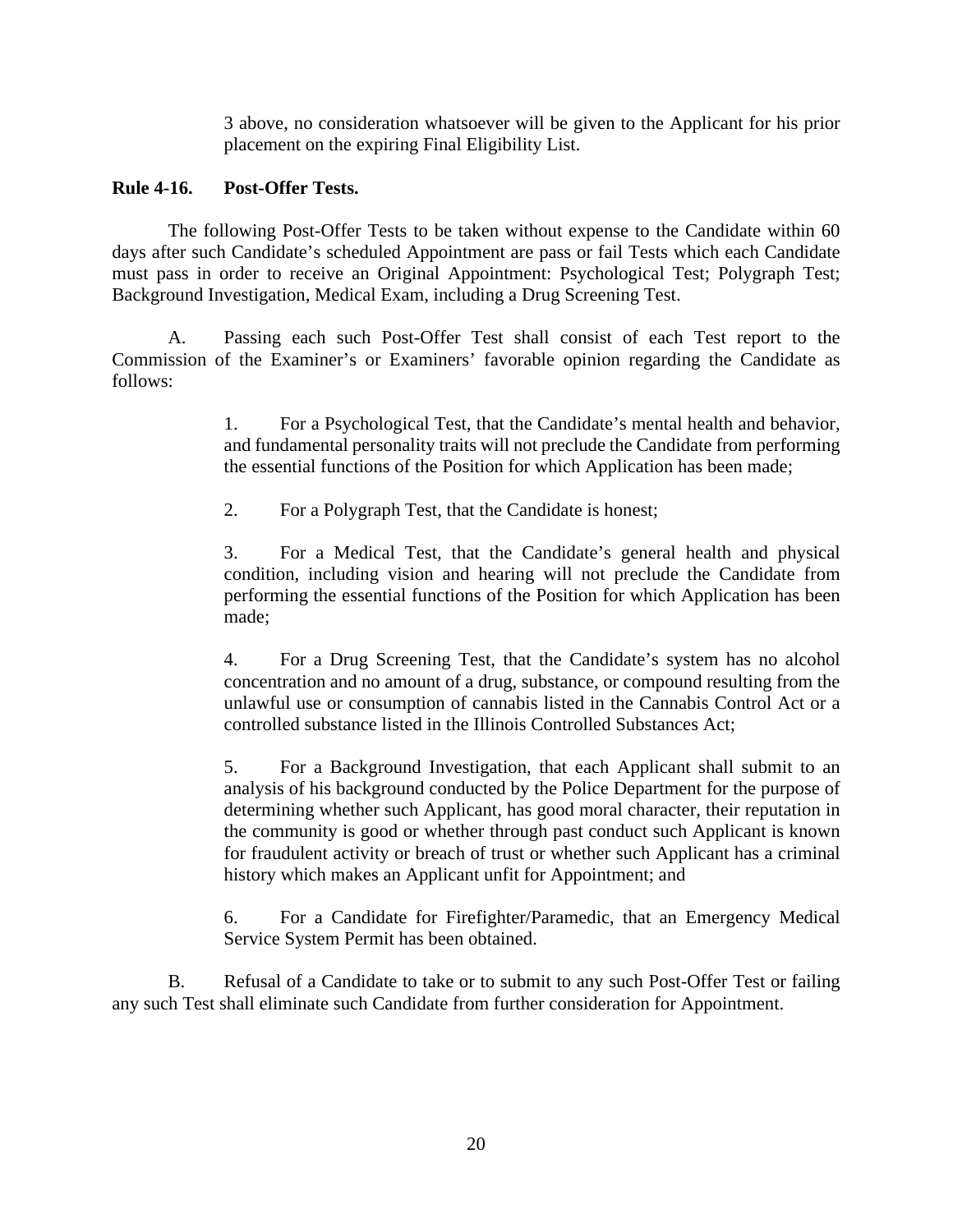#### **Rule 4-17. Filling of Vacancies.**

Whenever a Vacancy in an entry-level Classified Position is to be filled by Original Appointment, the Commission shall make an Offer of Appointment to the Applicant having the highest rating upon the Final Eligibility List created following completion of the Pre-Offer Tests in the competitive Examination.

A. Without losing his place upon the Final Eligibility List, an Applicant who has been given an Offer of Appointment or tendered reinstatement may waive Appointment upon giving reasons satisfactory to the Commission. All such waivers must be filed with the Commission within five (5) calendar days after the date of such Offer of Appointment. If the reasons assigned in the waiver are not satisfactory to the Commission and the Candidate refuses to accept an Offer of Appointment, then the Candidate's name shall be removed from the Final Eligibility List. If the Candidate refuses to accept an Offer of Appointment, in the absence of such waiver the Candidate's name shall be removed from the Final Eligibility List and the Candidate will be given no further consideration for Appointment.

B. Upon his being tendered an Offer of Appointment; a Candidate shall complete the remaining Post-Offer Tests successfully before being appointed to a Classified Position. Failure to complete such Tests satisfactorily shall result in the Commission's removal of the Candidate's name from the Final Eligibility List and the Candidate will be given no further consideration for Appointment.

#### **Rule 4-18. Lateral Appointment of Certified Police Officers**

Lateral appointment of certified police officers shall be conducted in accordance with Ordinance No. 21-4294, adopted September 16, 2021, by the President and Village Board of Trustees of the Village of Schiller Park, and updated as needed from time to time.

#### **4-19-4-20. Reserved.**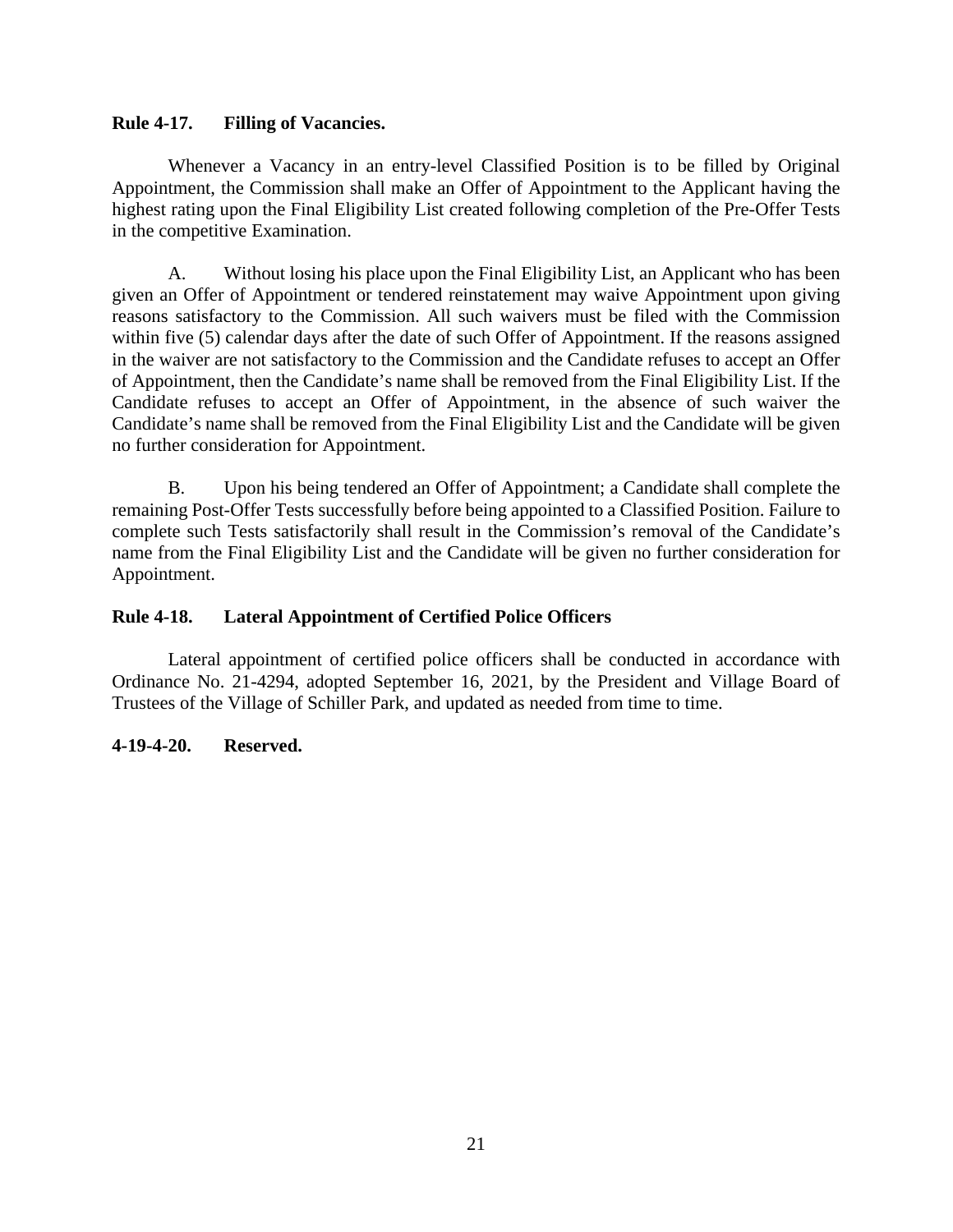#### **Division Three. Promotion in the Police Department**

#### **Rule 4-21. Promotional Appointments.**

Vacancies in a Rank higher than the lowest Rank shall be filled by Promotion. The Rules contained in Division Two of this Chapter shall not apply to Examinations for Promotional Appointments. Promotions shall be made on the basis of Examination score, Seniority in Service and Military Credit as herein provided.

#### **Rule 4-22. Requirements for Promotion.**

All Examinations for Promotion shall be competitive among and limited to such employees in the Classified Service of the next lower Rank as set forth by the records kept by the Department Heads as desire to submit themselves to such Promotional Examination.

A. No person shall be examined for Promotion in the Classified Service until he has successfully completed four (4) years following his required probationary period in and for the next lower Rank of the Department within which such person holds a Classified Position.

B. When an employee has been injured in the performance of his Classified Position duties, such injury shall not disqualify him for Promotion to a higher Rank, provided that the Head of the Department within which said injuries were received shall certify to the Commission that such Promotion would not be prejudicial to the best interests of the Service or to the requirements of the Classified Position to which Promotion is sought. Such certifications shall be subject, however, to the approval of the Commission.

C. All requirements for Promotion shall be published by Posting them at least one year prior to the date of the beginning of the Promotion process, unless there has been no change since the last publication thereof. All aspects of the Promotion process shall be equally accessible to all eligible employees of the Classified Service.

#### **Rule 4-23. Notice of Examination for Promotion.**

A. Promotional Examinations shall be held on dates and at the times fixed by the Commission and Notice of the deadline for the filing of Applications therefore shall be advertised at least fifteen (15) calendar days in advance by Posting written Notice of Examination in the Village Hall and in the primary fire station or the police station, as the case may be.

B. Any given Test in a Promotional Examination may be postponed by order of the Commission, which order shall state the reason for such postponement and shall designate a new date and time for such Test. Applicants shall be sent Notice of the postponement of any Promotional Examination Test and of the new date and time fixed for said Test.

C. In the event of an emergency change of location on the date of the Promotional Examination, the Commission shall Post Notice of the location change on the door of the scheduled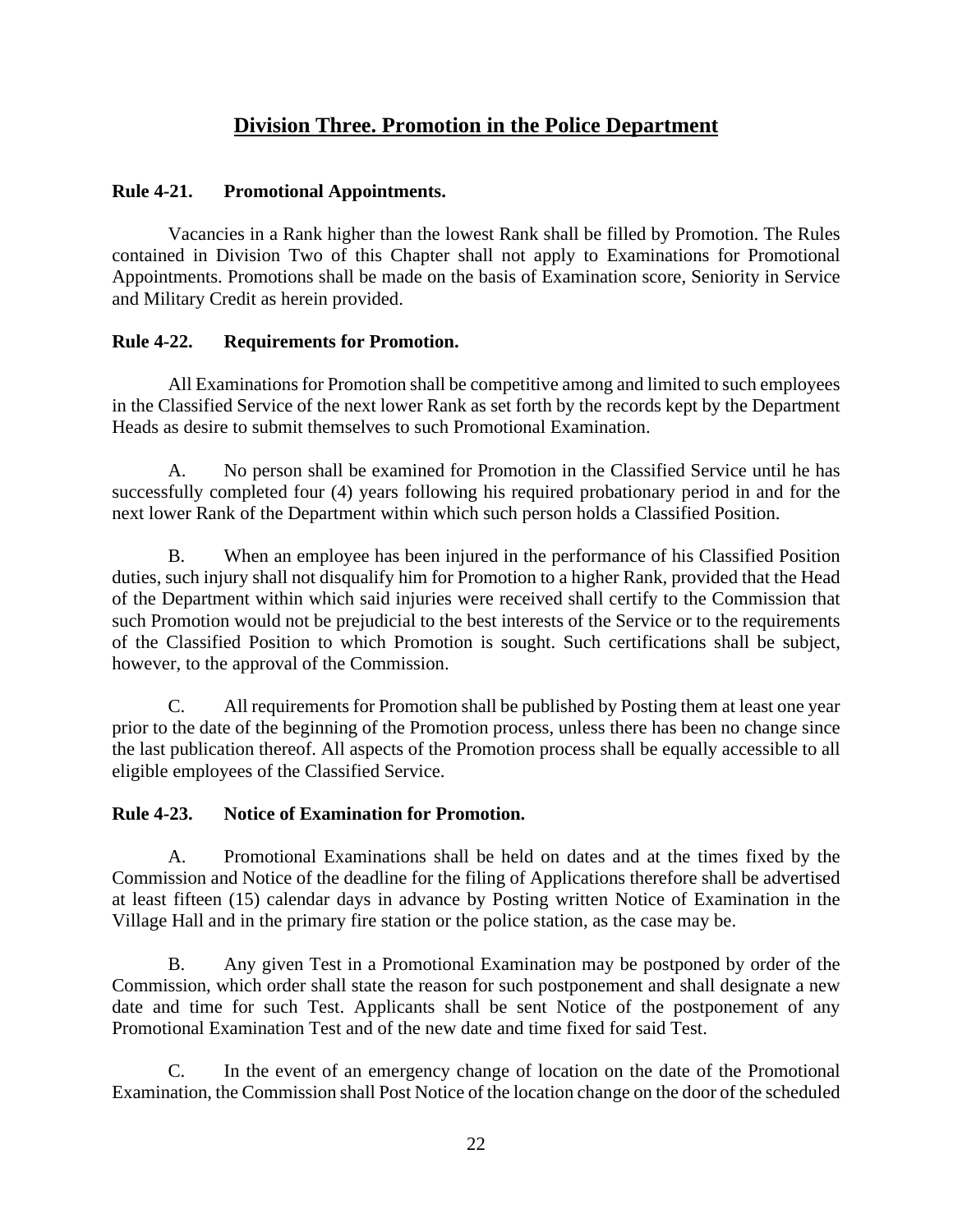testing location and allow a reasonable time frame for Applicants to arrive at the new testing location before administering the Test.

#### **Rule 4-24. Seniority Credit.**

A. Seniority Credit shall be given automatically for Continuous Service in the Department in which Promotion is sought.

B. As soon as practicable after the Notice of Examination for Promotion is given, but in all cases prior to administration of a Promotional Examination, a Seniority List shall be Posted after having been compiled as follows:

> 1. The Seniority List shall include the name of the Sworn Member, the total number of complete, twelve-month years of Service of such Sworn Member, and the amount of Seniority Credit in points earned. Continuous Service shall be calculated as of the date of the Notice of Examination.

> 2. Seniority Credit shall not include any Breaks In Continuous Service or fractions of years, but shall include the total number of complete, twelve-month years of Service computed as follows:

| 1 through 5 complete years  | 1 point  |
|-----------------------------|----------|
| 6 through 10 complete years | 2 points |
| More than 10 complete years | 3 points |

#### **Rule 4-25. Preparation for Promotional Examinations.**

The Commission shall identify written materials which shall form the basis of the Written Test for the upcoming Promotional Examination, and shall make such written materials readily available to all eligible employees at least 90 calendar days before the Promotional Examination is administered. Written Tests shall be based only on the contents of the written materials that the Commission has identified to potential examinees at least 90 calendar days before the Written Test is administered. Each Department shall maintain reading and study materials for its current Written Test and the current reading for each Rank and shall make these materials available and accessible at the primary fire station or the police station, as the case may be.

#### **Rule 4-26. Promotional Examination Administration.**

A. The Commission shall provide a separate Promotional Examination for each Rank that is filled by Promotion. The Commission shall determine the type of Promotional Examination, the method of how to evaluate its Tests, the scope of the overall testing process and the subjects of the Tests in the Promotional Examination, which are to be related to the requirements of the Classified Position for which the Promotional Examinations are being held. The Promotional Examination shall include Pre-Offer Tests, being at least one (1) Written Test and one (1) Oral Test.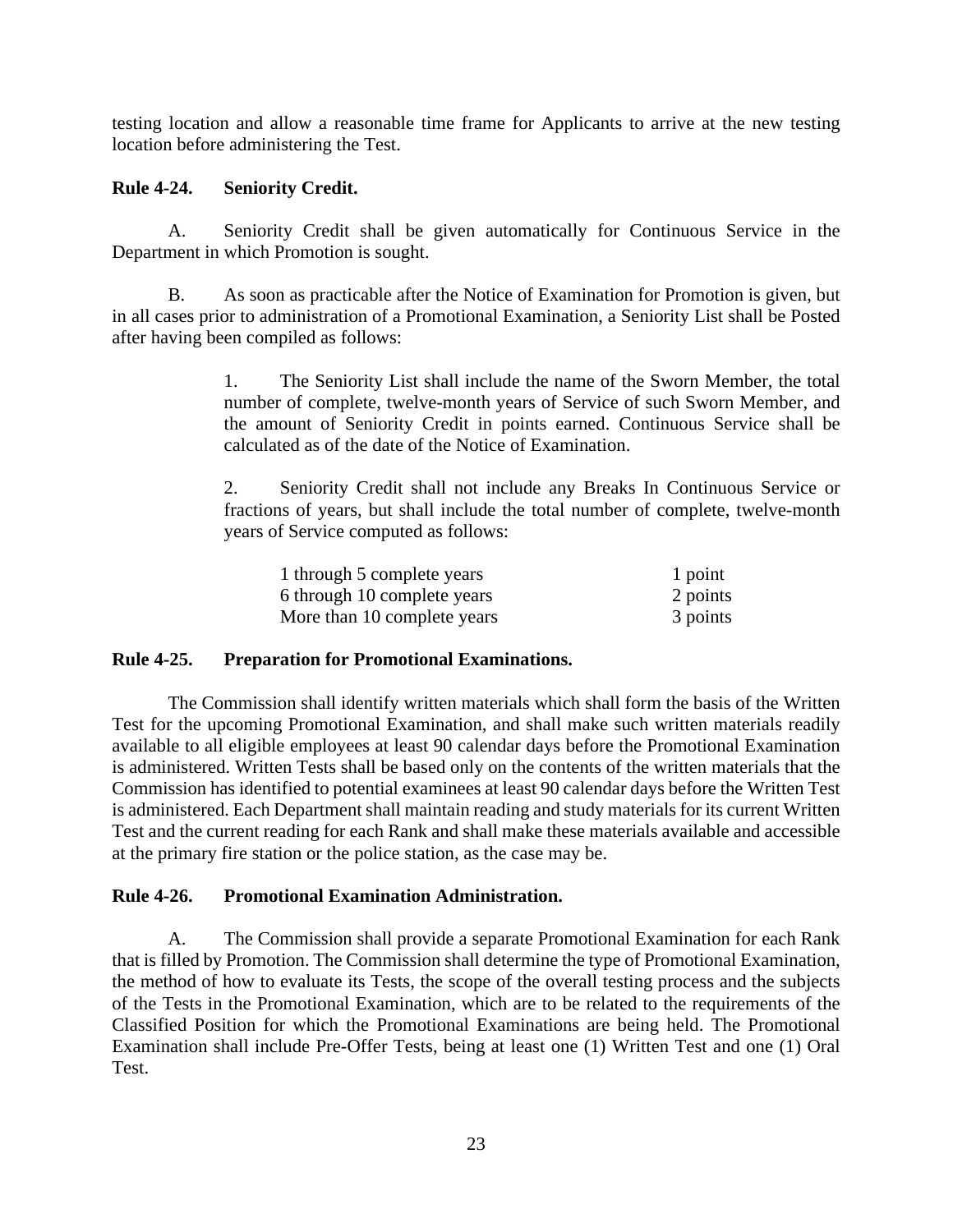B. The Tests in such given Promotional Examination may be given in such order as may be convenient. Whenever possible, all of the Commissioners and the Head of the Department for which Appointment is sought shall comprise the Examiners for an Oral Test. Members of the Fire Department, Police Department or Commission shall not obtain or divulge foreknowledge of the contents of any component Test before it is administered.

#### **Rule 4-27. Promotional Examination Scoring.**

The Promotional Examination distributed to applicants is comprised of a Written Test and an Oral Test. The Written Test and the Oral Test are each scored on a scale of 100 points. All grades are based on a maximum score equal to 100. Applicants must achieve a total score of 70 percent on the Promotional Examination to qualify for further consideration. The total score reflects the cumulative of the weighted grades achieved on the Written and Oral Tests.

To achieve a total score of 70 percent on the Promotional Examination, an applicant must receive a Minimum Passing Grade of 75 percent on the Written Test and a Minimum Passing Grade of 60 percent on the Oral Test. As established in the chart below, the Minimum Passing Grades are then weighted as a percentage of an applicant's total score for the Promotional Examination.

Any applicant who fails to achieve the Minimum Passing Grade on either the Written Test or the Oral Test shall be disqualified from further testing and consideration during the current testing period.

| <b>Pre-Offer Test</b>        | <b>Minimum Passing Grade</b> | % of Total Score |  |
|------------------------------|------------------------------|------------------|--|
| <b>Written Test</b>          | 75%                          | 70%              |  |
| Oral Test                    | 60%                          | 30%              |  |
| <b>Physical Fitness Test</b> | Pass or Fail                 |                  |  |
| <b>Physical Agility Test</b> | Pass or Fail                 |                  |  |
| Polygraph Test               | Pass or Fail                 |                  |  |

The Preliminary Promotional List prepared from the results of Pre-Offer tests in a Promotional Examination shall be Posted by the Commission within thirty (30) calendar days after such Examination is completed. All Applications and Examination papers, reports, and results shall be and become the property of the Commission and the grading thereof by the Commission shall be final and conclusive and not subject to review by any other person.

#### **Rule 4-28. Promotional Examination Content.**

In each Promotional Examination, the following series of Pre-Offer Tests will be held as prescribed by the Commission:

A. Written Tests. The material used in the Written Tests shall be such as will fairly test the capacity of the Applicant to perform the duties of the Classified Position to which the Applicant seeks Appointment. Written Tests shall be based only on the contents of the written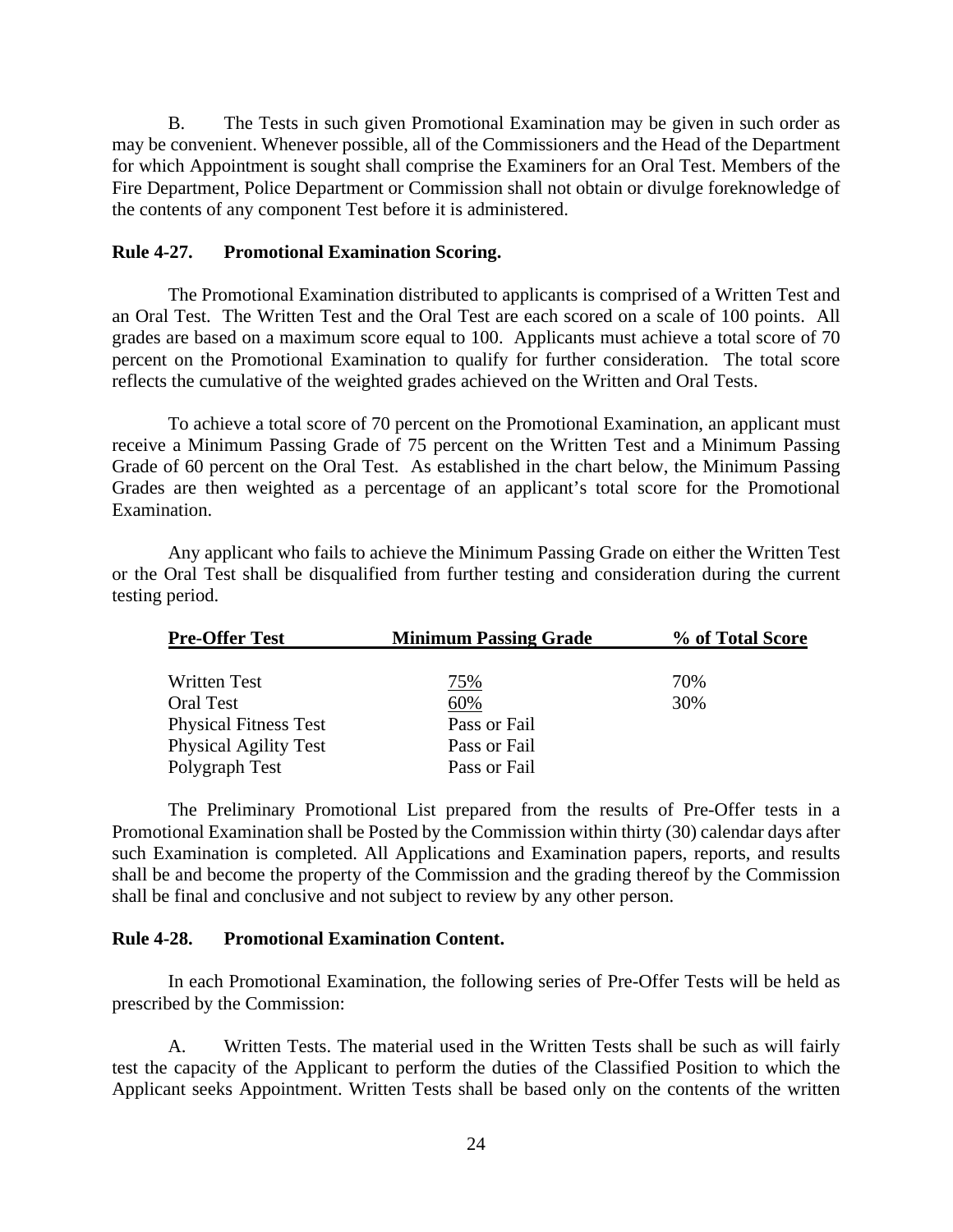materials that the Commission has identified and made readily available to potential examinees at least 90 calendar days before the Written Test is administered.

B. Oral Test. Whenever possible, all of the Commissioners and the Head of the Department for which Appointment is sought shall comprise the Examiners for the Oral Test. Questions shall be asked of each Applicant that will enable the Commissioners to properly evaluate and grade the Applicant on the Applicant's fitness for the Classified Position. On completion of each Oral Test, each Examiner will grade the Applicant. The final score for such Test shall be the average of the grades assigned such Applicant by the Examiners.

#### **Rule 4-29. Results of Pre-Offer Tests in Promotional Examination.**

Other than Examiners, the Secretary and the Commission, no person shall be permitted to review any Promotional Examination or any Test thereof and/or any result thereof without the prior consent of the Commission. In all cases, the results of Pre-Offer Tests in the Promotional Examination shall be mailed by the Secretary to the Applicants within thirty (30) calendar days after the date of completion of the final Pre-Offer Test in the Promotional Examination. The Preliminary Promotional List prepared from the results of Pre-Offer Tests in a Promotional Examination shall be Posted by the Commission within forty-five (45) calendar days after the Final Pre-Offer Test is completed.

#### **Rule 4-30. Preliminary Promotional List.**

Within thirty (30) calendar days after the final Pre-Offer Test in the series of a Promotional Examination has been held, a Preliminary Promotional List containing the names of Applicants successfully passing the Pre-Offer Tests shall be Posted by the Commission. Applicants shall take their places upon the Preliminary Promotional List in the order of their relative excellence as determined by total Pre-Offer Tests score and Seniority.

#### **Rule 4-31. Military Preference.**

Within ten (10) calendar days after the initial Posting of a Preliminary Promotional List, any Applicant who: (i) has received a passing score; (ii) has been placed on the Preliminary Promotional List; and (iii) is entitled to Military Credit in Promotional Examinations, may submit to the Commission proof of honorable discharge from Military Service and make written request for Military Credit. No person shall receive the Military Credit for a Promotional Appointment granted herein after he has received one Promotion from an Eligibility List on which he was allowed such credit. In cases where such credit is given, it shall be given by adding to the final grade average on the Preliminary Promotional List two (2) additional points as credit.

#### **Rule 4-32. Final Promotional List.**

A. After the time within which an Applicant may make a claim for Military Credit as set forth above has lapsed, the Secretary shall place the Applicants upon the Final Promotional List in numerical order based upon their combined Written Test and Oral Test scores as set forth on the Preliminary Promotional List plus Military Credit, if any. Whenever two (2) or more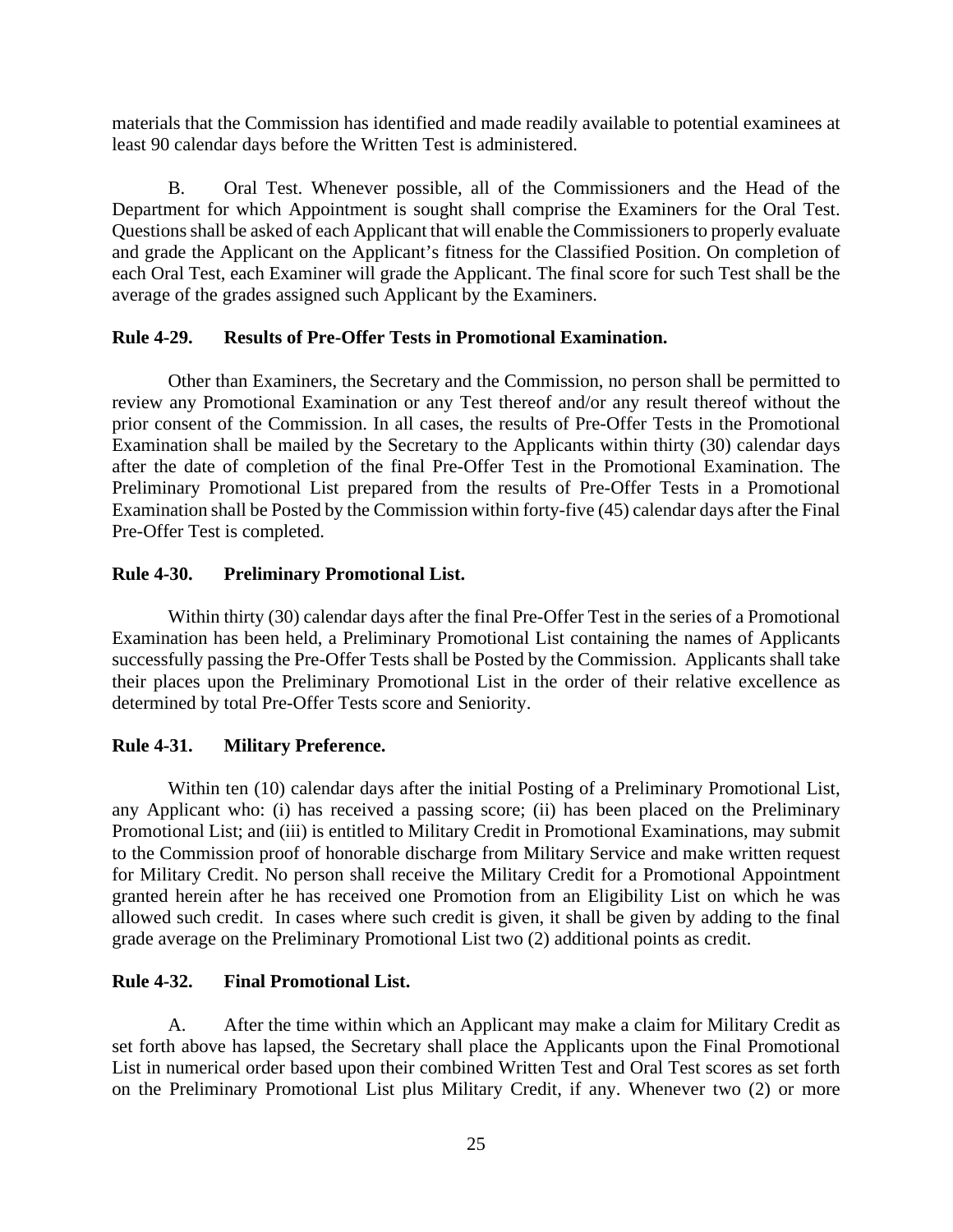Applicants receive the same score, priority shall be given to the person who has Seniority. If no Applicant has made a claim for Military Credit, the Preliminary Promotional List shall become the Final Promotional List.

B. Thereafter the Secretary shall Post the Final Promotional List.

C. A given Final Promotional List shall be valid for two years from the date of Posting. The Commission shall strike off names of Applicants from the Final Promotional-List after they have remained thereon for more than twenty-four (24) months. Accordingly, each Final Promotional List shall be valid for twenty-four (24) months and shall contain the following statement:

"The persons listed herein have successfully completed the Written Test and Oral Test portions of the Promotional Examination for this Position and Military and Seniority Credit have been considered. This list shall expire automatically and be of no further force or effect twenty-four (24) months after the date hereof."

D. As stated above, a given Final Promotional List shall be valid for two years from the date of Posting. Should the Commission deem it advisable to prepare a new Preliminary Promotional List and the resulting Final Promotional List, it may properly do so at any time with no effect as to the then existing Final Promotional List, and should the newly developed Final Promotional List be completed before the existing Final Promotional List is exhausted or expired, the new Final Promotional List will be held in abeyance until the time the existing Final Promotional List is exhausted or so expired, after which the newly developed Final Promotional List will be officially Posted. Applicants whose names appear on the existing Final Promotional List may apply for re-Examination in order to be placed on the new Preliminary Promotional List and the resulting Final Promotional List. No consideration whatsoever will be given to the Applicant for his prior placement on any expired or expiring Final Promotional List, unless such Applicant was in Military Service.

#### **Rule 4-33. Filling of Vacancies.**

A. Whenever a Vacancy is to be filled by Promotional Appointment, the Commission shall appoint to that Classified Position an Applicant whose name is in the first, second or third placement at the top of the list for that Rank as the top of the list exists at the time of such Appointment. Following the Posting of the Final Promotional List the Commission shall strike from the Final Promotional List the name of any person the Commission has: (i) reason to conclude committed Examination Fraud; or (ii) reason to conclude has engaged in misconduct affecting the person's ability to perform the duties of the Rank to be filled by Promotional Appointment, whether or not such person is in the first, second or third placement at the top of the list on the Final Promotional List; (iii) theretofore given a Promotional Appointment. Where there are less than three (3) names on the Final Promotional List, as originally posted, or remaining thereon after Appointments have been made or names stricken therefrom, Appointments to fill existing Vacancies shall be made from those whose name remains on the Final Promotional List.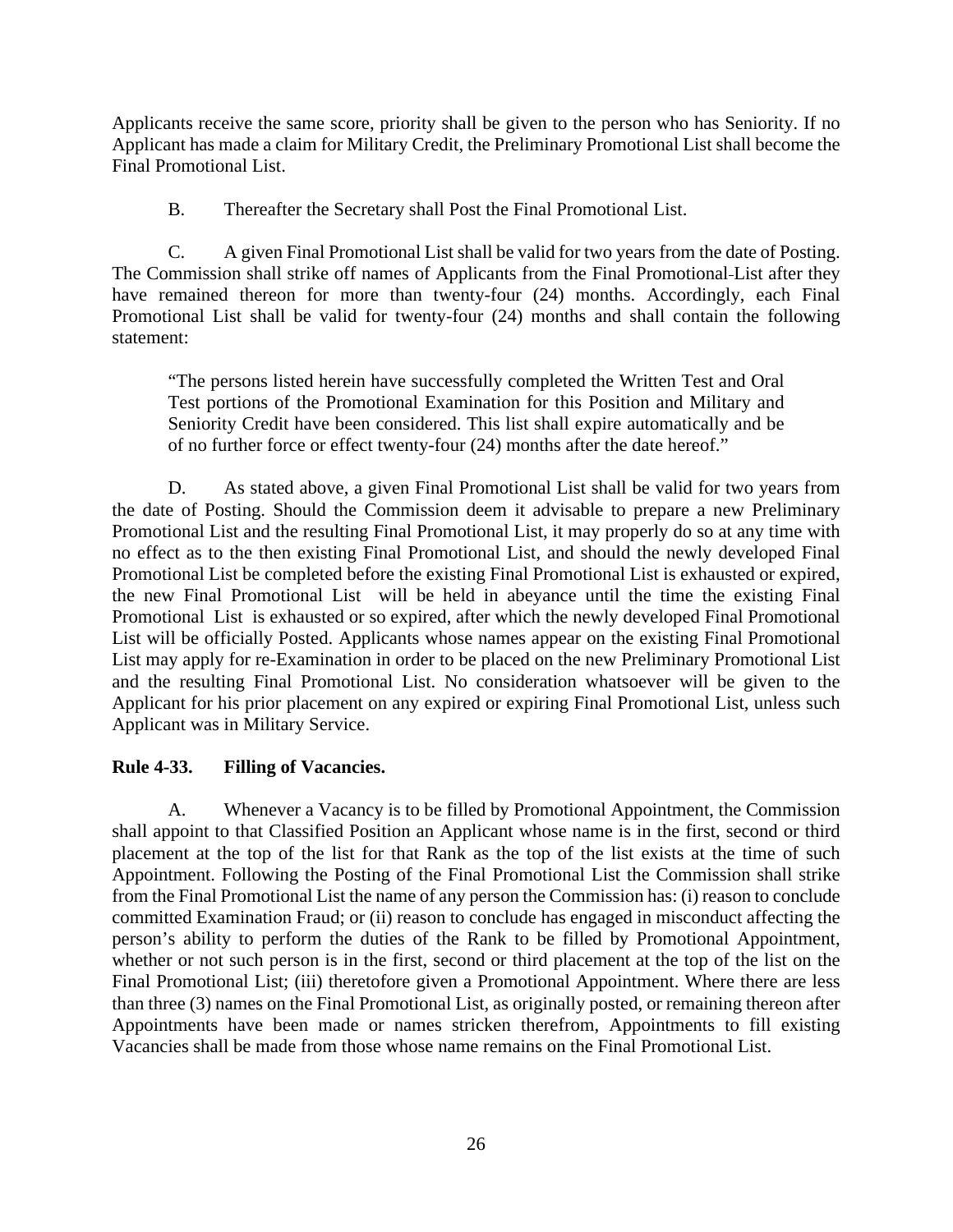B. On the same date a Promotion is effective, a Vacancy shall occur in the Rank next inferior to that Rank to which the Promotional Appointment has been made, provided that the Position or Positions continue to be funded and authorized by the Board of Trustees. If a Vacancy is not filled due to a lack of funding or authorization, the Final Promotional List shall continue in effect until the date that all Vacancies have been filled or for a period to the date which is five (5) years after the date on which the Position was vacated, whichever date first occurs. When and if funding or authorization is subsequently reinstated, the Candidate or Candidates who would have otherwise been promoted when the Vacancy originally occurred shall be given an Offer of Appointment for Promotion.

C. If no Final Promotional List is in effect, or if all persons on the current Final Promotional List refuse an Offer of Appointment for the Promotion, a successor Final Promotional List shall be prepared following a Promotional Examination and Posted within 180 calendar days after a Vacancy and, until that time, a Temporary Assignment may be made.

D. Any Candidate may refuse in writing an Offer of Appointment for a Promotion once without losing his or her place on the Final Promotional List. The name of any Candidate who refuses an Offer of Appointment for Promotion a second time shall be removed from the Final Promotional List and such action shall not prejudice such person's opportunities to participate in future Promotional Examinations.

#### **Rule 4-34. Polygraph Device Deceptive Test.**

Whenever ordered to do so, an employee shall submit to a Polygraph Device Deceptive Test, virtually identical to a Polygraph Test, except that it may be administered at any time (as opposed to being a Post-Offer Test) and place as designated by the Commission or by the Department Head unless the officer is under an official investigation. Such Test shall be without expense to the employee. The polygraph report shall become the property of the Commission and shall not be subject to review by any person other than the Commissioners and the Department Head.

#### **Division Four. Promotion in the Fire Department**

This provision was written in compliance with the Illinois Firefighter Promotion Act, 50 ILCS 742/1 *et*. *seq*., effective August 4, 2003 ("Promotion Act") and the applicable collective-bargaining agreement as negotiated by the Village of Schiller Park.

#### **Rule 4-35. General.**

Promotion to the rank of Lieutenant Paramedic shall be conducted in accordance with the provisions of the Promotion Act and any applicable collective bargaining agreement currently in effect ("Bargaining Agreement"). Except where expressly modified by a Bargaining Agreement, the procedures for promotions shall be made in accordance with the provisions of the Promotion Act.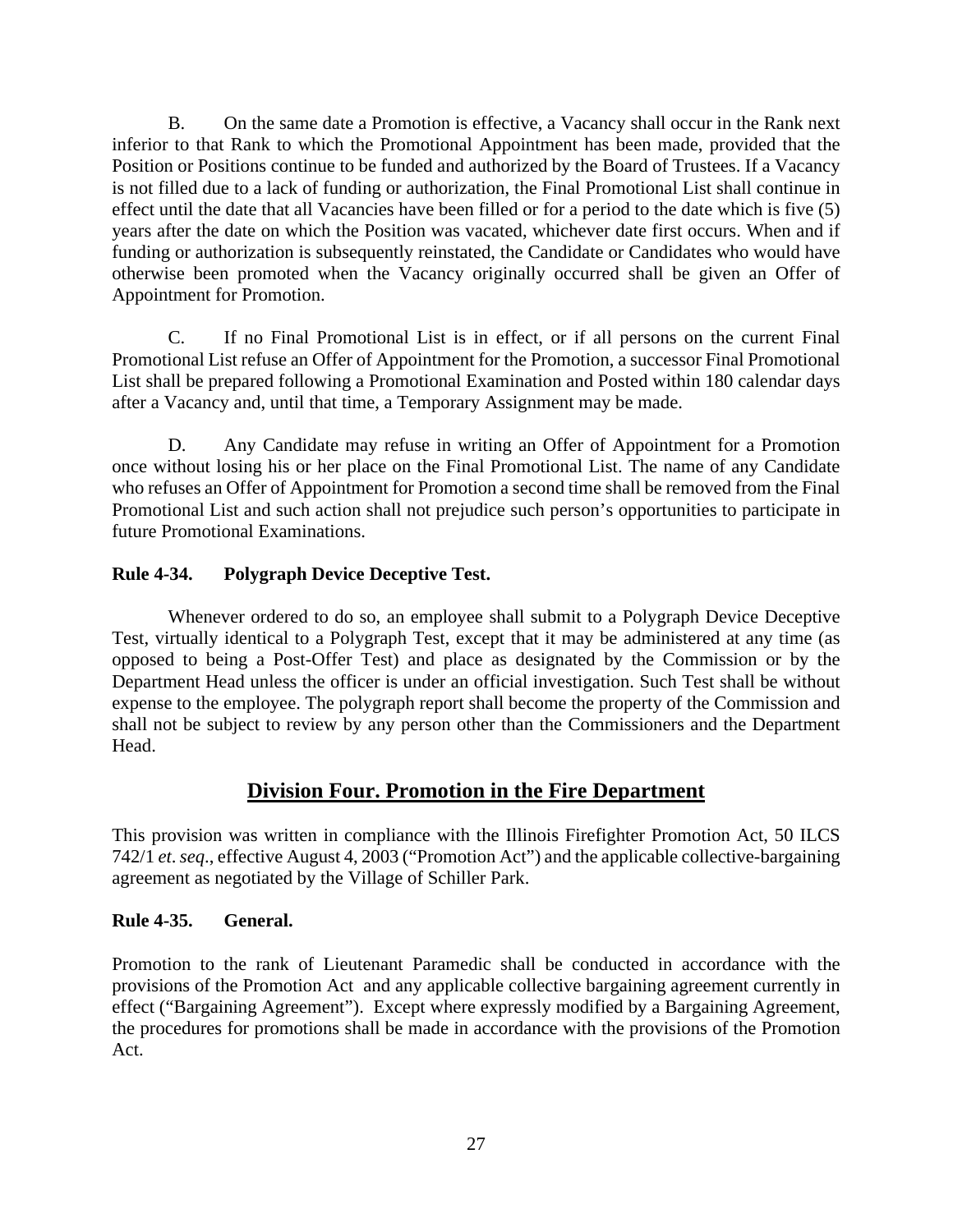## **CHAPTER V REGULATIONS FOLLOWING APPOINTMENT**

#### **Rule 5-1. Cumulative Effect of Rules.**

The personnel of the Departments shall be governed by the Ordinances of the Village, these Rules as adopted by the Commission and confirmed by ordinance adopted by the President and Board of Trustees, and the respective Department's Regulations of the Fire Department and Police Department. In case of conflict between these Rules and the regulations of the Departments, these Rules shall govern.

#### **Rule 5-2. Oath of Office.**

A. Upon being appointed to any Position in the Police Department or the Fire Department, every Candidate shall take and sign the following oath, which may be administered by any member of the Commission or the Village Clerk in the following form:

"I [state name here] do solemnly swear (or affirm) that I will support and uphold the Constitution of the United States, the Constitution of the State of Illinois and the ordinances of the Village of Schiller Park as well as the rules of the Schiller Park \_\_\_\_\_\_\_ Department, and that I will faithfully perform the duties of the Position of\_\_\_\_\_\_\_\_\_\_\_\_ according to the best of my ability.

Signed:

Witness: "

B. This oath shall be taken at the time the Candidate takes his Position upon both Original Appointment and Promotional Appointment, as the case may be. If the Position is being taken pursuant to an Original Appointment, Service Time commences upon taking this Oath.

#### **Rule 5-3. Residence of Sworn Members.**

Employees in the Classified Service shall comply with the residency requirements set forth in the Municipal Code, 65 ILCS 5/1-1-1 *et seq*.

#### **Rule 5-4. Probationary Period.**

Following an Original Appointment, a police officer appointee shall be on Probation for one and one half (1 1/2) years. Firefighter appointees shall be on Probation for one (1) year. Following a Promotional Appointment, an employee shall be on Probation for a probationary period of six (6) months. At the end of this probationary period, an employee's Appointment will be deemed complete and the Department Head shall file with the Commission a statement in writing that the Services of the employee during the probationary period have been satisfactory and that such employee is to continue at the Rank held following such Appointment.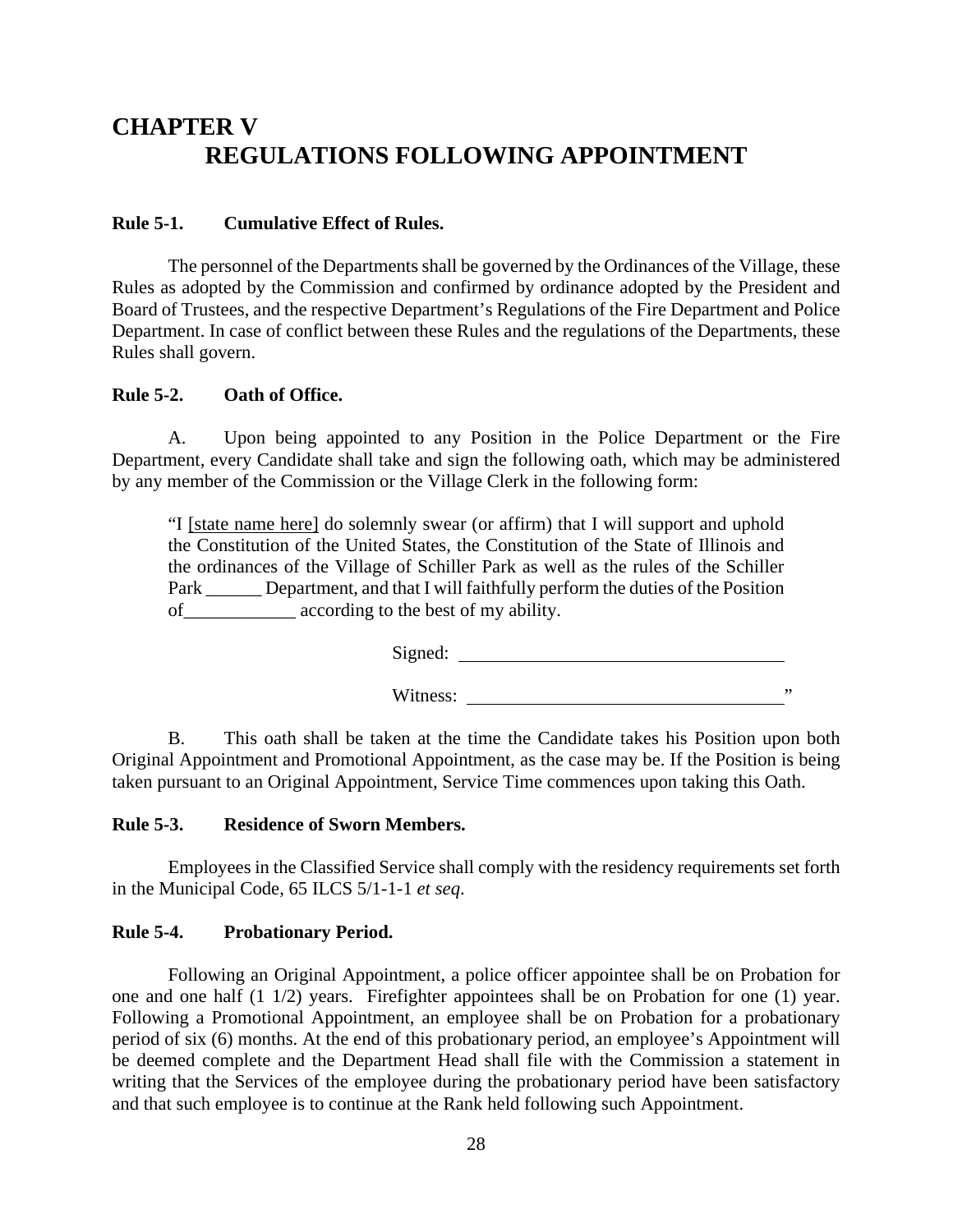A. During the probationary period an employee accrues vacation, sick leave, and retirement credits. An employee's Service at any Rank may be terminated by the Department Head at will and without a Hearing before the Commission as set forth in Subsection B.

B. If during his probationary period such employee shall be found for any reason to be incompetent or unqualified for the performance of the duties of the Classified Position he is filling, the Department Head:

- 1. In the case of an Original Appointment may discharge said employee.
- 2. In the case of a Promotional Appointment, order a demotion to the Rank held prior to such Promotion; or the employee may request demotion.
- 3. Shall send Notice to the Commission of such termination.

#### **Rule 5-5. Assignment to Duty.**

All persons receiving an Appointment or Promotion shall be assigned to and perform the duties of the Classified Position to which appointed.

A. Changing the compensation of any Classified Position, whether by ordinance or otherwise, shall not affect the tenure of the incumbent in such Classified Position, unless in the opinion of the Commission such change shall also involve an increase in duties requiring that an Examination be given.

B. In case of necessity an employee may be given a Temporary Assignment with or without extra pay for other than his regular duties. But no such Temporary Assignment shall be for a period of more than 180 calendar days without the written consent of the Commission or the Village Board.

#### **Rule 5-6 Temporary Appointment**

In order to prevent a stoppage of public business, to meet extraordinary exigencies, or to prevent material impairment of the Police or Fire Department, the Commission may make Temporary Appointments, to remain in force until regular appointments may be made but never to exceed 60 workdays. No Temporary Appointment of any one person shall be made more than twice in any calendar year, except when necessary to accommodate a vacancy for Military Leave. Vacancies caused by Military Leave can be filled for duration of the absence.

#### **Rule 5-7. Temporary Assignments.**

To prevent the cessation of public business, to meet extraordinary circumstances or to prevent material impairment of the Departments, the Department Head may make a Temporary Assignment to fill a Vacancy in a Classified Position other than the lowest Rank, which Temporary Assignment shall remain in force not exceeding 180 calendar days, and only until an Appointment can be made under these Rules. Any person whose name is on the Preliminary Promotional List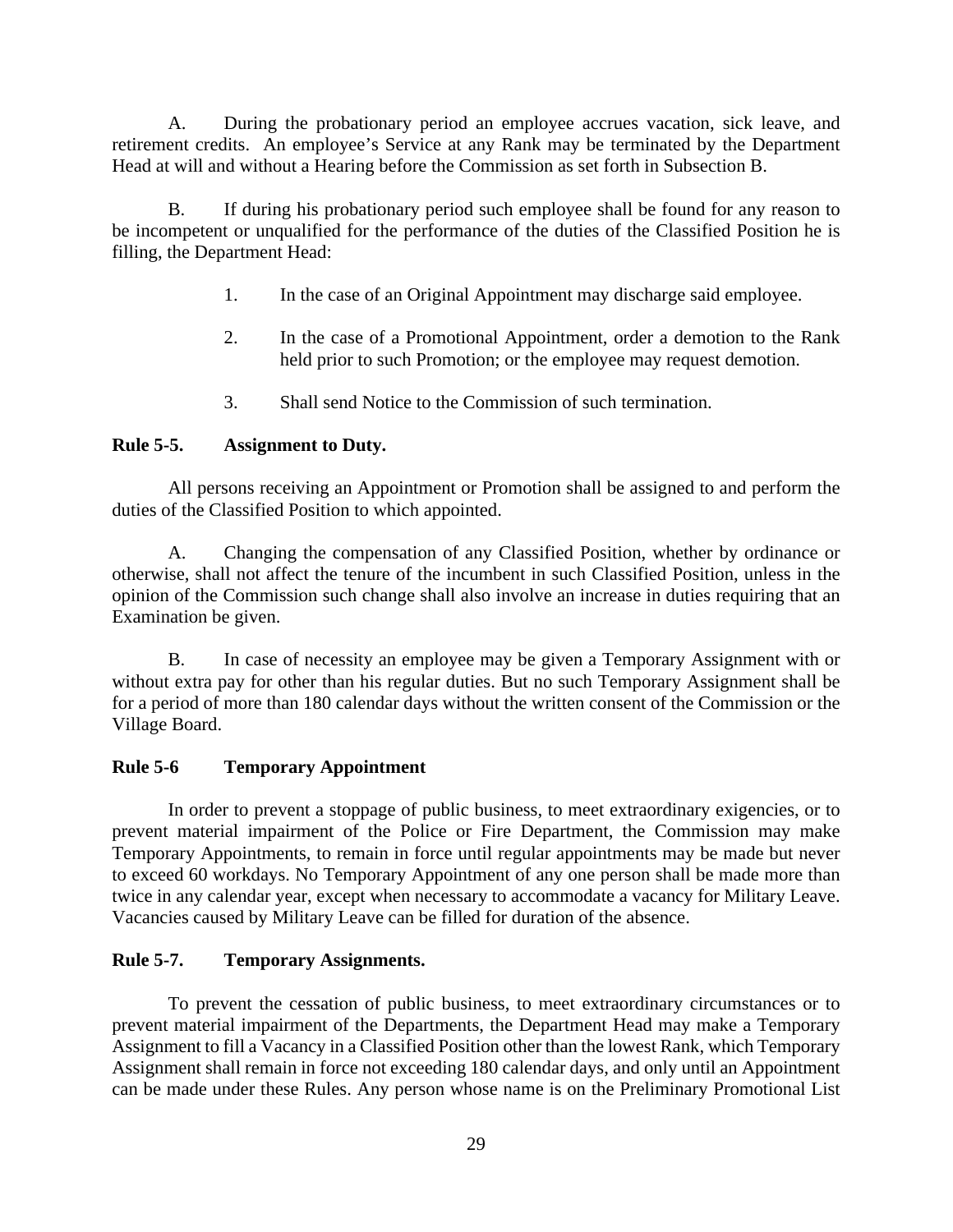or Final Promotional List for a Classified Position may accept a Temporary Assignment to a Position other than or including that for which he was examined and is eligible, without losing his place upon such Preliminary Promotional List or Final Promotional List.

#### **Rule 5-8 Military Leave of Absence**

A person holding a Position in a Fire or Police Department who is enters the military or naval service of the United States because of a war in which the United States is a party belligerent or as required by any Act of Congress shall, upon written application to the Commission, be granted military leave.

 A person who has been on Military Leave granted by the Commission and who wishes to return to active duty in his Position shall be credited with Seniority for the period of such leave and, if otherwise qualified, shall be reinstated to his Position at the Rank held at the start of the leave, not more than 60 days after his written request for reinstatement is filed with the Commission. Such request shall be filed not more than 30 days after termination of the Military Service.

#### **Rule 5-9. Political Contributions and Activities.**

No person in the Fire Department or Police Department of the Village shall be under any obligation to contribute any funds or to render any political service, and no such person shall do so or be removed or otherwise prejudiced for refusing to do so.

A. No person in the Fire Department or the Police Department shall discharge or promote or reduce, or in any manner change the Rank or compensation of any other person in such Service, or promise or threaten so to do, for withholding or refusing to make any contribution of money or service or any other thing of value for any political purpose.

B. No person in the Fire Department or Police Department, while in uniform or while on duty or during any other time shall in any manner, directly or indirectly, use his official authority or influence to compel or induce any other person to pay or to vote or to render any political assessment, subscription, contribution or service.

C. An employee is encouraged to exercise his rights and duties as a citizen and to cast his vote in accordance with his conscience and political belief However, no member of the Fire Department or Police Department shall:

> 1. Use any official Classified Position to coerce or influence others or solicit or receive any contribution, subscription or service from any person for any political party or political purpose;

> 2. While in uniform or on duty, circulate petitions or campaign literature for candidates for elected office; and/or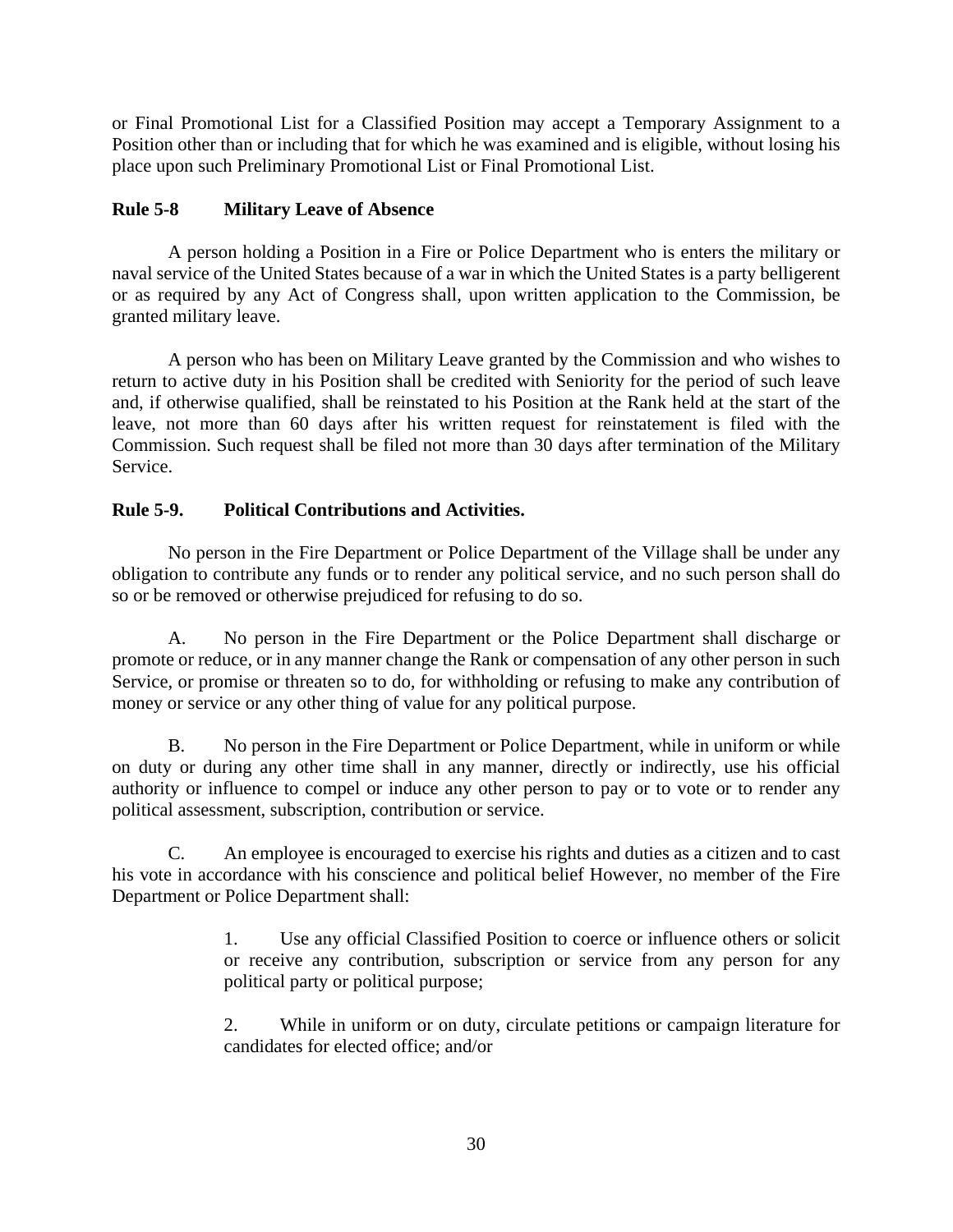3. Use, in any way, any Position, or its authority or influence to secure, or aid any person in securing, an elected public office.

#### **Rule 5-10. Medical Tests.**

Whenever ordered to do so by the Commission or by the Head of the Department, an employee shall submit to a Comprehensive Medical Test. Such Comprehensive Medical Test shall be without expense to the employee. The Doctor's report shall be and become the property of the Commission and shall not be subject to review by any person other than the Commissioners, the Secretary and the Department Head.

#### **Rule 5-11. Psychological Tests.**

Whenever ordered to do so by the Commission or the Department Head, an employee shall submit to a Psychological Test by such psychologist or psychiatrist and at such time and place designated by the Commission or by the Department Head. Such Psychological Test shall be given without expense to the employee. The psychological report shall become the property of the Commission and shall not be subject to review by any person other than the Commissioners, the Secretary and the Department Head. (Re. 2004)

#### **Rule 5-12. Drug Screening.**

Whenever ordered to do so by the Commission or the Department Head, an employee shall submit to a Drug Screening at such time and place designated by the Commission or by the Department Head, as the case may be. Such Drug Screening shall be without expense to the employee. The report shall become the property of the Village and shall not be subject to review by any person other than the Commissioners and the Department Head.

#### **Rule 5-13. Layoff, Reduction in Force, Reinstatement.**

All reinstatements shall be conducted in accordance with the applicable provisions of the New Millennium Code of the Village of Schiller Park, Illinois. 65 ILCS 5/10-2.1-5.

#### **Rule 5-14. Rules Not a Limit on Management.**

Nothing in these Rules shall be construed to limit the power of a Department Head to issue and enforce reasonable personnel rules of the Department that do not conflict with the Village ordinances or these Rules. However, whenever the Department Head issues letters of recommendation, commendation and/or reprimand affecting such employee, a copy thereof shall be provided to the Commission.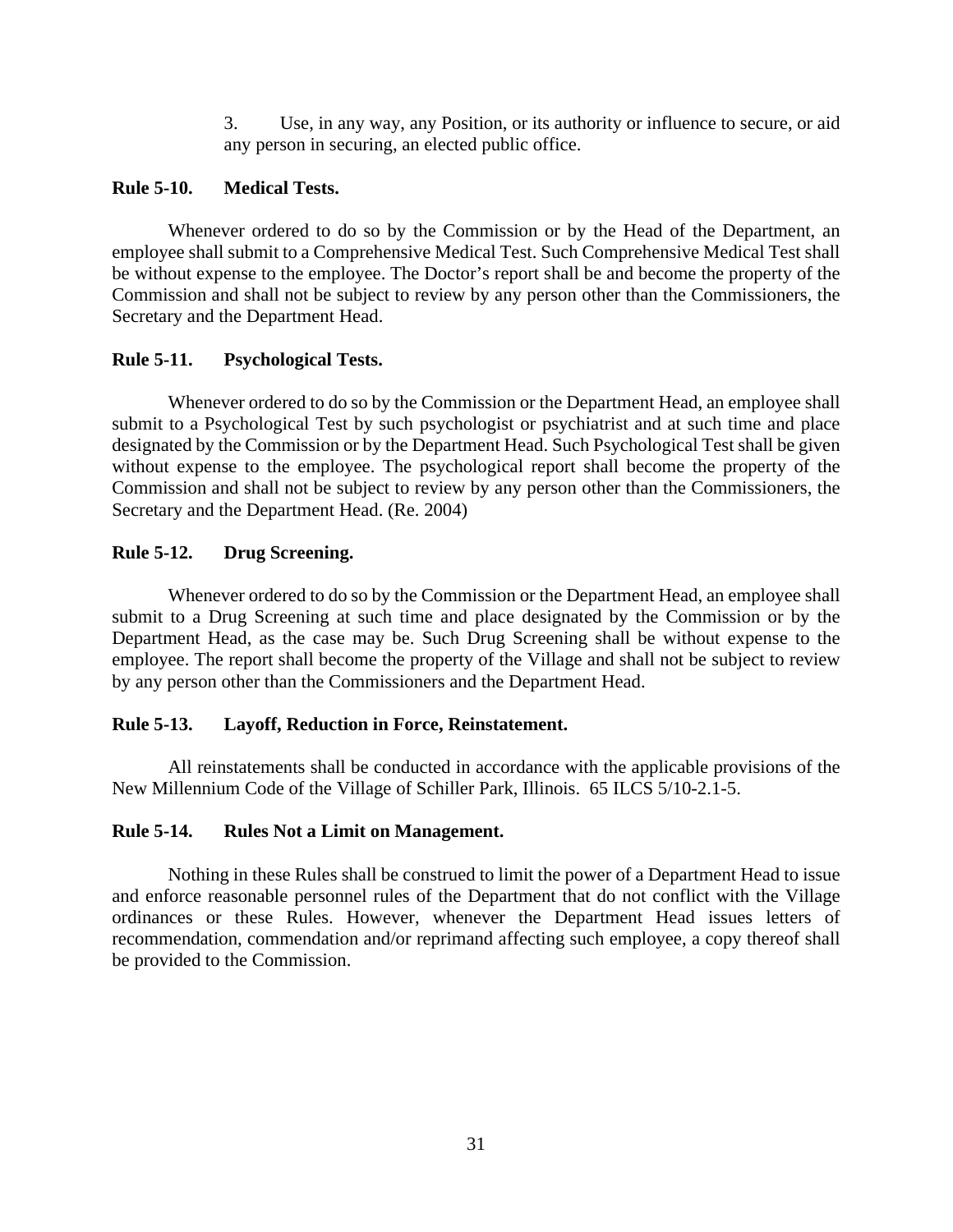## **CHAPTER VI DISCIPLINE AND DISCHARGE**

#### **Rule 6-1. Discharge and Suspension.**

A. Except as hereinafter provided in this Chapter, no employee who is appointed and has completed his probationary period under these Rules, may be discharged or suspended for a period of more than thirty (30) consecutive calendar days, except for cause upon written charges filed with the Commission in accordance with Rule 6-3 and after an opportunity to be heard in his own defense.

B. Any employee holding a Classified Position who is suspended for more than five (5) calendar days or suspended within six (6) months after a previous Suspension shall be entitled to an Appeal concerning the propriety of such Suspension. Such Appeal shall be made within five (5) calendar days after receiving such order of Suspension. Following the Hearing on such Appeal, the Commission may sustain the action taken, may reverse it with instructions that the employee receive his pay for the period involved, or may suspend the employee for an additional period or discharge him, depending upon the facts presented.

#### **Rule 6-2. Cause for Disciplinary Action.**

All employees in the Fire Department and/or Police Department are subject to the ordinances of the Village, the rules of their respective Departments, these Rules and Regulations and, except as amended by these Rules, the Statutes of the State of Illinois. A violation of any such statute, ordinances, the rules of the respective Departments and/or Rules and Regulations shall be cause for disciplinary action. However, in addition to the foregoing, when an employee's conduct falls below a desirable standard, he may be subject to disciplinary action. The following include and are not limited to that constituting cause for which an employee may be disciplined:

A. Failure to follow the orders of one's supervisor, or superior in Rank within the employee's Department.

B. Absence from work without permission or, when one is absent, failure to report such absence in the manner ordered by the Department Head.

- C. Repeated absence or tardiness.
- D. Failure to perform assigned work in an efficient manner.
- E. Waste of property or working time.
- F. Failure to maintain a harmonious working relationship with fellow employees.

G. Possession or use of alcohol or drugs on duty is prohibited. No employee shall be under the influence of alcoholic beverages or drugs to any degree while on duty or when reporting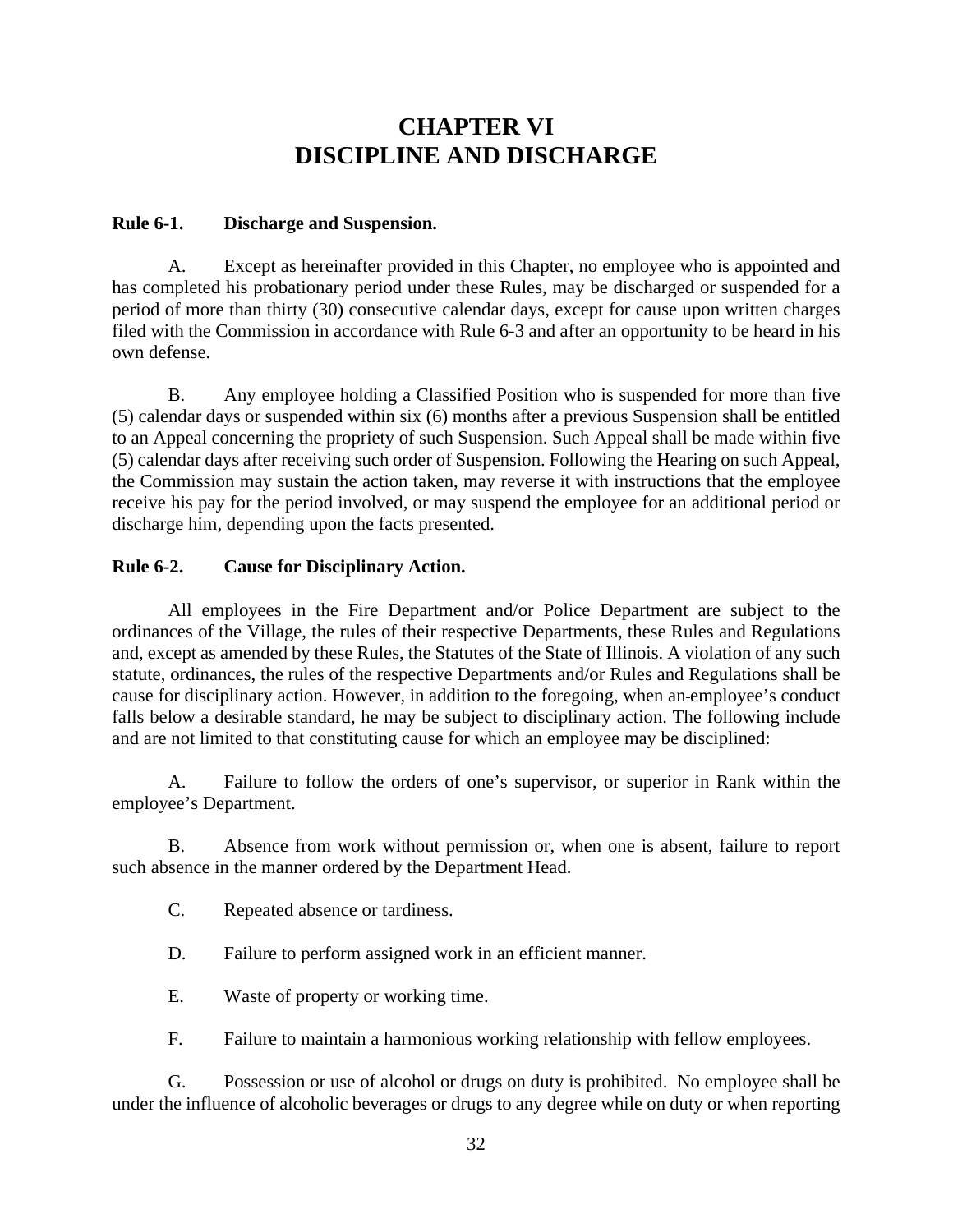to duty. Possession or use of controlled substances on duty is prohibited, except when prescribed by an Illinois licensed physician and with the knowledge of the Department Heads.

- H. Conduct which is unbecoming a Village employee.
- I. Lying to a superior and/or filing a false report.
- J. Conviction of any criminal offense.

K. Failure to maintain an employee's physical condition and/or job-related skills, or failure to participate in such physical conditioning maintenance programs and such additional training programs as may be set forth in the Department rules promulgated by his Department Head.

#### **Rule 6-3. Charges upon Discharge or for a Thirty-One Day or More Suspension.**

Before any employee shall be discharged or suspended for a period of more than thirty (30) calendar days, written charges shall be filed with the Commission in the Village Hall stating specifically the facts alleged which constitute cause for such discharge or Suspension. The Commission shall thereupon precede in accordance with the provisions of Rules 6-4 through 6-9.

#### **Rule 6-4. Suspension Pending Hearing.**

Pending a Hearing upon written charges, any employee against whom such charges are filed seeking his discharge shall be suspended without pay pending a Hearing upon such written charges. Following such Hearing, the Commission may sustain the action taken, may reverse it with instructions that the employee receive his pay for the period involved, or may suspend the employee for an additional period or discharge him, depending upon the facts presented.

#### **Rule 6-5. Investigations of Police Officers and Firefighters.**

A. In the event of any Hearing, interrogation, or investigation of any employee holding a Classified Position, before any such employee holding a Classified Position may be interrogated or investigated by or before any disciplinary board, or Department, agent or investigator, the results of which interrogation or investigation may be the basis for filing charges with the Commission seeking his removal or discharge, he must be advised in writing that: (i) The specific improper or illegal act he is alleged to have committed; (ii) his admissions made in the course of the hearing, Hearing, interrogation or investigation may be used as the basis for charges seeking his removal or discharge; (iii) he has the right to have counsel of his own choosing present to advise him at any hearing, at his own cost, Hearing, interrogation or investigation; and (iv) a complete record of any hearing, Hearing, interrogation or investigation shall be made and the complete report thereof will be made available to such Police Officer or Firefighter without charge and without delay.

B. In the course of an investigation of charges, any Sworn Member may administer oaths and may secure a Commission subpoena requiring both the attendance and testimony of witnesses, and the production of books and papers relevant to the investigation.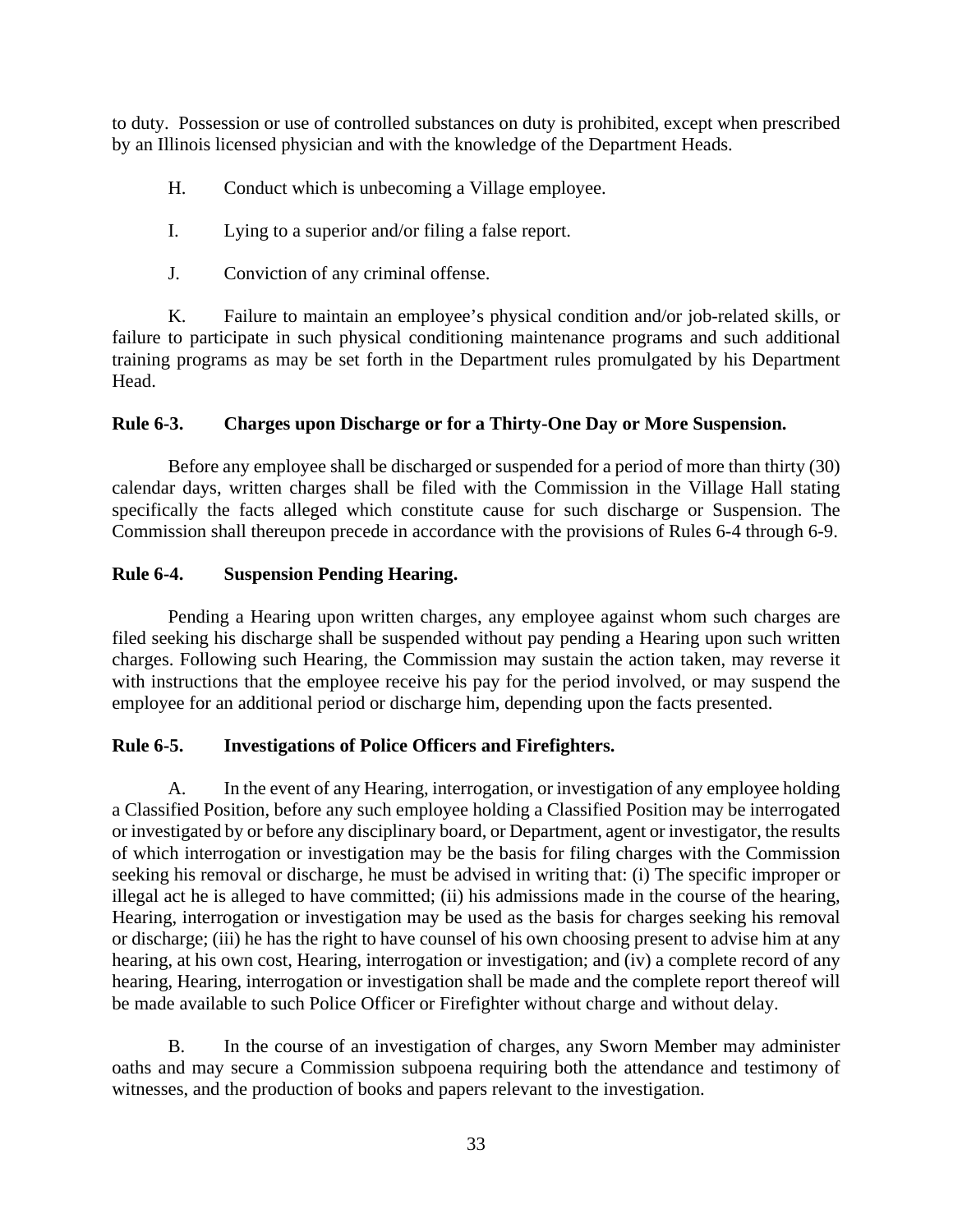#### **Rule 6-6. Subpoenas.**

A. At any time before a Hearing, any Party may file a Motion for one or more subpoenas for any individual to appear for a Hearing or to produce books, papers, records, accounts and other documents; and following such Motion the Commission will issue one or more subpoenas as the Commission deems to be necessary for the Hearing. Subpoenas may be served by any person other than the person requesting the subpoenas so long as the person is at least 21 years of age. A Motion for subpoena must contain the name and address of each person who is the subject of the subpoena and/or the identity of any documents which such person is to produce. Subpoenas will not be issued for any person residing outside of the State of Illinois.

B. Any Motion for continuance by reason of inability to serve subpoenas shall be filed in the Village Hall at least three (3) calendar days before the date set for such Hearing, provided, however, that the Commission in its discretion may waive this rule.

#### **Rule 6-7. Hearings.**

Within five (5) days after the filing of an Appeal on the propriety of a Suspension subject to review under Rule 6-1 above, the Secretary shall forward copies thereof and a Notice of Hearing to the Department Head. Within five (5) days after the filing of charges alleged to constitute cause for removal, discharge, or Suspension for a period of more than thirty (30) calendar days, the Commission shall cause a Notice of Hearing and copies of the written charges to be served personally upon the employee holding a Classified Position upon whom such charges were filed or shall have the same delivered or mailed to his address as shown on the records of the Commission, as well as a Notice of the time and place of any investigative hearing or Hearing on said charges. During Hearings, evidence may be heard upon any facts or circumstances pertinent to such charges, no matter how broad the charges are.

A. No such Hearing shall be held less than five (5) calendar days after the serving or mailing of a Notice of Hearing. A Hearing of the charges, shall be commenced within 45 days of the filing thereof, which Hearing may be continued from time to time. While each Commissioner is *ex officio* a Hearing Officer, the Commission may appoint a Hearing Officer who is not a Commissioner to conduct said Hearing. In the absence of such Appointment, any one or more of the Commissioners shall conduct said Hearing.

#### B. During such Hearings:

1. The proceedings shall be public and shall be recorded by a court reporter to be retained by the Commission, except that the Commission may take questions under advisement and deliberate each in Closed Session. The records of all Hearings will not be transcribed by the court reporter unless ordered to do so by the Commission and, in such case, the Party requesting the transcript shall pay the costs thereof.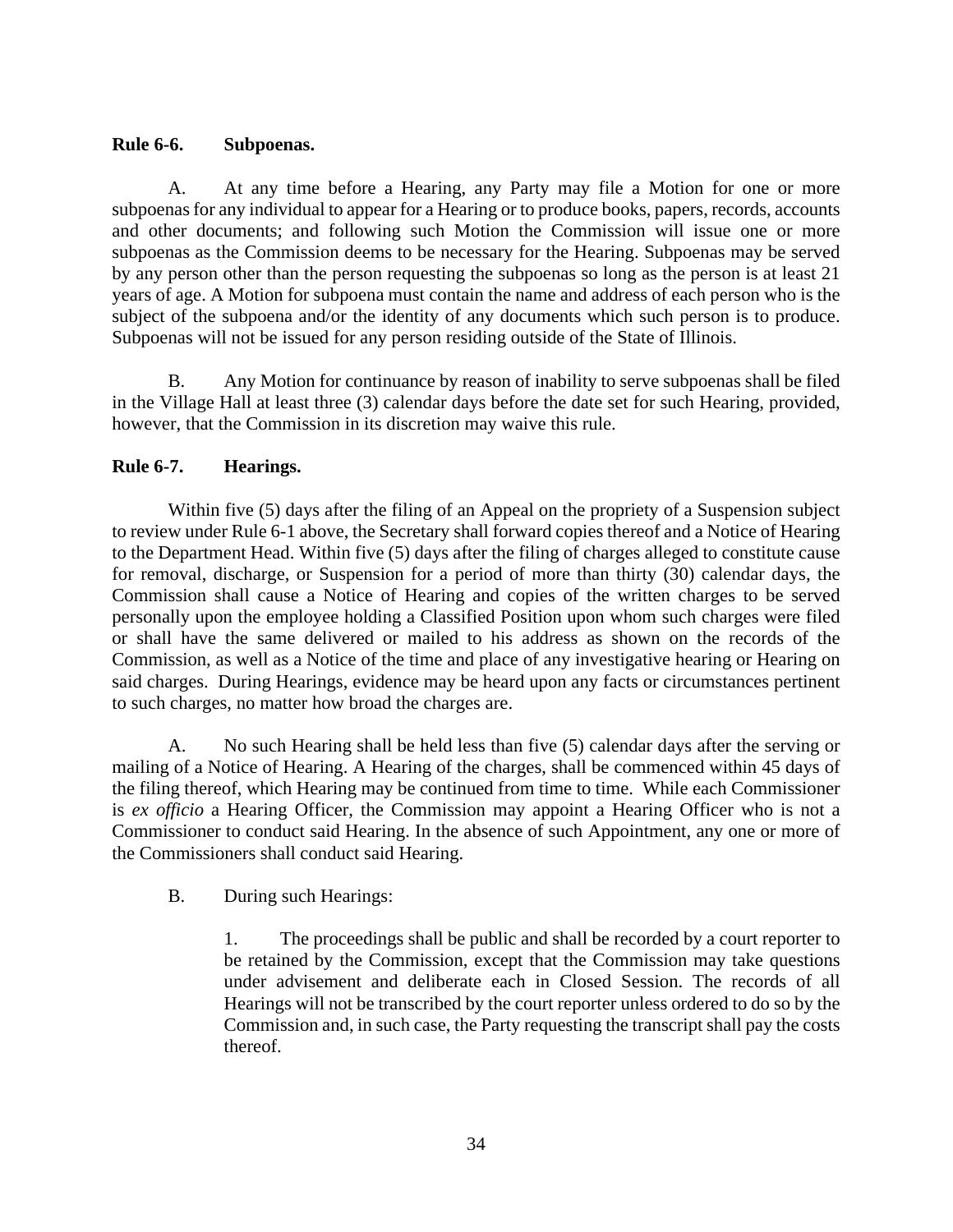2. At his or her sole cost and expense, the Party initiating the Hearing as well as the Respondent may each choose to be represented by counsel.

3. Testimony shall be under oath and the oath shall be administered to each witness prior to such witness testifying.

a. The Commission will first hear the witnesses substantiating the charges which have been made against the Respondent.

b. Thereafter, the Respondent may present and examine those witnesses whom the Respondent desires the Commission to hear.

c. All parties shall have the right to cross-examine witnesses presented by the opposing Party.

4. The person initiating any proceedings which provide for a Hearing has the burden of proof to establish that cause does exist by a preponderance of evidence.

5. The matter will be decided by the Commission on evidence presented at the Hearing.

#### **Rule 6-8. Motions and Continuances.**

A. Motions. In connection with any Hearing, the Commission or the Hearing Officer may, at any time prior to the commencement of the Hearing, specify time and place for filing Motions or other pleadings, and any Party may file Motions or other pleadings with the Commission in the Village Hall or the Hearing Officer, as the case may be, in the manner provided in Rule 6-10.

B. Continuances. In addition to continuances granted pursuant to Rule 6-6, the Commission may, in its discretion, grant continuances of any Hearing upon the Motion of the employee. In such case, if the granting of such Motion will create a postponement of the Hearing for more than thirty (30) days after the original Hearing date set by the Commission, such employee shall sign a waiver of his salary during the time of such postponement prior to his Motion for continuance being granted by the Commission.

#### **Rule 6-9. Findings and Decision.**

While the Commission itself may conduct the Hearing, a Hearing Officer conducting said Hearing shall file (with the Secretary) findings of fact following the Hearing and recommend a decision for approval by the Commission. The Commission may affirm, modify or reverse any decision or discipline recommended by said Hearing Officer, in whole or in part, or may remand the same for further Hearing or other proceedings. The Commission's order containing the findings and decision of the Commission, as well as the findings and recommended decisions of the Hearing Officer, if any, shall be preserved by the Secretary, and following entry of an order by the Commission, Notice of said findings and decisions shall be given to Department Head.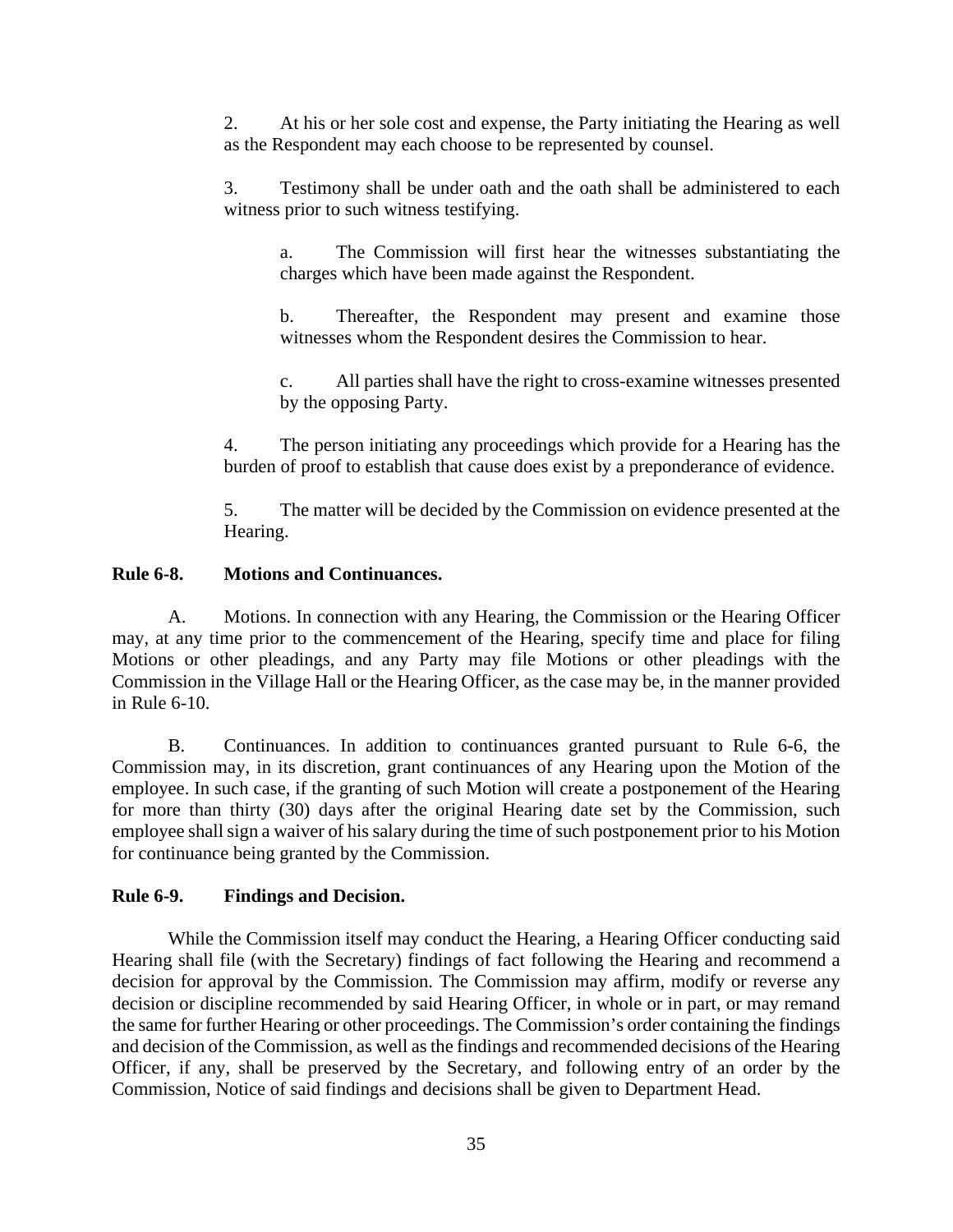#### **Rule 6-10. Filing.**

All papers filed with the Commission, pursuant to Chapter VI, may be mailed or personally delivered to the Secretary at the Village Hall. For the purpose of Chapter VI, the filing date of any paper: If delivered personally, shall be the date it was received in the Village Hall; and if forwarded by mail, shall be the date which is postmarked on the envelope containing such paper. In no case, shall mail, other than United States certified mail, return receipt requested, be a filing.

#### **Rule 6-11. Process.**

All papers required by these Rules and Regulations to be served shall be delivered personally to the Party designated or mailed by United States of America certified mail, return receipt requested, in an envelope properly addressed with postage prepaid, to the designated Party at his last known address. Proof of service of any paper shall be made by the certification of any person, firm or corporation Party personally, or by the return receipt.

#### **Rule 6-12. Computation of Time.**

The time within which any act under these Rules is to be done shall be computed by excluding the first day and including the last, unless the last day is Sunday or is a holiday as defined or fixed in any statute now or hereafter in force in the State, and then it shall also be excluded. If the day succeeding such Sunday or holiday is also a holiday or a Sunday then such succeeding day shall also be excluded.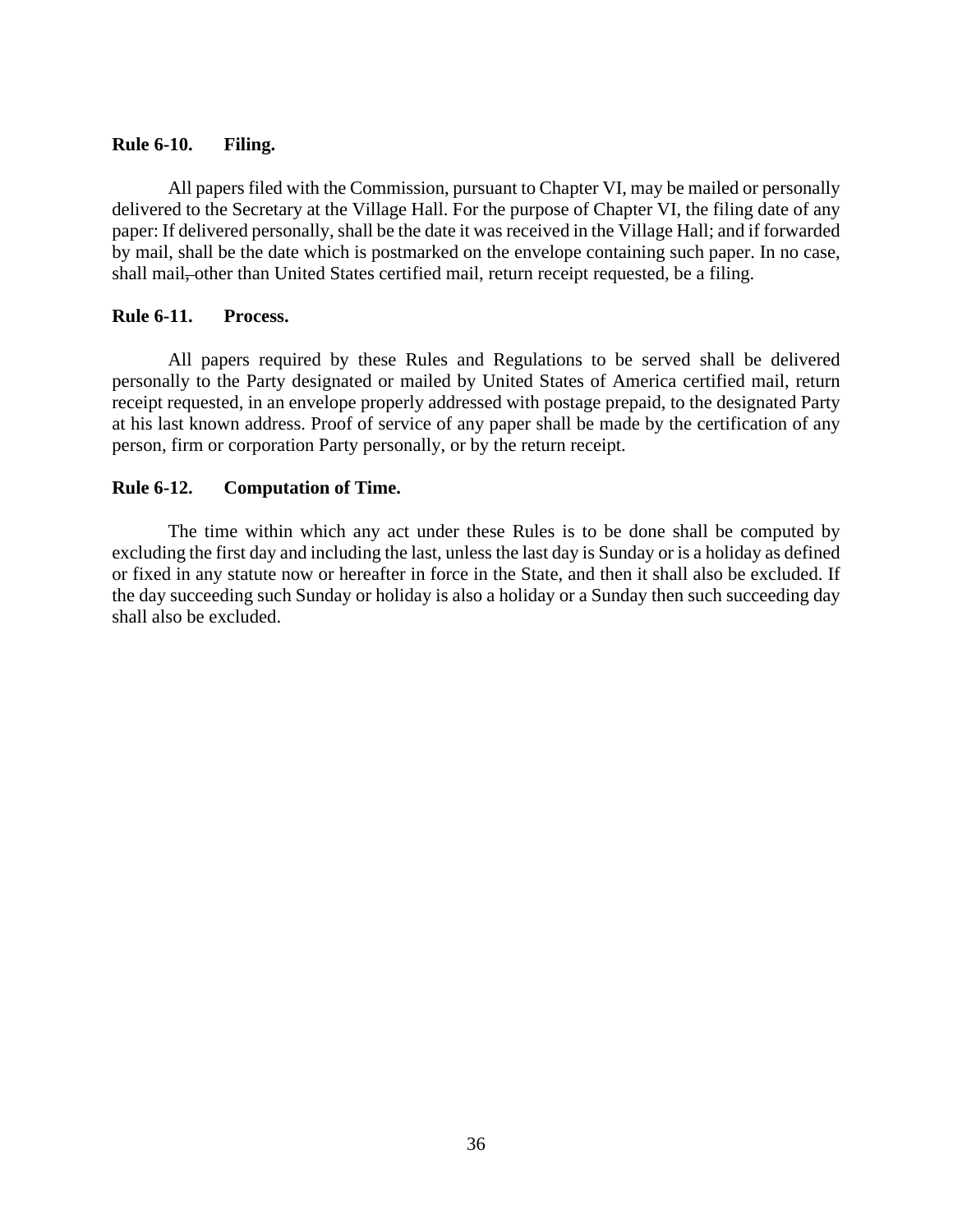## **CHAPTER VII DEFINITIONS**

#### **Rule 7-1. Rules of Construction and Definitions.**

A. The language in these Rules shall be interpreted in accordance with the following rules of construction: (a) The word "may" is permissive and the word "shall" is mandatory; and (b) except where the context reveals the contrary: The singular includes the plural and the plural includes the singular, and the masculine gender includes the feminine.

B. In these Rules, when the first letter of the following words in bold font are in the upper case, such words have the meanings ascribed to them in this Subsection B, as follows:

> 1. "Act" means Division 2.1 of Article 10 of the Illinois Municipal Code and as it has been amended by the ordinance approving these Rules adopted by the President and Board of Trustees pursuant to the Home Rule Powers afforded the Village by the Illinois Constitution.

> 2. "Appeal" means a formal written request by a Sworn Member for a Hearing, filed at the Village Hall.

> 3. "Applicant" means any person making formal request for Original Appointment and any employee holding a Classified Position making formal request for Promotion.

> 4. "Application" means a formal request for Examination on forms provided by the Commission as set forth in these Rules.

> 5. "Appointment" means the filling of a Classified Position by the Commission administering, or causing the administering of, the oath of office following Examination and certification of the Applicant by the Commission. See also: "Original; Appointment" and "Promotional Appointment".

> 6. "Break In Continuous Service" means furloughs and Leaves of Absence without pay exceeding thirty (30) consecutive days, excluding Military Leave but including and not limited to Layoffs and Medical Leaves.

> 7. "Candidate" means an Applicant who has been placed on any Preliminary Eligibility List, Final Eligibility List, Preliminary Promotional List or Final Promotional List and who has received an Offer of Appointment to a Classified Position but who has not completed all Post-Offer Tests required for Appointment.

> 8. "Chief' means a Department Head who also simultaneously holds a Classified Position, provided such person has not previously resigned from such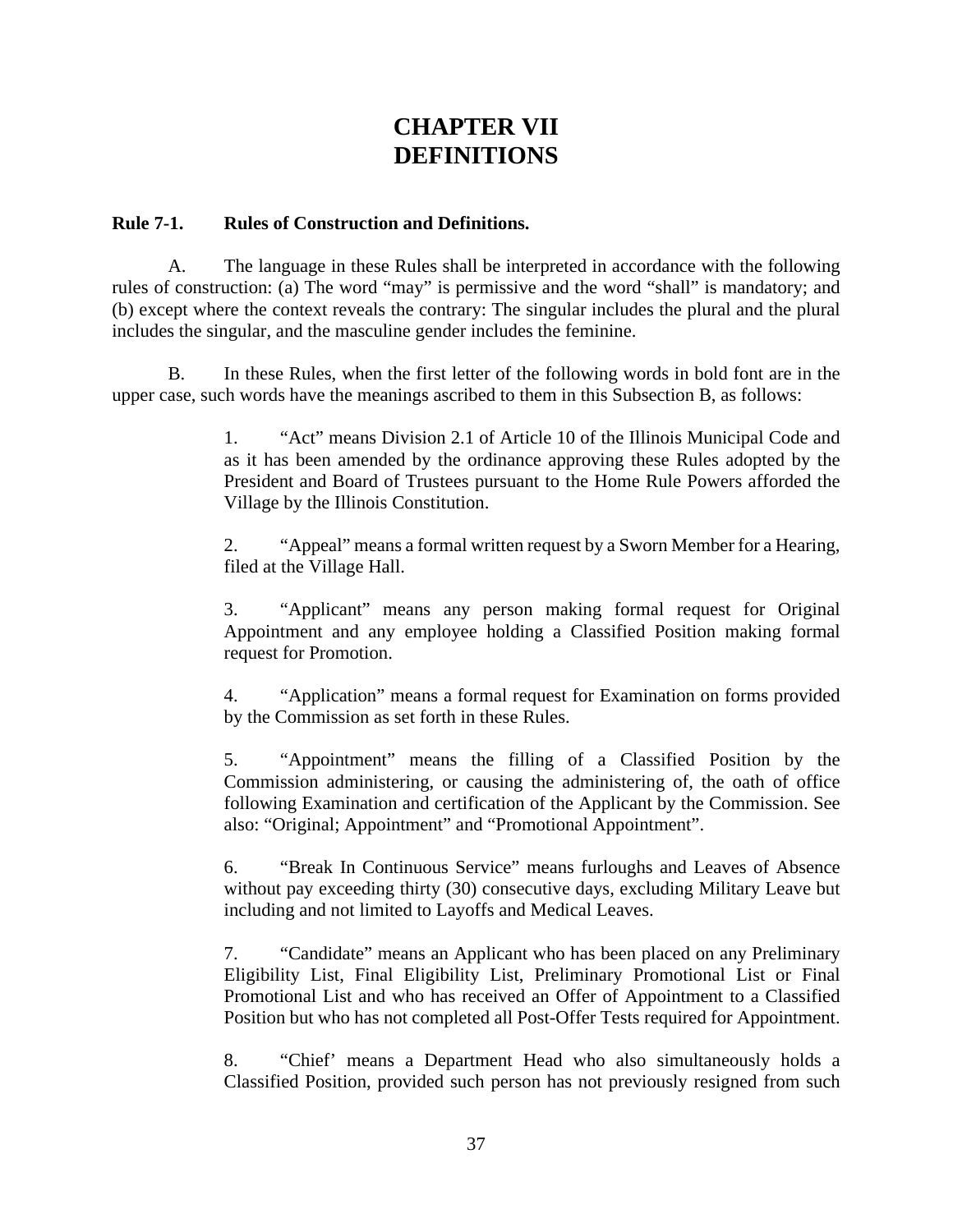Classified Position, who shall be deemed on furlough from such Classified Position for so long as such person is Chief.

9. "Classified Position" means a position of any given Rank, obtained by Appointment, held by Sworn Members in the Departments of the Village, other than those described in the ordinances of the Village as Exempt Positions.

10. "Commission" or "Board of Fire and Police Commissioners" means the Board of Fire and Police Commissioners of the Village.

11. "Commissioner" means a member of the Commission.

12. "Conscientious Objector" means a person who for moral or religious reasons is opposed to participating in any war, and who is therefore deferred from Military Service but is subject to serving in civil work for the national health, safety interest; or who has been so classified by his or her local selective service draft board.

13. "Continuous Service" means Service Time not interrupted by Resignation, or dismissal. Layoffs and/or Suspensions of less than thirty-one (31) consecutive days in duration, and Leaves of Absence, shall not interrupt Continuous Service but the duration of Breaks In Continuous Service of such Leaves of Absence (excluding Military Leave) shall be deducted from the amount of Continuous Service accrued.

14. "Department" means the Fire Department or the Police Department, as the case may be.

15. "Department Head" or "Head of the Department" means and may be either the Chief or the Director, as the case may be.

16. "Director" means a Department Head who is a civilian Sworn Member.

17. "Drug Screening" means a chemical test or tests of a person administered by a licensed physician, separately or as a part of a Comprehensive Medical Test, to determine the alcohol concentration; or any amount of a drug, substance, or compound resulting from the unlawful use or consumption of cannabis listed in the Cannabis Control Act or a controlled substance listed in the Illinois Controlled Substances Act in such person's system.

18. "Emergency Medical Service System Permit" means the certificate issued by a hospital designated by the Village and affiliated with the Village's Emergency Medical Services program following such hospital's examination of a Paramedic who is an Applicant for Firefighter/Paramedic, which must be obtained by such Paramedic prior to or within forty-five (45) days after such Applicant has been given an Offer of Appointment.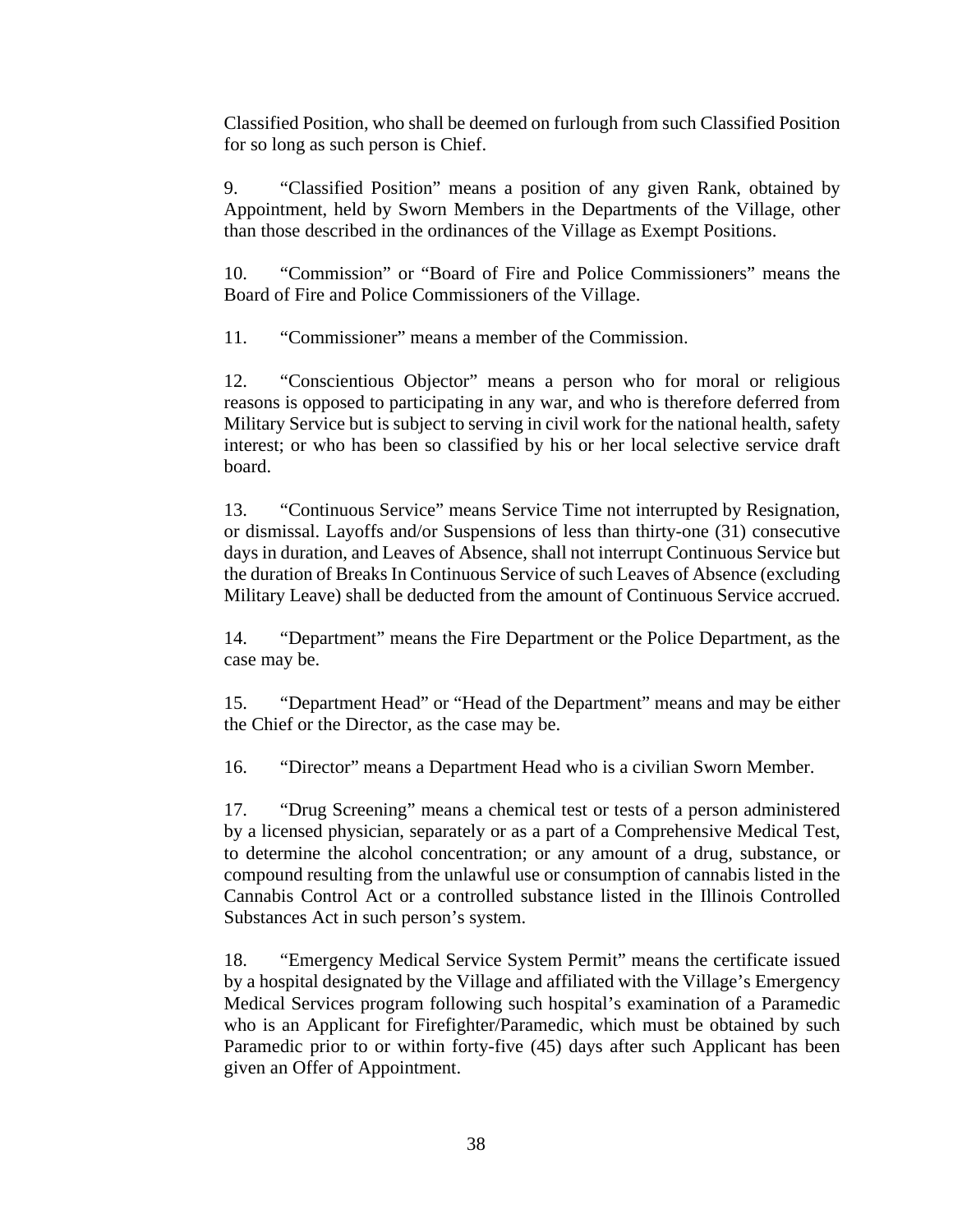19. "EMS" or "Emergency Medical Services" means the system of providers which, through a program plan submitted to and approved by the Illinois Department of Public Health, entitles a hospital to utilize qualified personnel to provide or coordinate pre-hospital and inter-hospital emergency care at an advanced or intermediate level to victims of illness or injury within the area specified in the program plan.

20. "Examination" means the entire series of Pre-Offer Tests and Post-Offer Tests prescribed by the Commission to which every Applicant must be subjected and which each Candidate must have completed successfully in order to be certified by the Commission for any given Appointment.

21. "Examination Fraud" means any one or more of the following that takes place when a Candidate or Applicant by himself or in cooperation with one or more other persons: Signs or furnishes any document, including but not limited to an Application, which omits any pertinent information or contains a false or misleading statement; or participates in any false or misleading statement made in any certificate accompanying such Application; or is complicit in any omission of any pertinent information from or untrue or misleading statement in any such document; or attempts to obtain or obtains an advantage over other Applicants or Candidates by making any false representation regarding himself or any of the other Applicants or Candidates; or impersonates anybody else or allows anybody else to impersonate him; or uses or aids anybody else in using any information surreptitiously obtained; or uses or aids anybody else to use any device or document or other memoranda during any Test, contrary to Examination procedures established by the Commission.

22. "Examiner" means any person, firm or corporation authorized by the Commission to administer Tests, including the Secretary and the individual Commissioners. (Rev. 2004).

23. "Exempt Position" means a Position in a Department designated by ordinance adopted by the President and Board of Trustees and held by a Sworn Member officially appointed by the Village President without the requirement of Examination and Appointment, with the understanding that the holder of such Exempt Position may also hold a Classified Position if such person has not previously resigned such Classified Position.

24. "Final Eligibility List" means that list of persons eligible for Original Appointment following Pre-Offer Tests therefore and adjusted to reflect Military Credit and/or Firefighter Preference, if any — as such list is established by the Commission. See also "Preliminary Eligibility List".

25. "Final Promotional List" means the list containing names that appear on the Preliminary Promotional List, adjusted to reflect Military Credit, if any.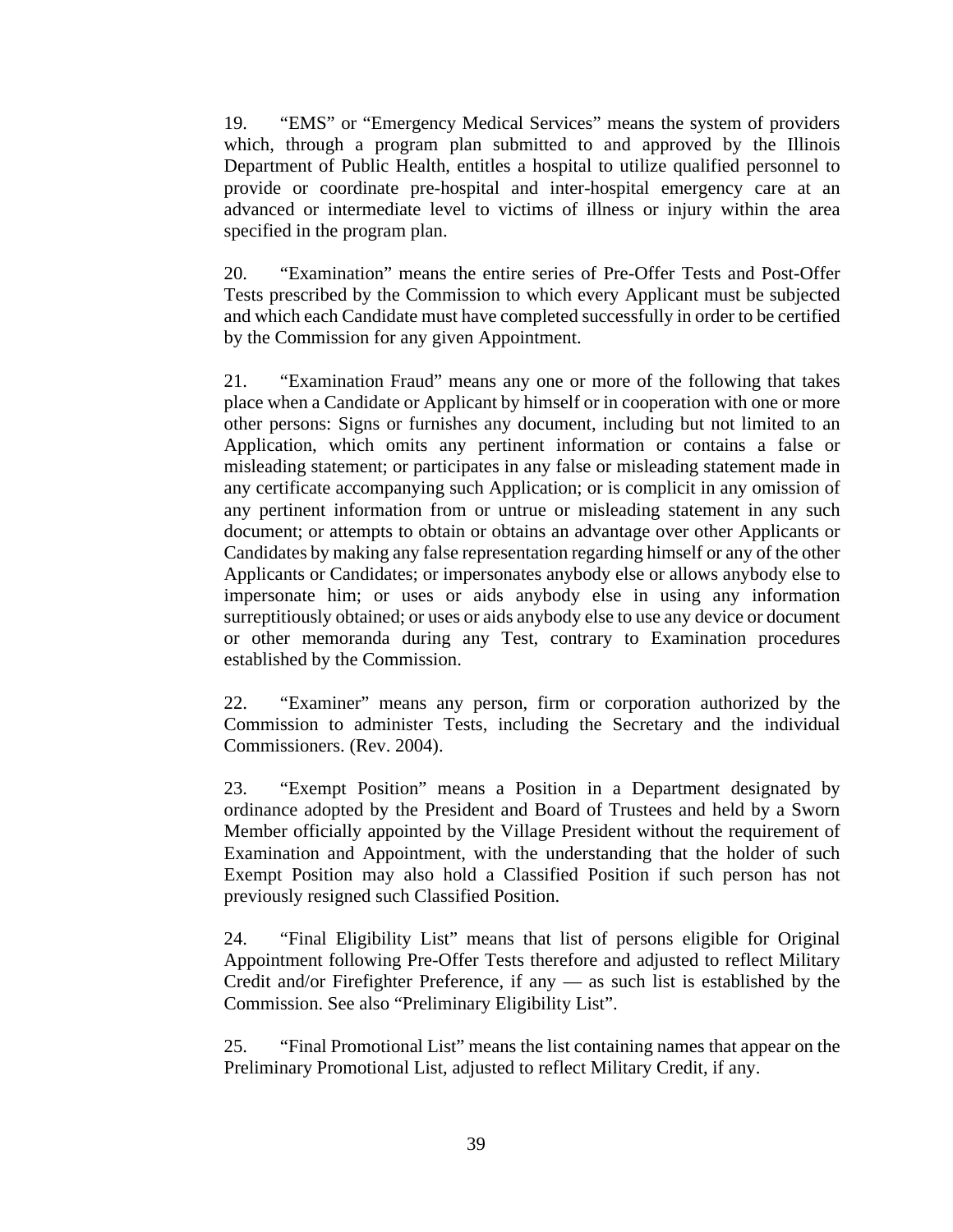26. "Fire Department" means those Sworn Members holding either a Classified Position or an Exempt Position or both in the Fire Department of the Village.

27. "Firefighter" means an employee of any Rank who is a Sworn Member of the Fire Department employed to perform paramedic duties and firefighter duties, the latter of which shall include but not be limited to controlling and extinguishing fires at the locations of any such fires and enforcing fire protection and prevention laws and ordinances; and which may include serving as a fire engineer, marine engineer, fire pilot, bomb technician or scuba diver.

28. "Firefighter/Paramedic" means a Sworn Member holding the lowest Rank in the Fire Department.

29. "Firefighter Preference" means the credit as set forth in these Rules available to Applicants for Original Appointment to the Position of Firefighter/Paramedic for prior service as a Firefighter.

30. "Fiscal Year" means any given May 1 through the following April 30.

31. "Hearing" means one or more sessions authorized by the Commission open to the public, for the purpose of deciding issues of fact regarding charges that have been filed with the Commission, at which arguments and evidence are presented, the latter of which may include the testimony of witnesses.

32. "Hearing Officer" means one or more persons who preside over and conduct a Hearing, whether or not such person is a Commissioner but is authorized by the Commission to conduct a Hearing, who has the power to administer oaths, take testimony, rule on questions of evidence, and make factual and legal determinations. In all cases a Commissioner is ex officio a Hearing Officer, with the understanding that if two or more Commissioners conduct the Hearing, the Chairman of the Commission shall be the presiding or, in the absence of the Chairman, the Commissioner having seniority shall be the presiding Hearing Officer having final rule-making authority on questions of evidence.

33. "Illinois Municipal Code" means 65 ILCS 5/1-1-1 *et seq*., as amended from time to time.

34. "Initial Eligibility List" means that list containing names of Applicants eligible for Original Appointment following and having passed the Pre-Offer Tests, established by the Commission, but not yet adjusted to reflect Preference Points.

35. "Layoff" means an interval of forced unemployment.

36. "Leave of Absence" means an excused absence in accordance with these Rules.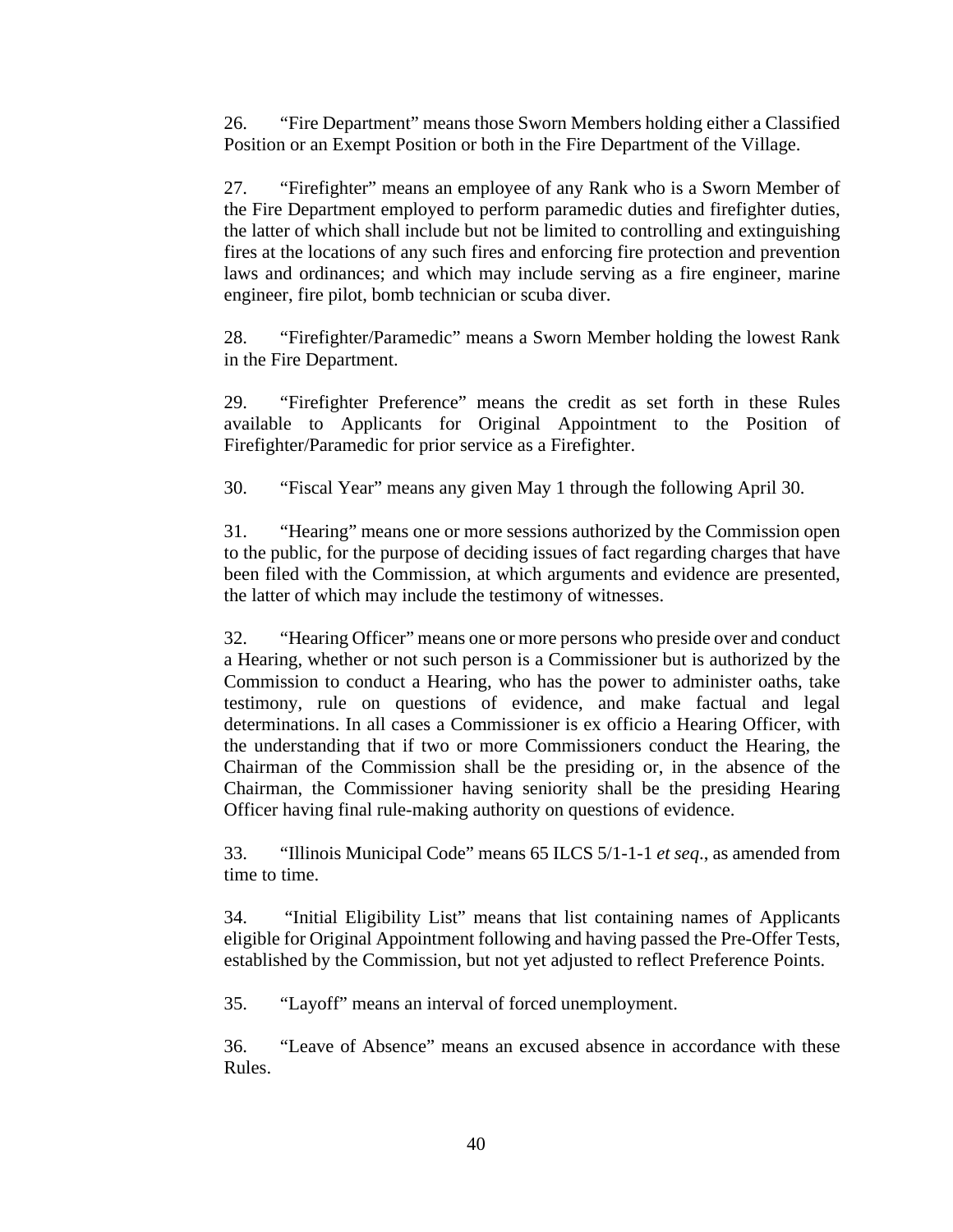37. "Medical Leave" means time off from work without pay for injuries or sustained illness.

38. "Military Credit" means the preference points for Application and Appointment available pursuant to these Rules to any Applicant who was engaged in full time Military Service for at least one (1) full year and honorable discharged therefrom.

39. "Military Service" means having been engaged in military or naval service of the United States of America for at least one (1) year and being honorably discharged therefrom or being now or hereafter on inactive or reserve duty in such military or naval service but not including, in the case of Positions within the Police Department, being convicted by court-martial of disobedience of orders.

40. "Municipal Code" means The New Millennium Code of the Village of Schiller Park, as amended, and as it may be amended further from time to time hereafter.

41. "Notice" means any notification required by these Rules to be given., which, if to an individual person, shall be delivered personally or sent by certified United States mail, return receipt requested to the last known address of the person; or in the case of an employee, a delivery or mailing to the address of such person on file in the Village Hall shall be adequate notification; or in the case of the Commission, a delivery to the Village Hall shall be adequate notification.

42. "Offer of Appointment" means the act of the Commission in making an Appointment which may be conditioned upon the Candidate's successful completion of Post-Offer Tests.

43. "Open Meetings Act" means the Open Meetings Act, 5 ILCS 120/1 *et seq*., as amended from time to time.

44. "Orientation" means the presentation made by the Commission to prospective Candidates regarding the requirements of the Position sought.

45. "Original Appointment" means the official naming by the Commission of a person to the lowest ranking Position in Police Department, being that of Patrol Officer, or Fire Department, being that of Firefighter/Paramedic.

46. "Original Examination" means an Examination administered by the Commission to Applicants.

47. "Paramedic" means a person who is an Emergency Medical Technician - Paramedic licensed by the Illinois Department of Public Health.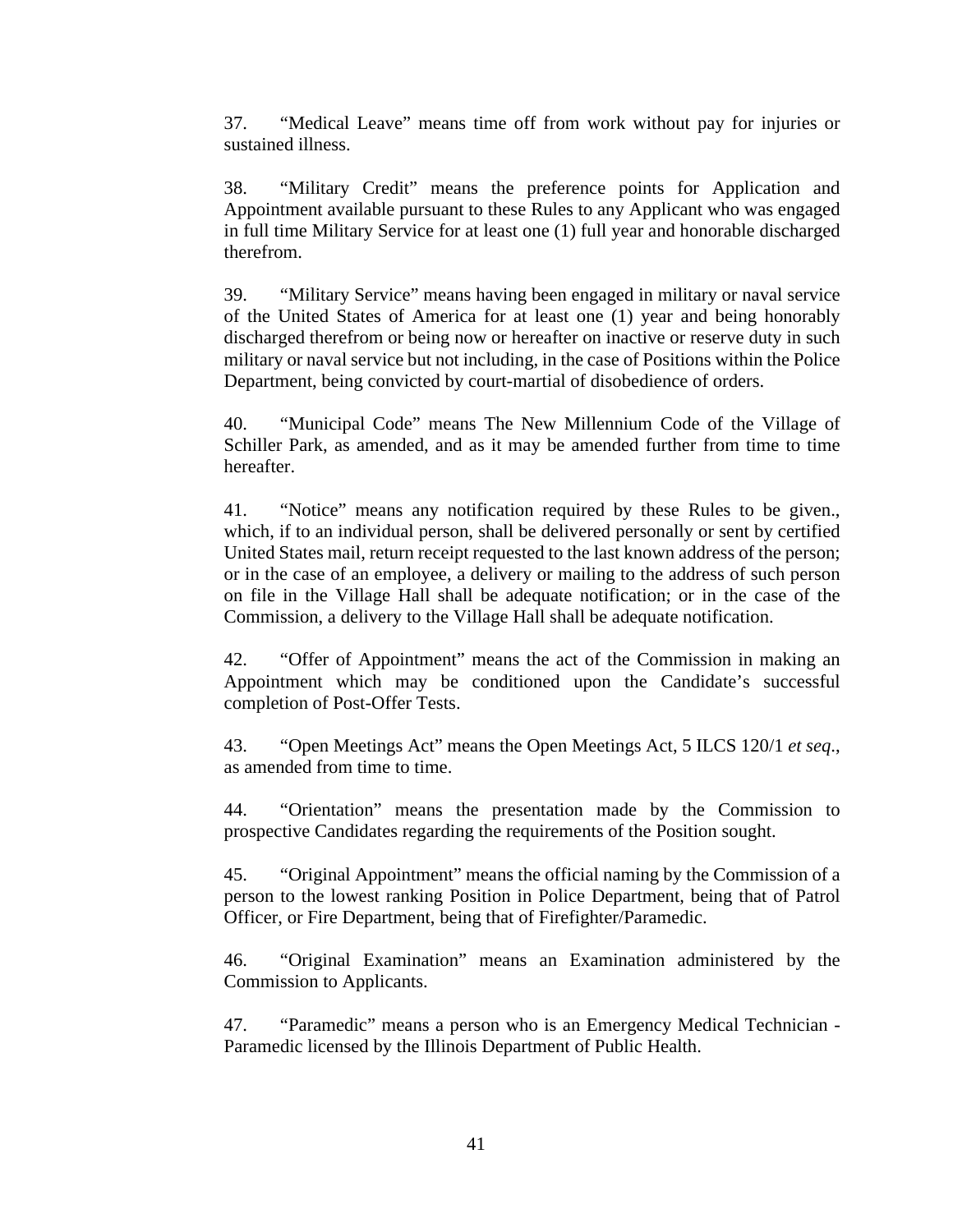48. "Party" means, generically, either contestant or side in any Hearing: On the one hand, a Chief or Director or other person who files charges or responds to an Appeal; and, on the other, the Sworn Member who responds to the charges or who makes an Appeal.

49. "Patrol Officer" means a Sworn Member holding the lowest Rank in the Police Department.

50. "Physical Fitness Test" or "Medical Test" or "Comprehensive Medical Test" means a Test that consists of a thorough review of the medical condition of the body of an Applicant by a medical physician or physicians designated by the Commission to determine the health and condition of the bodily functions of the Applicant to perform the essential functions of the Position for which Application has been made and shall include but not be limited to psychological, vision and hearing evaluations and a Drug Screening.

51. "Police Department" means those Sworn Members holding a Classified Position, an Exempt Position, or both in the Village Police Department.

52. "Police Officer" means an employee of any Rank who is a Sworn Member of the Police Department and employed to perform law enforcement duties.

53. "Position" means a defined office, occupation, or place within the employment of the Fire Department or Police Department. See also "Classified Position" and "Exempt Position".

54. "Post" the verb, including all of its principal parts, tenses and voices, means the placing of a document or documents on a bulletin board or on a wall in the Village Hall of the Village, all of the fire houses of the Fire Department, and the offices of the Police Department.

55. "Preference Points" means the preference points for Application and Original Appointment available for education, residence, paramedic certification, fire cadet, experience and additional points pursuant to these Rules to any Applicant who is eligible for said points.

56. "Preliminary Eligibility List" means that list containing names of Applicants eligible for Original Appointment following and having passed the Written Test.

57. "Preliminary Promotional List" means that list containing names of Applicants successfully passing the Pre-Offer Tests in a Promotional Examination, established by the Commission, ranked by grade average as determined by Test scores and Seniority, but not yet adjusted to reflect Military Credit.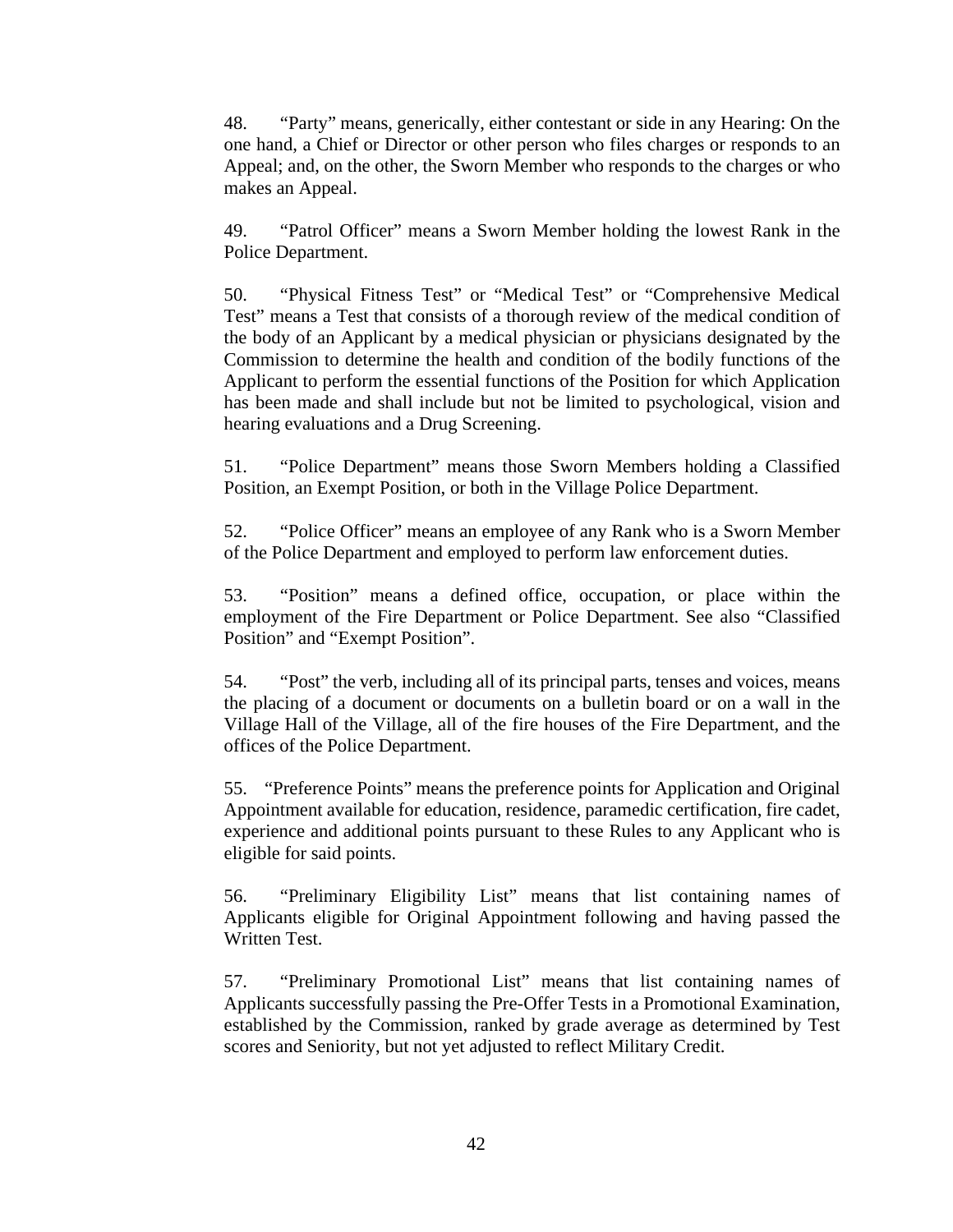58. "President and Board of Trustees" or "Board of Trustees" means the President and Board of Trustees of the Village, being the corporate authorities of the Village.

59. "Probation" means the testing of a person's on-the-job conduct and performance in and suitability for a given Classified Position undertaken over a probationary period, commencing with his Appointment to such Classified Position.

60. "Promotion" means an employee's advancement by Appointment to a higher Rank in the Classified Service.

61. "Promotional Appointment" means the Appointment of an employee to a higher Rank in the Classified Service.

62. "Promotional Examination" means an Examination administered by the Commission to Candidates for Appointment to a Position or Rank higher than that of an Original Appointment.

63. "Promotional List" means a list used in the Promotion process of the Department, and may refer either to a Preliminary Promotional List or a Final Promotional List.

64. "Rank" means an employee's defined office, occupation, or place in the Fire Department or Police Department.

65. "Reinstatement List" means the list containing the names, according to Seniority, of employees in the Fire Department and/or Police Department who have been laid off and are awaiting reinstatement.

66. "Resignation" means a formal giving up or surrendering of one's Position.

67. "Respondent" means an employee in the Classified Service upon whom charges are served.

68. "Rules" or "Rules and Regulations" means the Rules and Regulations of the Board of Fire and Police Commissioners.

69. "Secretary" means the Village employee assigned by the Village President to the Commission as its aide.

70. "Seniority" means the holding of more Service Time than another employee in the same Rank.